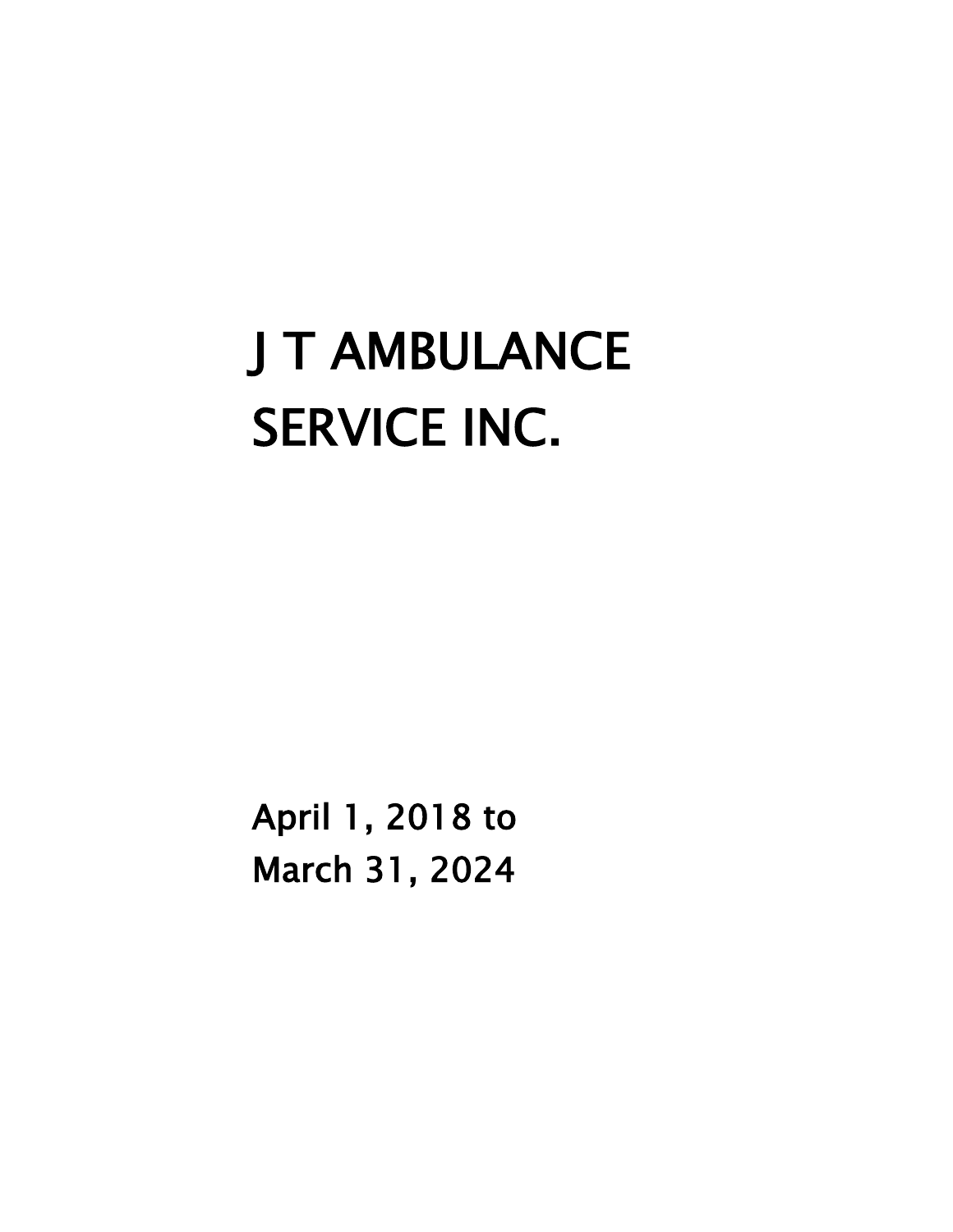# **ARTICLES OF A**

# **COLLECTIVE BARGAINING AGREEMENT**

# **BETWEEN**

# **J T AMBULANCE SERVICE INC. GRENFELL, SASKATCHEWAN**

# **AND**

# **SASKATCHEWAN GOVERNMENT AND GENERAL EMPLOYEES' UNION LOCAL 3491**

# **APRIL 1, 2018 TO MARCH 31, 2024**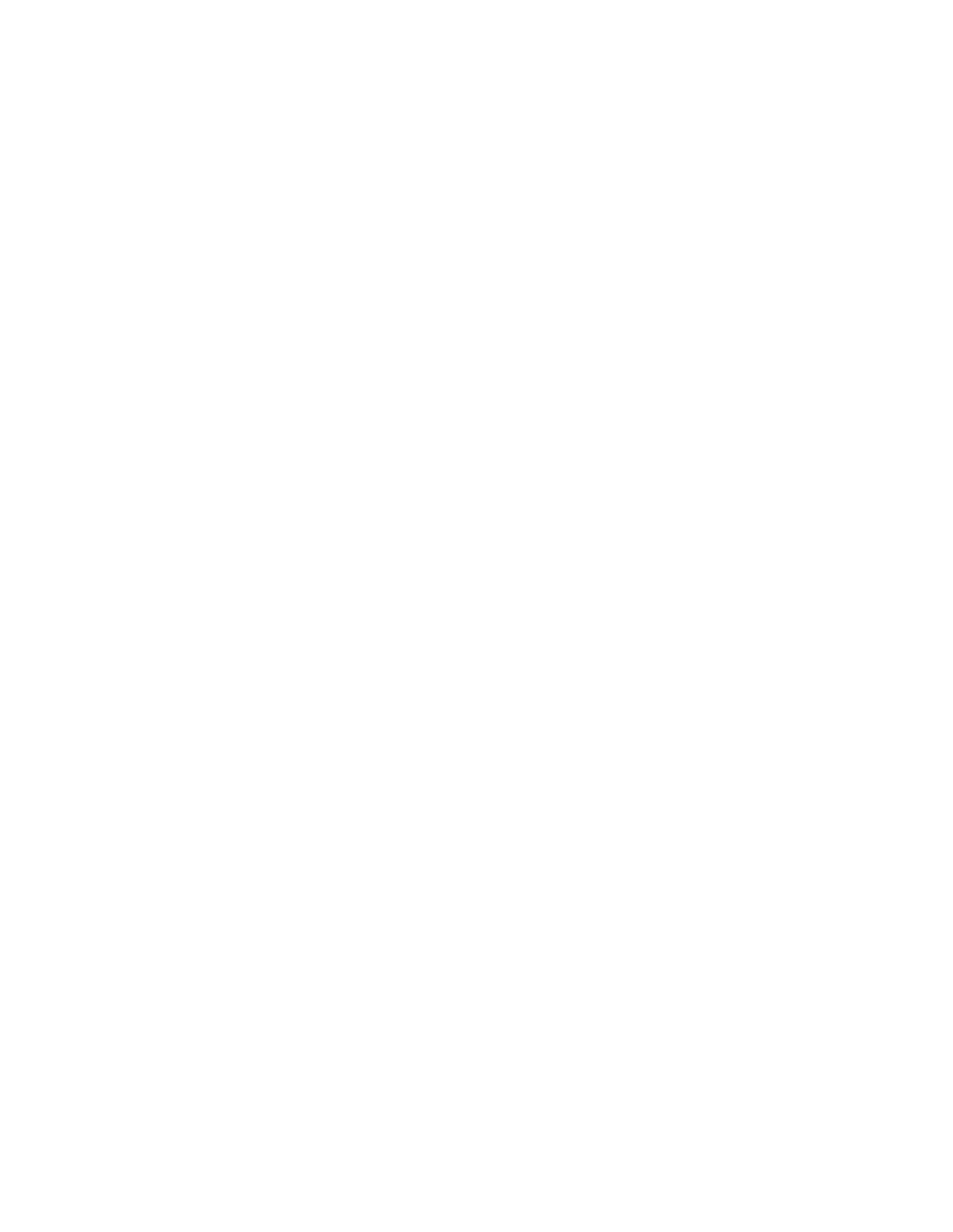| <b>ARTICLE 1</b> |                                                           |  |
|------------------|-----------------------------------------------------------|--|
| <b>ARTICLE 2</b> |                                                           |  |
| <b>ARTICLE 3</b> |                                                           |  |
| 3.2              |                                                           |  |
| <b>ARTICLE 4</b> |                                                           |  |
| <b>ARTICLE 5</b> |                                                           |  |
| 5.1              |                                                           |  |
| 5.2              |                                                           |  |
| 5.3              |                                                           |  |
| 5.4              |                                                           |  |
| 5.5              |                                                           |  |
| 5.6              |                                                           |  |
| 5.7              |                                                           |  |
| 5.8              |                                                           |  |
| 5.9              |                                                           |  |
| 5.10             |                                                           |  |
| 5.11             |                                                           |  |
| 5.12             |                                                           |  |
| 5.13             |                                                           |  |
| 5.14             |                                                           |  |
| 5.15             |                                                           |  |
| 5.16             | Employer Policies Relating to Conditions of Employment 12 |  |
| 5.17             |                                                           |  |
| 5.18             |                                                           |  |
| 5.19             |                                                           |  |
| 5.20             |                                                           |  |
| 5.21             |                                                           |  |
| 5.22             |                                                           |  |
| <b>ARTICLE 6</b> |                                                           |  |
| 6.1              |                                                           |  |
| 6.2              |                                                           |  |
| 6.3              |                                                           |  |
| 6.4              |                                                           |  |
| 6.5              |                                                           |  |
| 6.6              |                                                           |  |
| 6.7              |                                                           |  |
| 6.8              | Access to Grievance Information from Employer  15         |  |
|                  |                                                           |  |
| <b>ARTICLE 7</b> |                                                           |  |
| 7.1              |                                                           |  |
| 7.2              |                                                           |  |
| 7.4              |                                                           |  |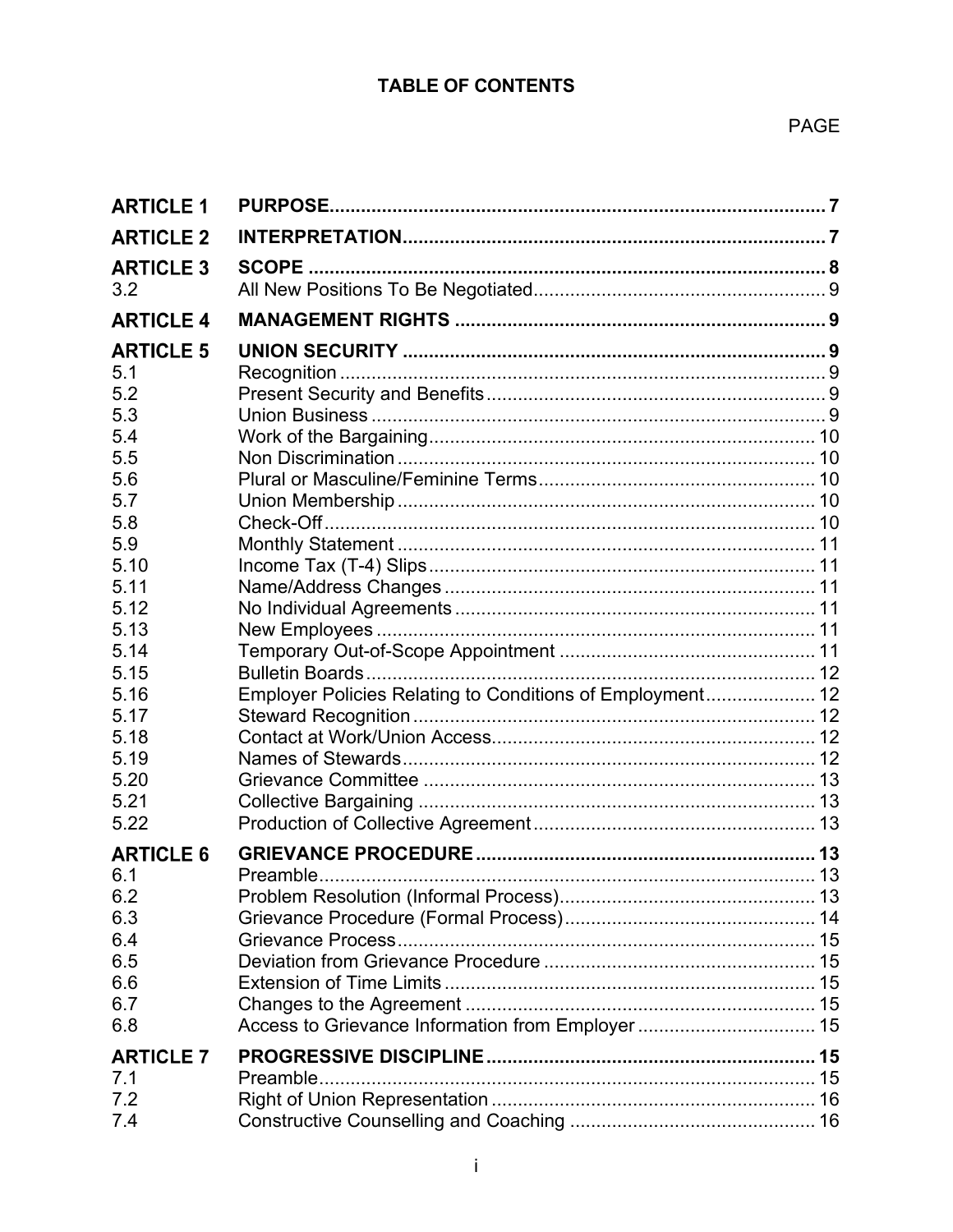| 7.5<br>7.6<br>7.7<br>7.8<br>7.9<br>7.10<br>7.11<br>7.12<br>7.13<br>7.15<br>7.16<br>7.18 |  |
|-----------------------------------------------------------------------------------------|--|
| 7.19                                                                                    |  |
| <b>ARTICLE 8</b><br>8.1<br>8.2<br>8.3<br>8.4<br>8.5<br>8.6                              |  |
| <b>ARTICLE 9</b>                                                                        |  |
| 9.1<br>9.2                                                                              |  |
| 9.3                                                                                     |  |
| 9.4                                                                                     |  |
| 9.5                                                                                     |  |
| 9.6                                                                                     |  |
| 9.8                                                                                     |  |
| 9.9                                                                                     |  |
| 9.10                                                                                    |  |
| 9.11<br>9.12                                                                            |  |
|                                                                                         |  |
| <b>ARTICLE 10</b><br>10.1                                                               |  |
| 10.2                                                                                    |  |
| <b>ARTICLE 11</b>                                                                       |  |
| 11.1                                                                                    |  |
| 11.2                                                                                    |  |
| 11.3                                                                                    |  |
| 11.4                                                                                    |  |
| 11.5                                                                                    |  |
| 11.6                                                                                    |  |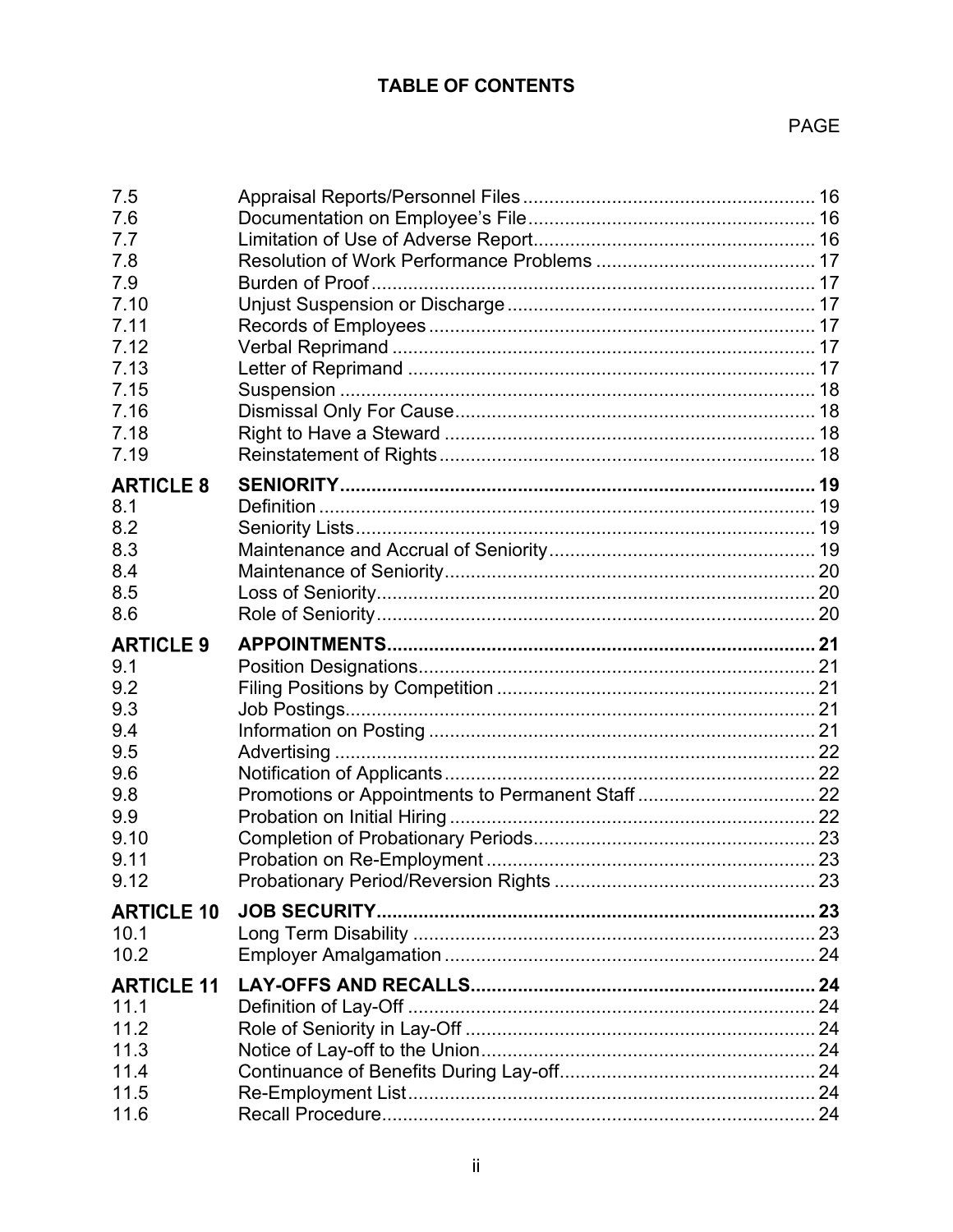| 11.7              |                                                                                         |  |
|-------------------|-----------------------------------------------------------------------------------------|--|
| 11.8              |                                                                                         |  |
| 11.9              |                                                                                         |  |
| <b>ARTICLE 12</b> |                                                                                         |  |
| 12.1              |                                                                                         |  |
| 12.3              | A shift is defined as scheduled hours between seven thirty-five am and                  |  |
|                   | ending at seven pm (eleven hours and twenty-four minutes (11.4 hours)) plus any         |  |
|                   | standby hours assigned within the twenty-four hour period starting one hour and thirty- |  |
|                   | five minutes before their scheduled hours. The parties may agree to alternate scheduled |  |
|                   |                                                                                         |  |
| 12.4              |                                                                                         |  |
| 12.5              |                                                                                         |  |
| 12.6              |                                                                                         |  |
| 12.7              |                                                                                         |  |
| 12.8              |                                                                                         |  |
| 12.9              |                                                                                         |  |
| 12.10             |                                                                                         |  |
| 12.11             |                                                                                         |  |
| <b>ARTICLE 13</b> |                                                                                         |  |
| 13.1              |                                                                                         |  |
| 13.2              |                                                                                         |  |
| 13.3              |                                                                                         |  |
| 13.4              |                                                                                         |  |
| 13.5              |                                                                                         |  |
| <b>ARTICLE 14</b> |                                                                                         |  |
| 14.1              |                                                                                         |  |
| 14.2              |                                                                                         |  |
| 14.3              |                                                                                         |  |
| 14.4              |                                                                                         |  |
| 14.6              |                                                                                         |  |
| 14.7              |                                                                                         |  |
| 14.8              |                                                                                         |  |
| 14.9              |                                                                                         |  |
| 14.10             |                                                                                         |  |
| <b>ARTICLE 15</b> |                                                                                         |  |
| 15.1              |                                                                                         |  |
| 15.2              |                                                                                         |  |
| 15.3              |                                                                                         |  |
| 15.4              |                                                                                         |  |
| 15.5              |                                                                                         |  |
| 15.6              |                                                                                         |  |
| 15.7              |                                                                                         |  |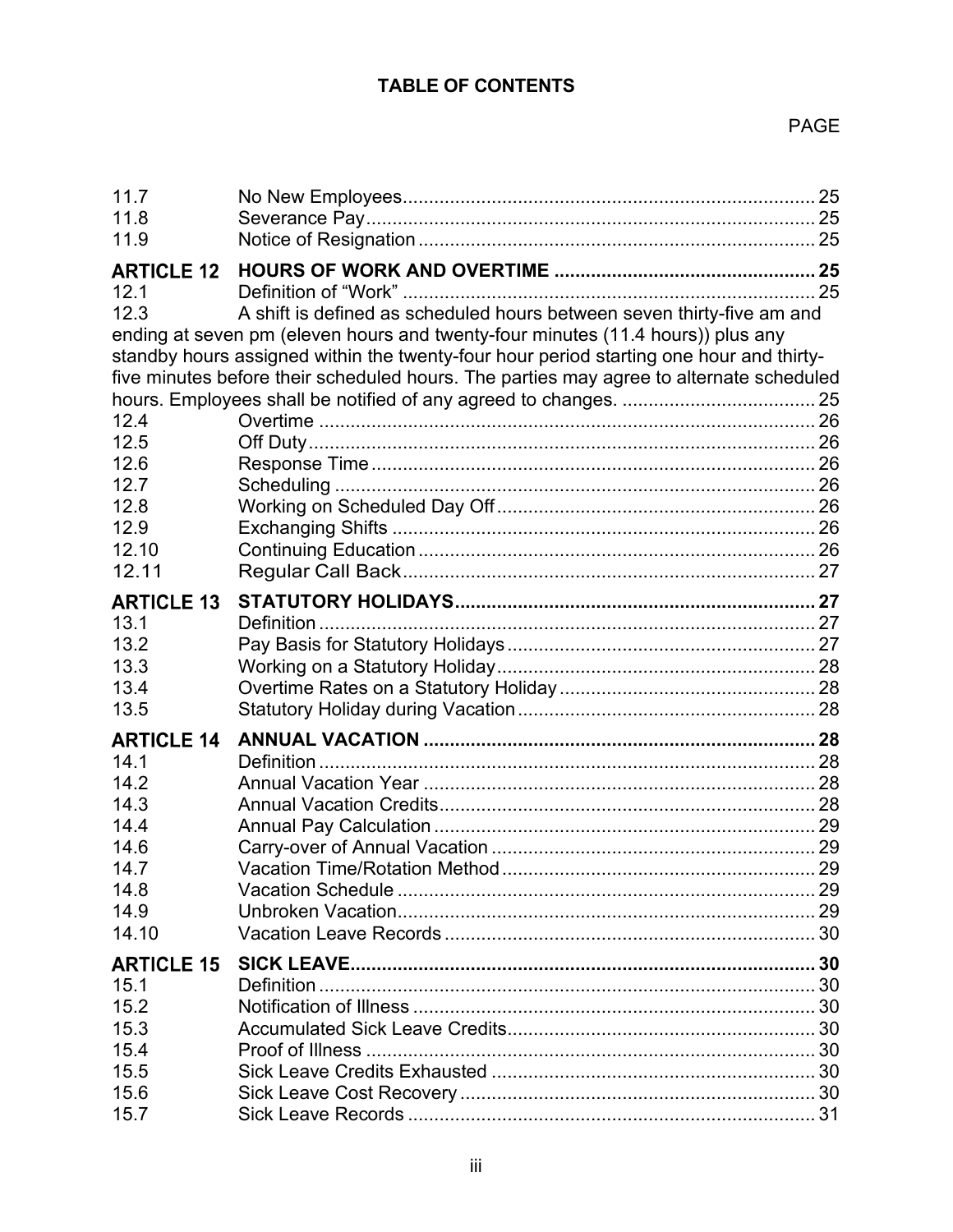| 15.8<br>15.9                                                                                                                            |                                                      |  |
|-----------------------------------------------------------------------------------------------------------------------------------------|------------------------------------------------------|--|
| <b>ARTICLE 16</b><br>16.1<br>16.3<br>16.4<br>16.5<br>16.6<br>16.7<br>16.8<br>16.9<br>16.10<br>16.11<br>16.12<br>16.13<br>16.14<br>16.15 | Benefits While on Leave of Absence Without Pay  33   |  |
| <b>ARTICLE 17</b><br>17.1<br>17.2<br>17.3<br>17.4<br>17.5<br>17.6<br>17.7<br>17.8<br>17.9<br>17.10<br>17.11<br>17.12<br>17.13<br>17.14  | Temporary Performance of Higher Duties (TPHD) 35     |  |
| <b>ARTICLE 18</b><br>18.1<br>18.2<br>18.3                                                                                               | Job Descriptions Shall be Submitted to the Union  38 |  |
| <b>ARTICLE 19</b><br>19.1<br>19.2<br>19.3<br>19.4                                                                                       |                                                      |  |
|                                                                                                                                         |                                                      |  |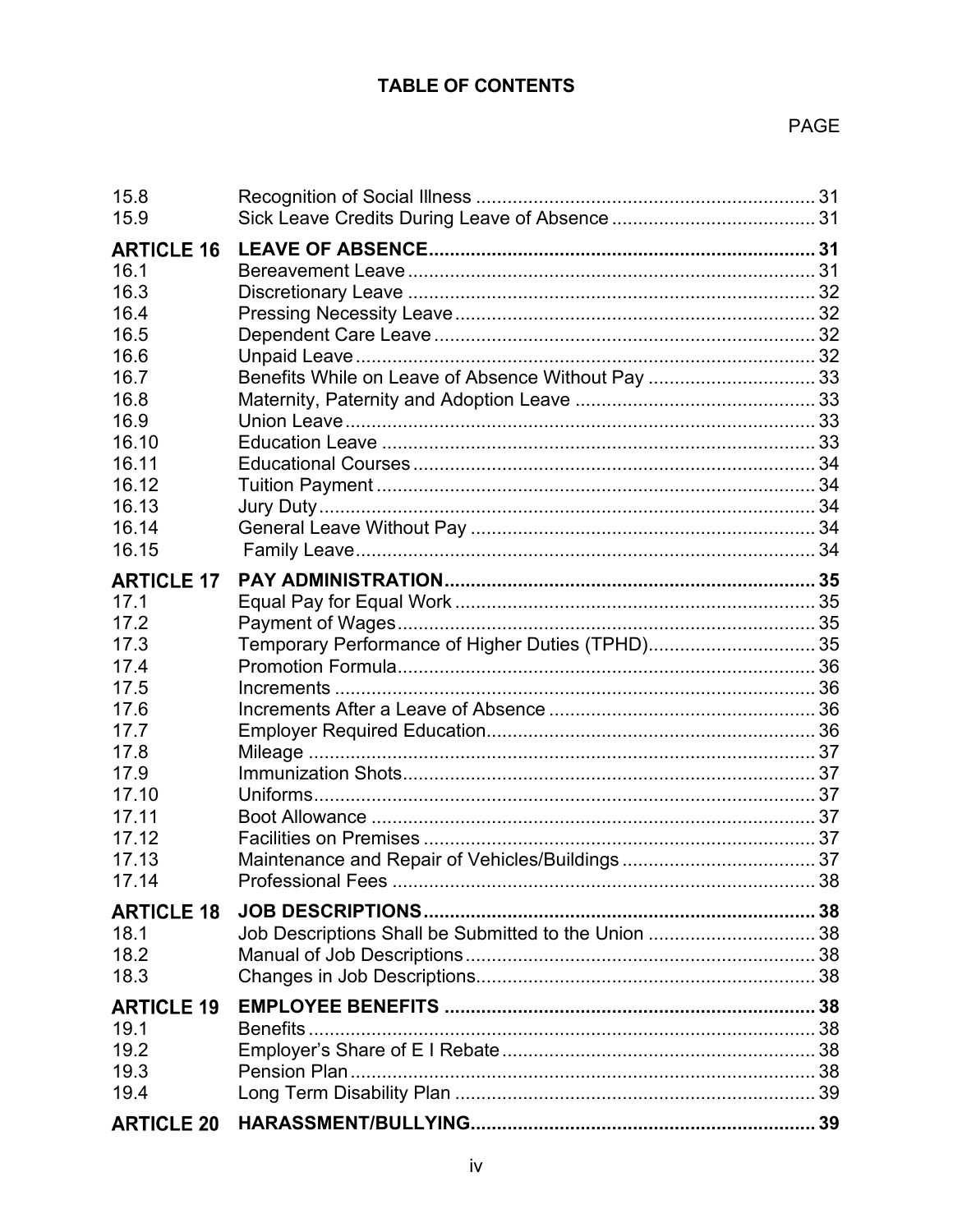| 22.1 |  |  |
|------|--|--|
| 22.2 |  |  |
| 22.3 |  |  |
| 22.4 |  |  |
|      |  |  |
|      |  |  |
|      |  |  |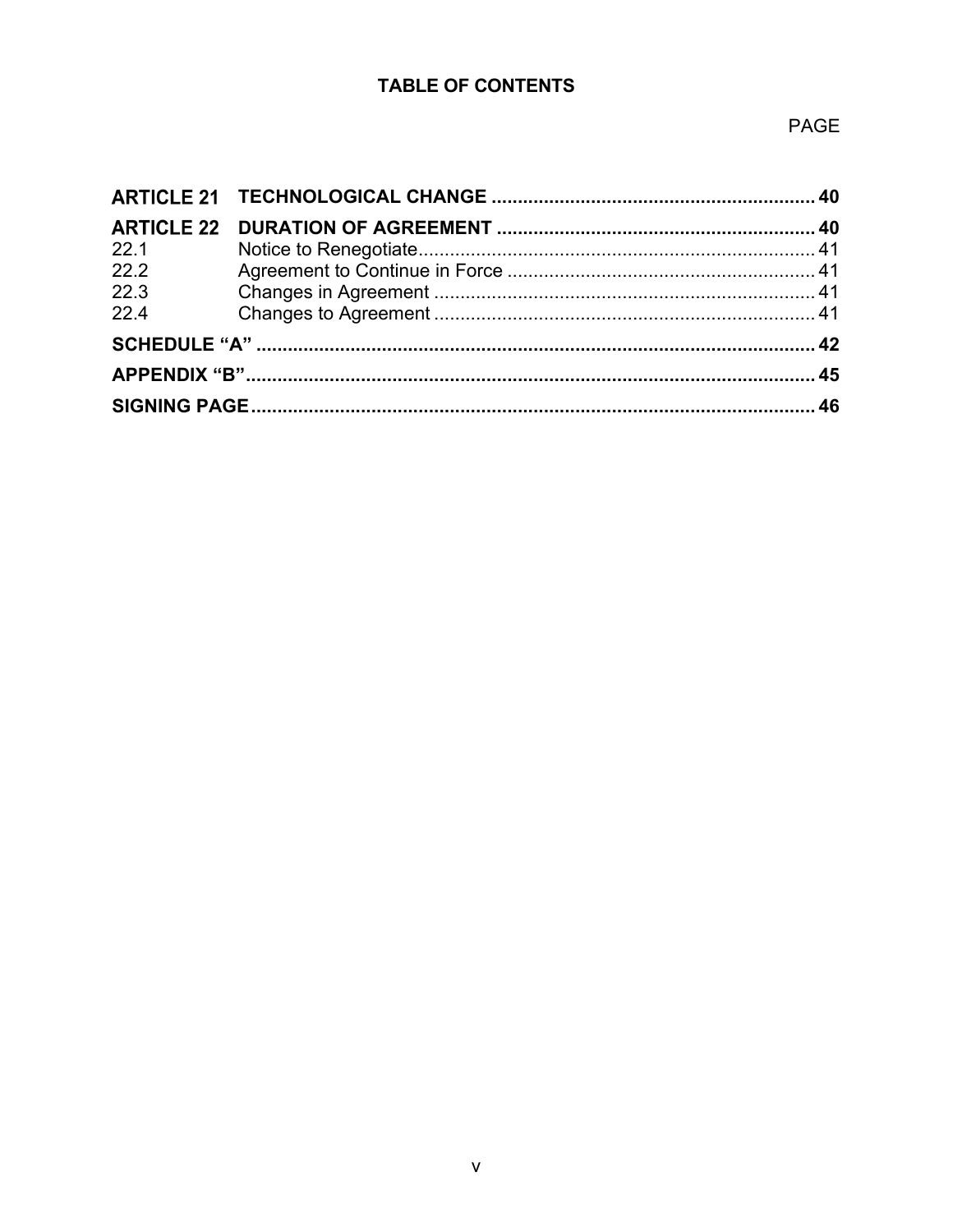#### **ARTICLES OF A COLLECTIVE BARGAINING AGREEMENT** made in duplicate this <u>6</u> day of <u>December</u>, 2021.

#### **between**

#### **J T AMBULANCE SERVICE INC. hereinafter referred to as "the Employer"**

#### **PARTY OF THE FIRST PART**

**and**

#### **SASKATCHEWAN GOVERNMENT AND GENERAL EMPLOYEES' UNION hereinafter referred to as "the Union"**

**PARTY OF THE SECOND PART**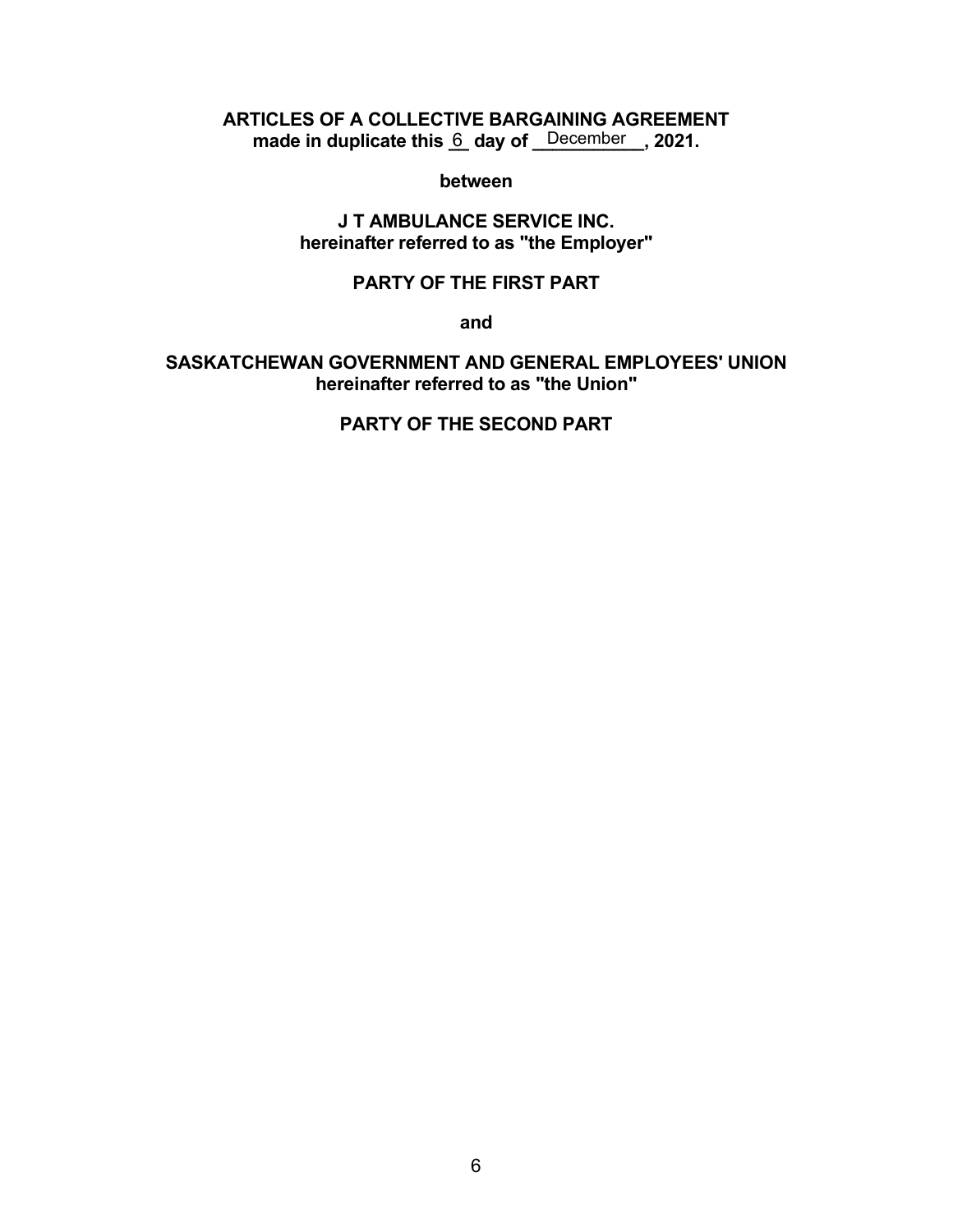#### <span id="page-9-0"></span>**ARTICLE 1 PURPOSE**

WHEREAS it is the desire of both parties of this Agreement:

- **a)** To provide excellence in the level of service and maintain a high standard of health services in the transportation of patients.
- **b)** To promote co-operation and understanding between the Employer and the Union;
- **c)** To encourage efficiency and safety in operations;
- **d)** To maintain and improve harmonious relations between the employer and the employees;
- **e)** To recognize the mutual value of joint discussion and negotiations in all matters pertaining to working conditions, hours of work, and scale of wages;

AND WHEREAS it is now desirable that methods of bargaining and all matters pertaining to the working conditions of the employees be drawn up in an Agreement, therefore the Employer and the Union mutually agree as follows:

#### <span id="page-9-1"></span>**ARTICLE 2 INTERPRETATION**

In the Agreement, unless the context otherwise requires, the expression:

- **2.1 Union** means the Saskatchewan Government and General Employees' Union representing the employees of J T Ambulance Service Inc.
- **2.2 Employer**  means J T Ambulance Service Inc.
- **2.3 Licensed Operator** means J T Ambulance Service Inc.
- **2.4 Employee or Employees** means a person to which the terms of this Agreement apply and as indicated in Article 2 of this Agreement.
- **2.5 Owner Manager**  means the owner and licensed operator of J T Ambulance Service Inc.
- **2.6 Office Manager** means the out-of-scope Office Manager.
- **2.7 Promotion** means the movement of an employee from a position in one class to a position in another class bearing a higher maximum salary.
- **2.8 Demotion** is defined as the movement of an employee from a position in one class to a position in another class with a lower maximum salary.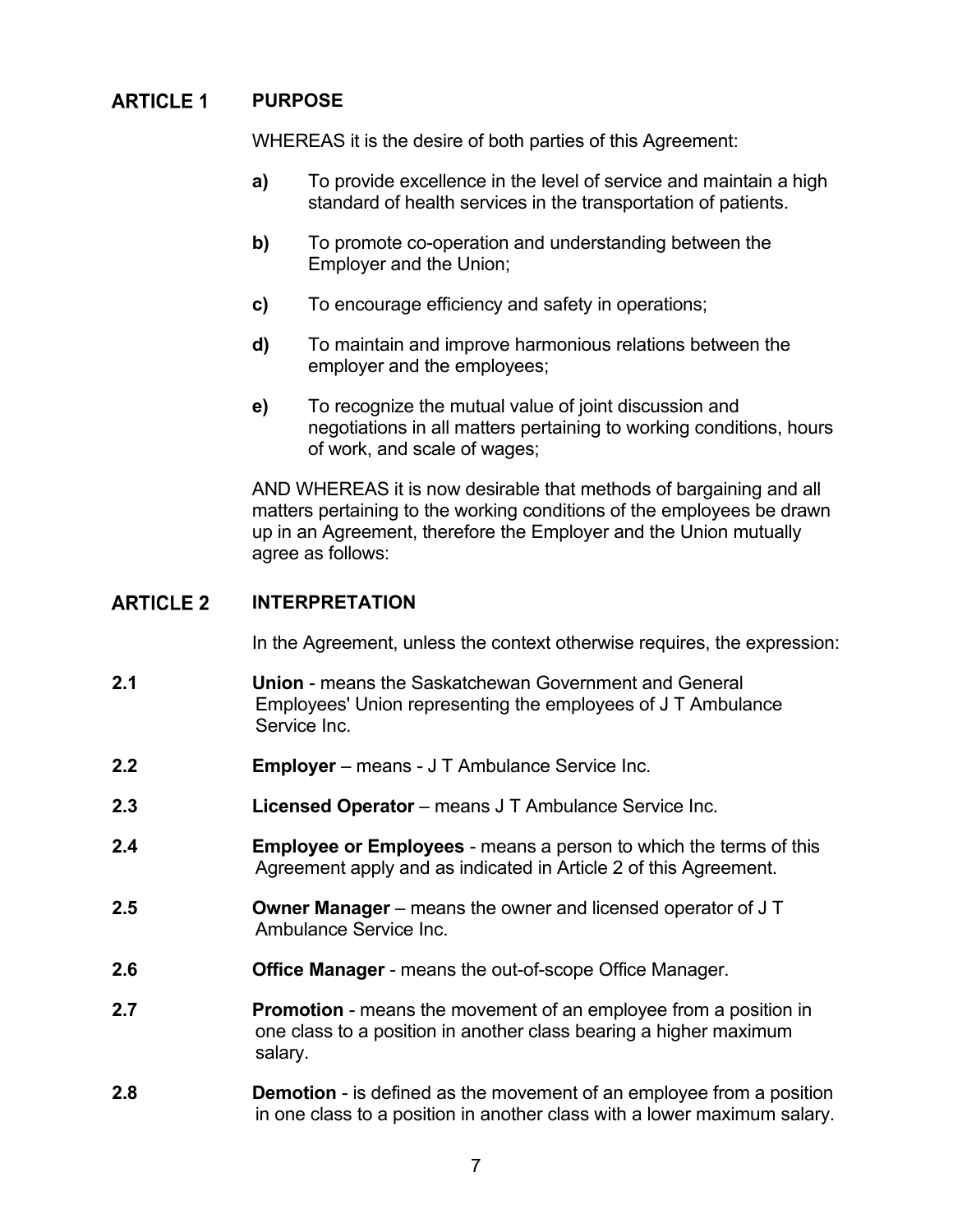- **2.9 Permanent Employee** means an employee who has successfully completed probationary period on initial appointment.
- **2.10 Permanent Full-time** means an employee who has completed the probationary period, who works full time in a position, continuing in nature, on a regularly scheduled basis.
- **2.11 Permanent Other Than Full-time –** means an employee who has completed the probationary period and who works less than full-time on a continual, regular scheduled basis.
- **2.12 Casual Employee – means an employee who works on a call-in basis and who does not work a regular, recurring schedule, or who may be hired for a term of less than three (3) months. A casual employee shall be deemed to have terminated their employment where they have been offered work but have not worked for a period of one hundred and eighty calendar days exclusive of approved leaves of absence, sick leave, WCB or LTD.**
- **2.13 EMR –** means Emergency Medical Responder.
- **2.14 EMT / PCP-** means Emergency Medical Technician **/ Primary Care Paramedic**.
- **2.15 EMT Advanced / ICP** means Emergency Medical Technician Advanced **/ Intermediate Care Paramedic**.
- **2.16 EMTP / ACP - means Advanced Car Paramedic**
- **2.17 Pay Plan** means the scale of wages as contained in Schedule "A" and the rules governing its application as contained in Article 17 (Pay Administration).

#### <span id="page-10-0"></span>**ARTICLE 3 SCOPE**

**3.1** The terms of this Agreement shall apply to all employees (pursuant to LRB File No. 040-99) of the Employer excluding the following:

Owner Manager

Office Manager

In view of the fact the owners of the company directly participate in the operations of the services, it is understood and agreed that they shall not be restricted from performing the duties of the bargaining unit for which they are qualified within the scope of this agreement.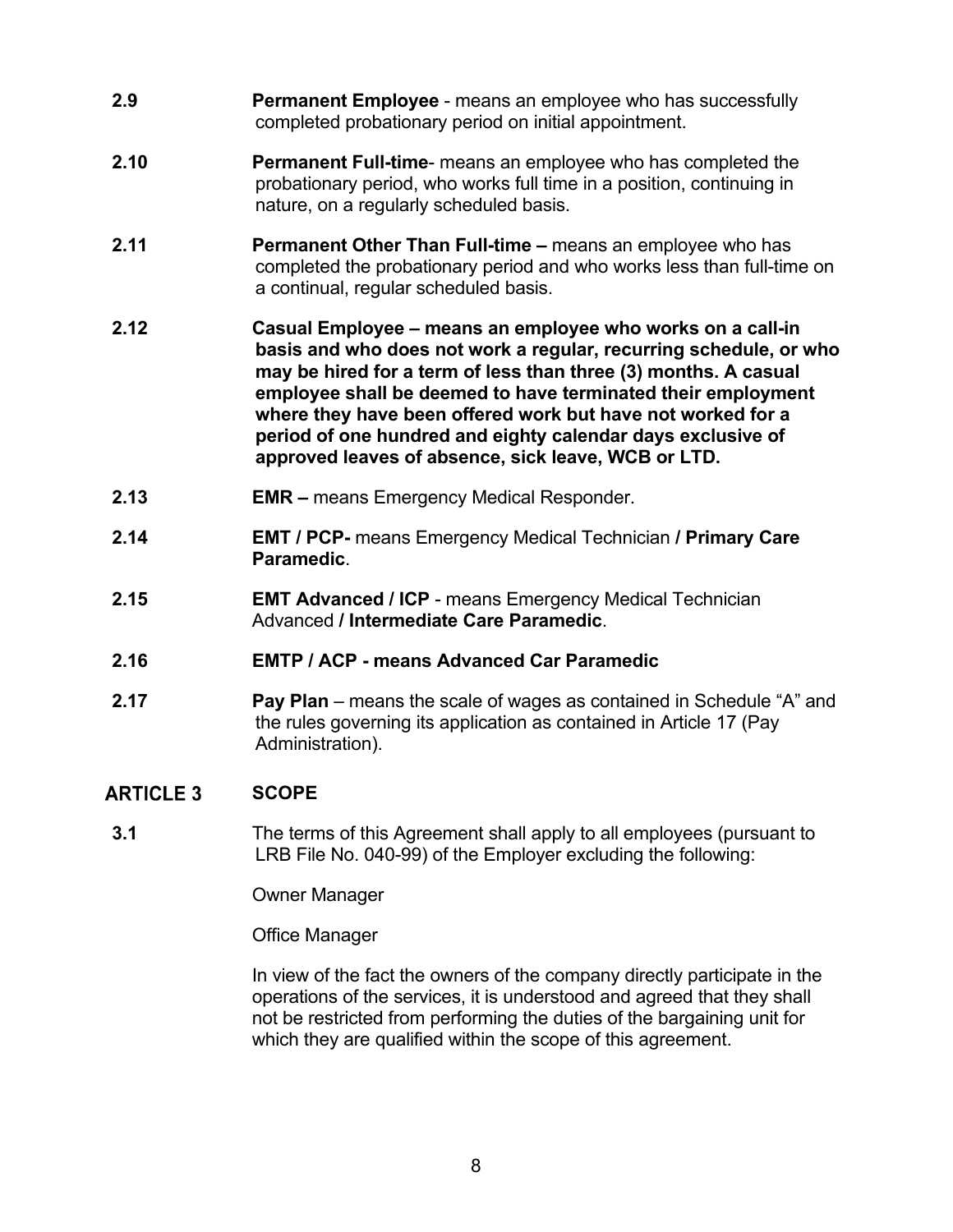#### <span id="page-11-0"></span>**3.2 All New Positions To Be Negotiated**

The Employer agrees to negotiate the inclusion or exclusion of all newly created positions. The parties will negotiate, rates of pay, hours of work, working conditions etc.

#### <span id="page-11-1"></span>**ARTICLE 4 MANAGEMENT RIGHTS**

The Union acknowledges that it is the right of the Employer to manage the operation and direct the workforce in all respects unless specifically limited by the terms of this Agreement, in a manner that is fair, reasonable, and consistent with this Agreement.

#### <span id="page-11-2"></span>**UNION SECURITY ARTICLE 5**

#### <span id="page-11-3"></span>**5.1 Recognition**

The employer recognizes the Saskatchewan Government and General Employees' Union as the sole and exclusive Collective Bargaining Agent for all its employees except as excluded in Article 3.01. The employer agrees to negotiate with the Union or its designated bargaining representatives concerning all matters affecting the relationship between the employees and the Employer for the purpose of resolving differences that may arise between them, and to strive for amicable settlements.

No employee or group of employees shall undertake to represent the Union at meetings with the employer's representative without the proper authorization of the Union. The Union will supply the employer's representative with the names of its officers. The employer's representative shall supply the Union with a list of personnel with whom the Union may be required to transact business.

The Union recognizes the responsibility of its members to perform and carry out their respective duties in accordance with regulations, the work standards, methods and procedures established by the Employer.

#### <span id="page-11-4"></span>**5.2 Present Security and Benefits**

All rights benefits privileges and working conditions which employees enjoyed, received or possessed at the time of certification, shall continue to be enjoyed and possessed insofar as they are not inconsistent with this Agreement, but may be modified by mutual agreement between the Employer and the Union.

#### <span id="page-11-5"></span>**5.3 Union Business**

**a)** Except in unusual circumstances, the Union agrees to give the employer adequate and reasonable notice when employees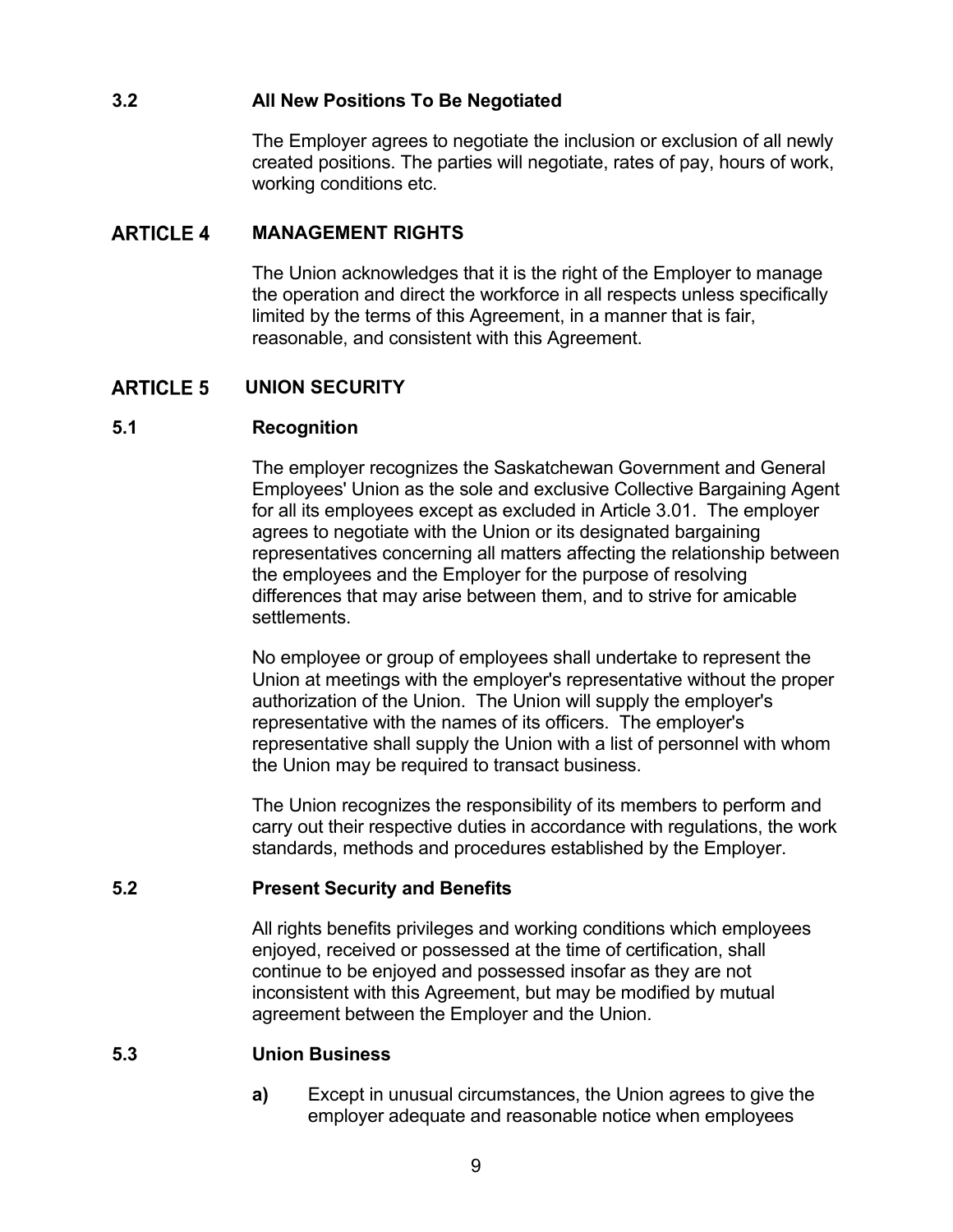require leave to attend Union conventions, meetings, conferences and learning opportunities.

- **b)** Subject to item (c) below, the employer agrees to grant, a leave of absence with pay for the employees to attend Union conferences, meetings etc., provided that such leave does not interfere with the operation of the business; and, the employer will not unreasonably withhold such leave.
- **c)** The Union agrees to reimburse the Employer for all wages and benefits paid under this article to ensure the service to the clients is maintained.

#### <span id="page-12-0"></span>**5.4 Work of the Bargaining**

Except in the cases mutually agreed upon (as in Article 3.1) persons whose jobs (paid or unpaid) are not in the bargaining unit shall not work on any jobs which are included in the bargaining unit.

#### <span id="page-12-1"></span>**5.5 Non Discrimination**

The employer and the Union agree that there shall be no discrimination by reason of age, race, creed, colour, sex, political activity, religious affiliation, marital status, physical size, or sexual orientation nor by reason of membership or activity in the Union.

#### <span id="page-12-2"></span>**5.6 Plural or Masculine/Feminine Terms**

Wherever the feminine gender is used in the Agreement, it shall be considered as if the masculine gender has been used and whenever the singular term is used in this Agreement, it shall be considered as if the plural has been used where the context of the intent of the clause so required or vice versa.

#### <span id="page-12-3"></span>**5.7 Union Membership**

Every employee who is now or hereafter becomes a member of the Union shall maintain membership in the Union as a condition of employment, and every new employee whose employment commences hereafter shall, within thirty (30) days after the commencement of employment apply for and maintain membership in the Union as a condition of employment provided that any employee in the appropriate bargaining unit who is not required to maintain membership in the Union shall as a condition of employment tender to the Union the periodic dues uniformly required to be paid by the member of the Union.

#### <span id="page-12-4"></span>**5.8 Check-Off**

The employer agrees to deduct on behalf of the Union when requested in writing and accompanied by signed authorization cards, all initiation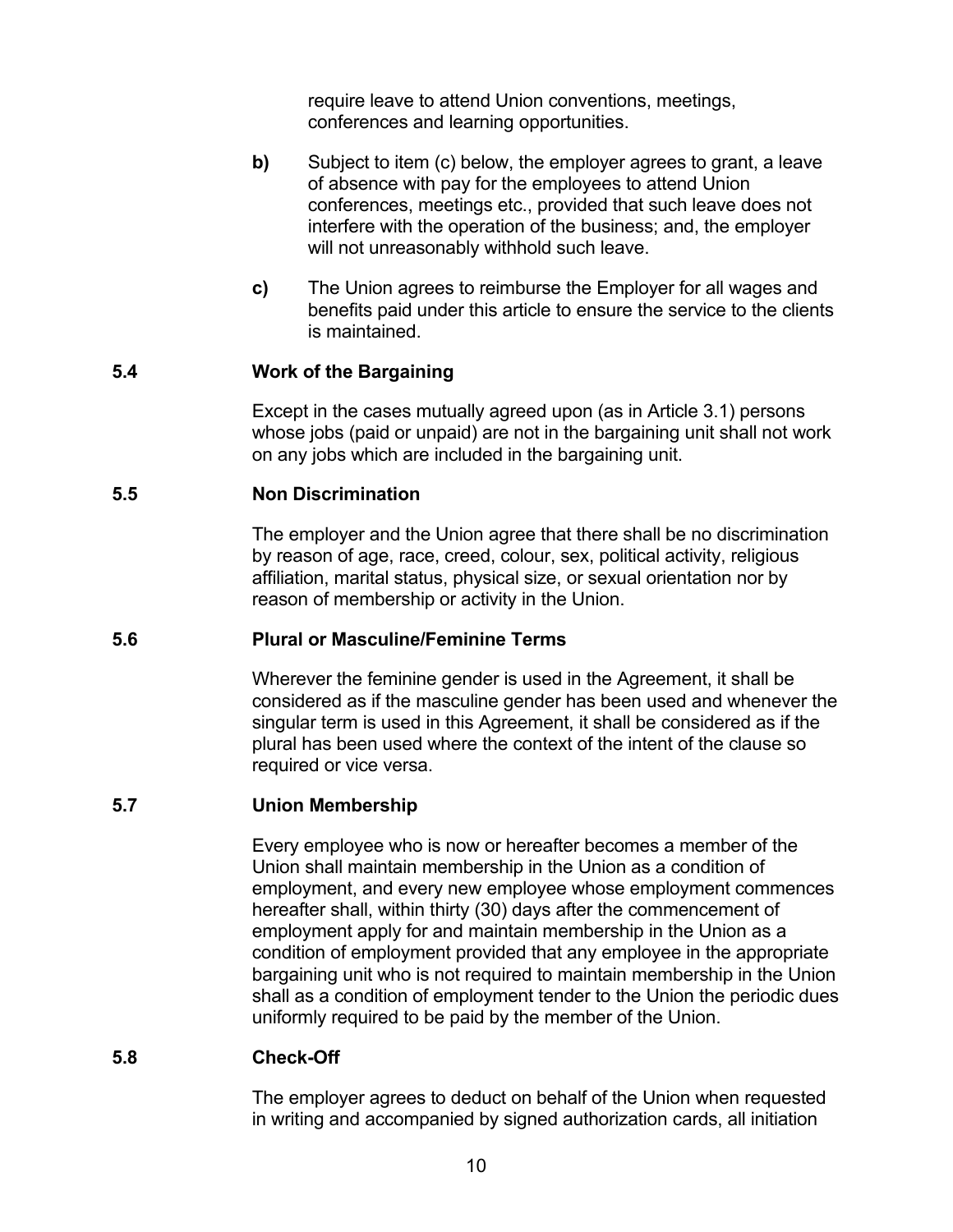fees, monthly dues, from and on behalf of all employees who are members of the Union from the employee's pay cheque each month. The employer shall remit such deductions to the Executive Director of Operations of the Union prior to the tenth (10) day of the month following the calendar month in which such deduction is made, accompanied by a list of names, classifications and addresses of employees from whose wages the deductions have been made.

#### <span id="page-13-0"></span>**5.9 Monthly Statement**

The Employer shall forward a monthly statement to the Executive Director of Operations and the Chair of the Bargaining Unit, showing the names of all new employees covered by this agreement, hired during the month, and state their date of hire, employment status, classification and rate of pay, as well as the names of all employees who terminated employment and their date of severance.

#### <span id="page-13-1"></span>**5.10 Income Tax (T-4) Slips**

At the same time that Income Tax (T-4) slips are made available, the employer shall type the amount of union dues paid by each union member on their T-4 slip.

#### <span id="page-13-2"></span>**5.11 Name/Address Changes**

It shall be the responsibility of the Employee to advise the Employer and the Union of any change of name, marital status or place of residence.

#### <span id="page-13-3"></span>**5.12 No Individual Agreements**

No employee shall be required or permitted to make a written or verbal agreement with the employer or employer representative which may conflict with the terms of this collective agreement.

#### <span id="page-13-4"></span>**5.13 New Employees**

The employer agrees to inform new employees that a Collective Agreement is in effect and the requirement of membership as a condition of employment (i.e. dues and check off), as defined by the Trade Union Act.

A representative of the Union shall be given thirty (30) minutes of time during working hours within the first two (2) weeks of employment, wherever possible, to acquaint new members with the benefits and duties of union membership and signing dues deduction authorization cards, etc.

#### <span id="page-13-5"></span>**5.14 Temporary Out-of-Scope Appointment**

An employee who is temporarily filling an out of scope position shall continue to have union dues deducted from his pay cheque and shall be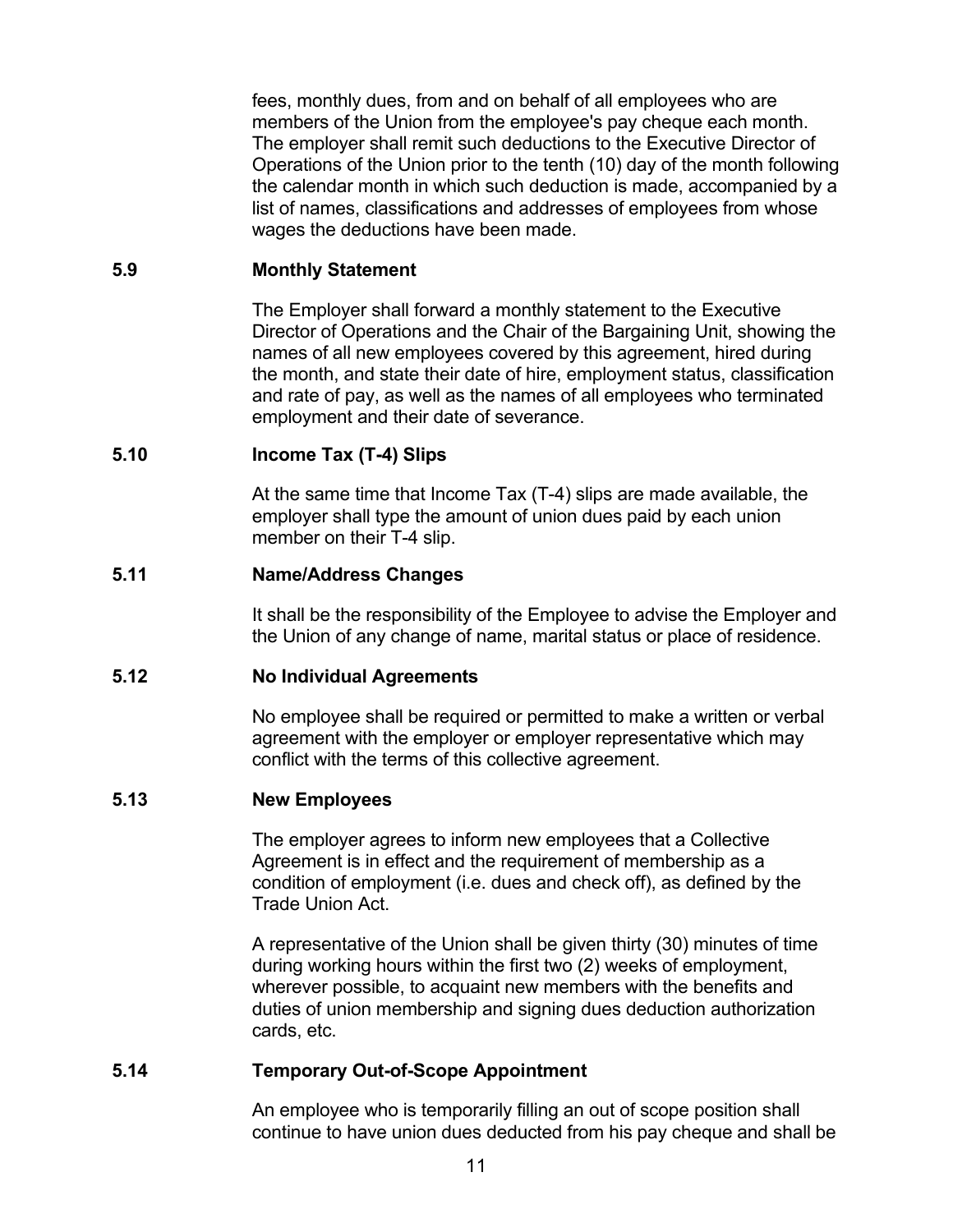entitled to all benefits and rights including seniority for the first six months. Where the temporary appointment/backfill is for Maternity/Paternity leave coverage, the parties by mutual agreement shall extend these contractual rights up to one (1) year

No employee shall be appointed to an out of scope position without his consent.

An employee who is appointed to an out of scope position, shall have the right to revert to his most recent position within six (6) months from the date he moved into the out-of-scope position.

#### <span id="page-14-0"></span>**5.15 Bulletin Boards**

The employer shall make available to the Union a bulletin board in the staff office so that the employees have access to it, upon which, the Union shall have the right to post notices and information, which may be of interest to the employees.

**5.15.1** There shall be an opportunity made available to announce union meetings at all staff meetings.

#### <span id="page-14-1"></span>**5.16 Employer Policies Relating to Conditions of Employment**

The Employer agrees that matters of policy which relate to the conditions of employment and which affect employees within the bargaining unit, shall be communicated to the Union for the purpose of resolving issues that could be in conflict with this agreement.

#### <span id="page-14-2"></span>**5.17 Steward Recognition**

The Employer agrees to recognize the steward(s) as designated representatives, elected by the Union.

#### <span id="page-14-3"></span>**5.18 Contact at Work/Union Access**

The Union or designated representatives shall have the right at any time during working hours, to contact employees on matters respecting this Agreement or its administration and shall, without loss of pay, assist in investigating, preparing and settling grievances, or disputes. It is understood these contacts will be conducted within reasonable time limits. It is understood that at any time during working hours, should there be a call for services, employees on duty will immediately respond to the call irrespective of the existing discussions underway.

#### <span id="page-14-4"></span>**5.19 Names of Stewards**

The Union shall notify the employer's representative(s) in writing of the name of each steward.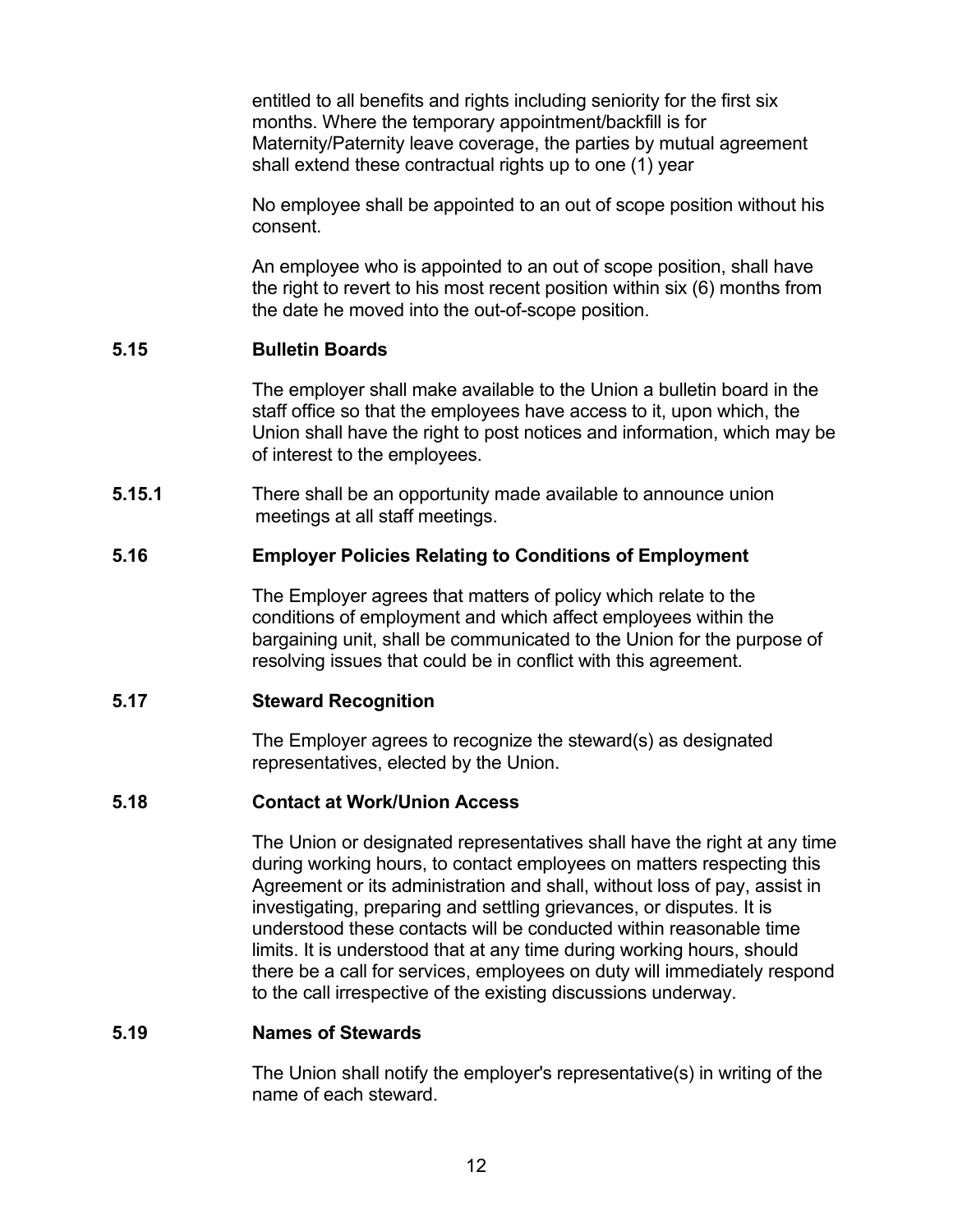### <span id="page-15-0"></span>**5.20 Grievance Committee**

The stewards elected by the Union shall constitute the Union Grievance Committee and the Bargaining Committee.

#### <span id="page-15-1"></span>**5.21 Collective Bargaining**

Stewards elected as members to the Bargaining Committee in direct negotiations, or, involved in preparation work for the purpose of bargaining or facilitating ongoing negotiations with the Employer, may conduct this work while on duty, with the understanding that if called, the employee(s) will immediately respond to the call irrespective of the discussions underway.

#### <span id="page-15-2"></span>**5.22 Production of Collective Agreement**

The Union will assume responsibility for the production of the Collective Agreement and agrees to provide the Employer with 4 copies.

#### <span id="page-15-3"></span>**ARTICLE 6 GRIEVANCE PROCEDURE**

#### <span id="page-15-4"></span>**6.1 Preamble**

The parties will make every effort to settle grievances as fairly and promptly as possible. It is agreed, that all differences between the parties to, and or, the persons bound by the Collective Agreement, or on whose behalf of this Agreement has been entered into, (concerning its meaning, interpretation, application, or violation,) shall be settled in accordance with the grievance and arbitration procedure provided below, without stoppage of work by the Union or lockout by the employer.

#### <span id="page-15-5"></span>**6.2 Problem Resolution (Informal Process)**

- i) An employee who believes that he/she has a justifiable request or complaint may discuss such matters with the Manager or designate in an effort to resolve the problem. The Manager or designate shall convene a meeting with the employee within seven days at a time mutually agreed upon. The employee may request the attendance of the shop steward at the meeting.
- ii) The Manager or designate shall provide the decision within seven business days of the meeting and the decision shall be presented to the employee and the shop steward.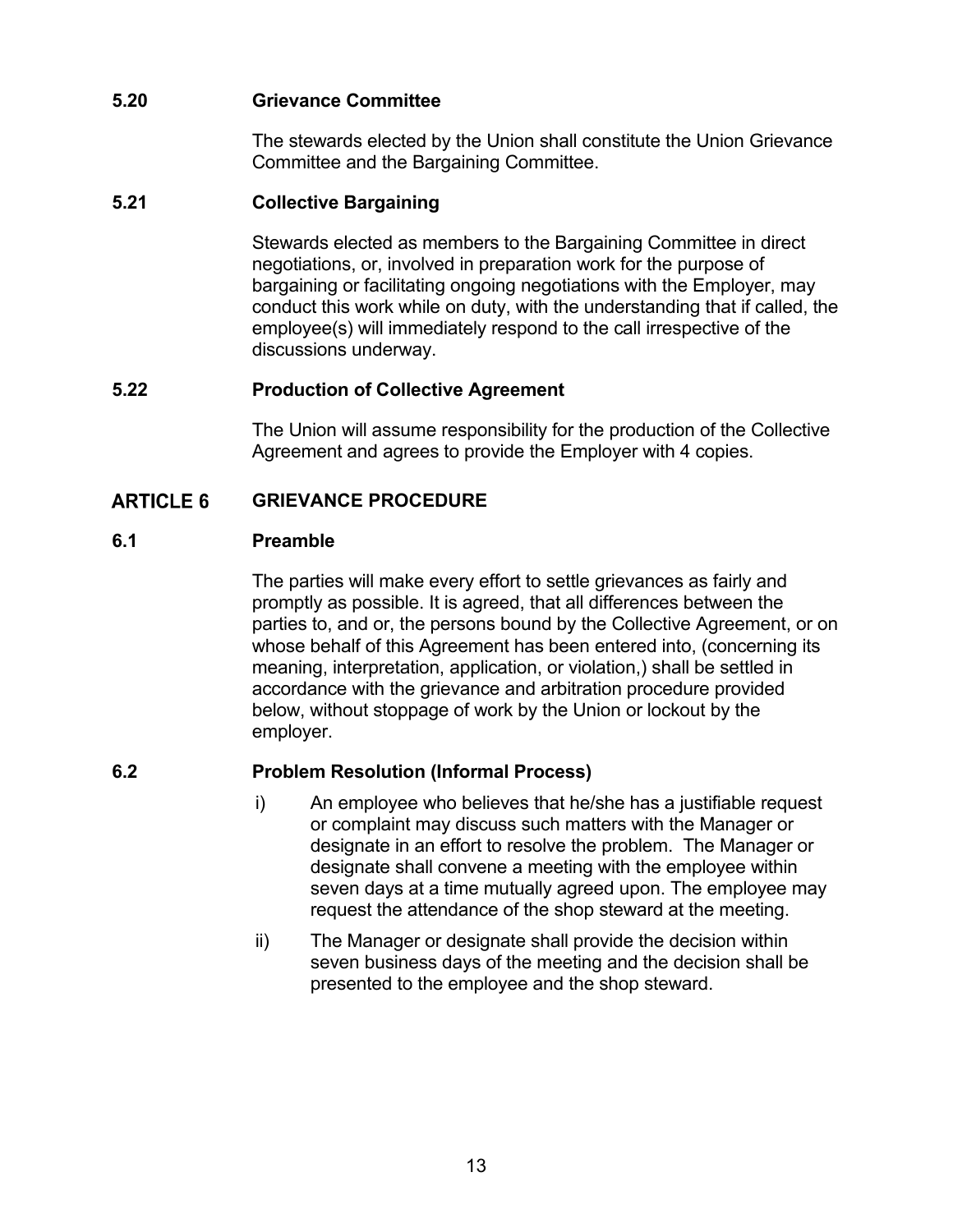#### <span id="page-16-0"></span>**6.3 Grievance Procedure (Formal Process)**

#### **Step One**

An earnest effort shall be made to settle grievance as fairly and promptly as possible. The following sequence shall occur and will end at the employee's request or when settled to the satisfaction of the union. Grievances will be handled in the following manner:

The Employer shall, upon receiving a Grievance Claim Form, completed by an authorized Union Steward or SGEU staff representative or designate, comply with the procedure under Step 1 and hear the grievance within two (2) business days

The grievance shall be submitted in writing by an authorized union steward or SGEU staff member, on behalf of the aggrieved, to the Manager or designate within thirty (30) calendar days. The Manager or designate shall render a decision in writing to the grievor, and the shop steward within fifteen (15) calendar days.

In all instances, a copy of the grievance shall be submitted concurrently to the Executive Director of Operations of the Union.

For any grievances on the grounds of deprivation of monies or leave due to an employee, notice of grievance is to be given within one (1) year after the date on which the alleged deprivation occurred

#### **Alternate Dispute Resolution Process**

Within thirty (30) days of receipt of the response at Step 1, the parties will meet to determine one of the following dispute resolution mechanisms:

#### **Mediation or Expedited Arbitration Process as per Appendix "B"**

Should the parties mutually agree to grievance mediation, the grievance will be mediated. In the event the grievance was not successfully resolved through grievance mediation, the Union within thirty (30) days will inform the Employer in writing of their intention to advance the grievance to expedited arbitration.

Notwithstanding the above, should the parties not agree to grievance mediation either party within thirty (30) days of receiving the response at Step one, advance the grievance and place the grievance into the expedited arbitration process as set out in Appendix "B".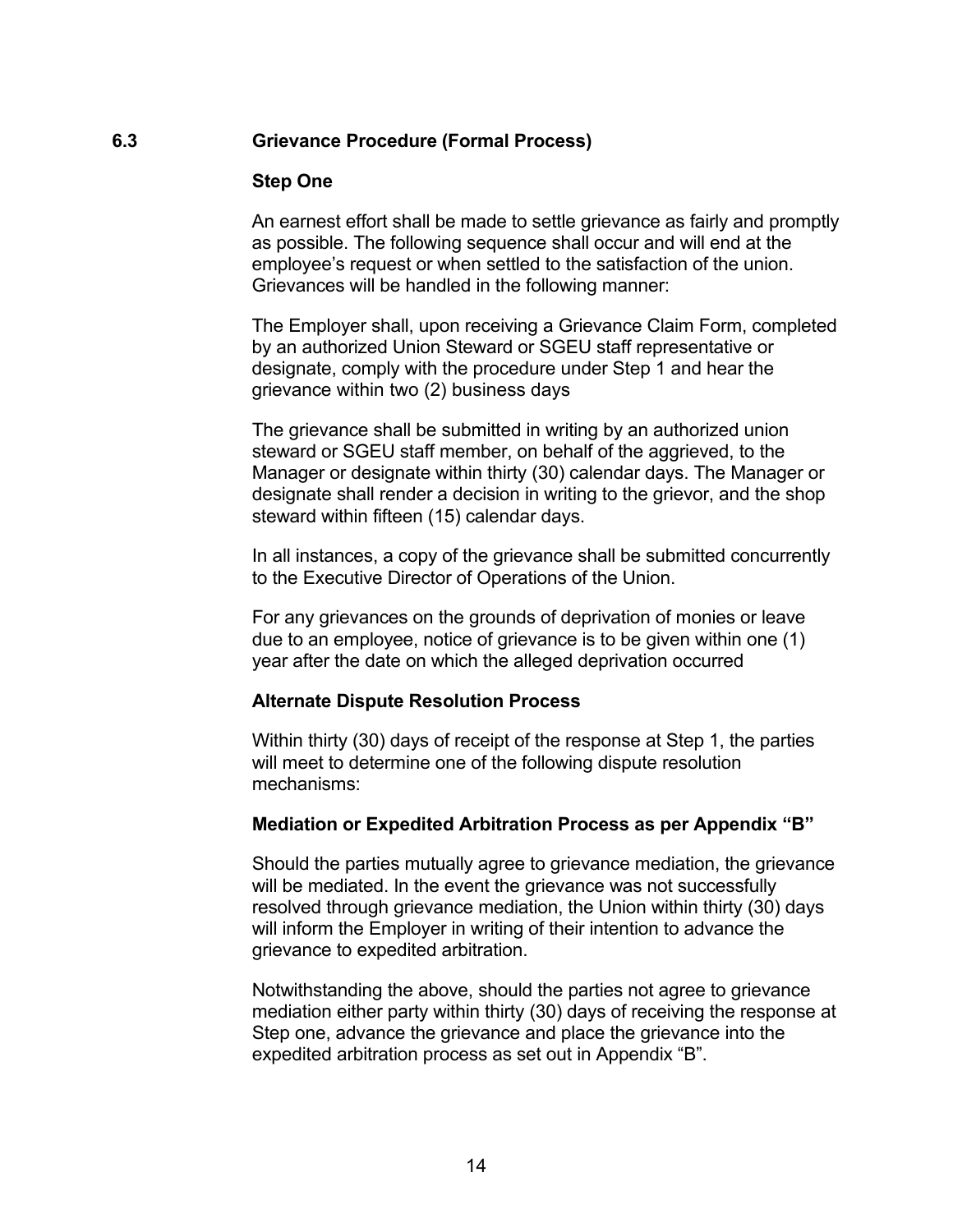#### <span id="page-17-0"></span>**6.4 Grievance Process**

Where a dispute involving a question of general application or interpretation occurs, or where a group of employees or the Union has a grievance, Step 1 of this Article shall be used to initiate the grievance.

#### <span id="page-17-1"></span>**6.5 Deviation from Grievance Procedure**

After a grievance has been initiated by the Union, the Employer's representatives shall not enter into discussions or negotiations with respect to the grievance, either directly or indirectly with the aggrieved employee.

#### <span id="page-17-2"></span>**6.6 Extension of Time Limits**

Once the grievance has been submitted in writing, the time limits may be extended by mutual written agreement.

#### <span id="page-17-3"></span>**6.7 Changes to the Agreement**

Any mutually agreed changes to the collective agreement shall form part of this collective agreement and are subject to the Grievance Procedure. Such changes must be written and signed by both parties.

#### <span id="page-17-4"></span>**6.8 Access to Grievance Information from Employer**

The employer agrees to provide to the Grievance Committee relevant information regarding the grievor, when requested in writing and accompanied by signed authorization of the grievor(s) concerned.

#### <span id="page-17-5"></span>**ARTICLE 7 PROGRESSIVE DISCIPLINE**

#### <span id="page-17-6"></span>**7.1 Preamble**

- **a)** Both parties agree that the employer will make reasonable effort, or endeavour to resolve problems with respect to employee performance through discussion and consultation prior to the initiation of disciplinary action.
- **b)** The employer acknowledges the right of employees to have any differences regarding disciplinary action or dismissal heard through the grievance and arbitration procedure.
- **c)** In the event the employer initiates disciplinary action against an employee, except in cases of serious misconduct, the practice of progressive discipline will take place.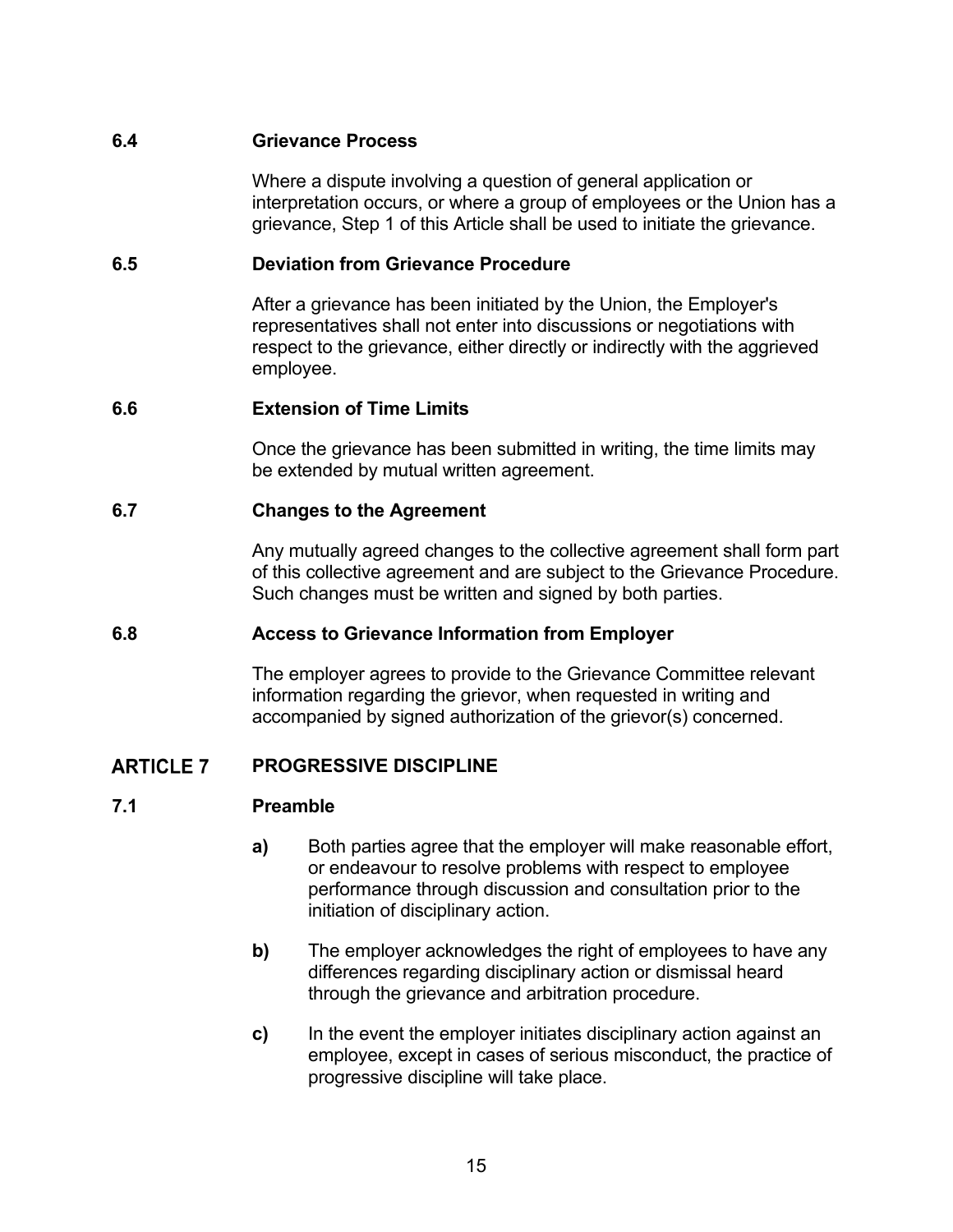### <span id="page-18-0"></span>**7.2 Right of Union Representation**

Where the employer intends to discipline an employee, the employee shall be so notified in advance of the purpose of the interview, and informed of the right to have a union representative or paid staff representative of the Union, present at the interview.

- **7.3** The parties to this Agreement recognize the principles of progressive discipline:
	- 1) verbal reprimand
	- 2) written reprimand
	- 3) suspension
	- 4) dismissal

#### <span id="page-18-1"></span>**7.4 Constructive Counselling and Coaching**

The Employer and the Union recognize the difference between discipline and constructive job counselling, and nothing is intended to restrict the Employer's right to counsel.

#### <span id="page-18-2"></span>**7.5 Appraisal Reports/Personnel Files**

An employee who receives an adverse written or unfavourable verbal appraisal concerning work performance or conduct, while employed with the employer, shall be entitled to discuss the appraisal and challenge the expression of dissatisfaction, by having their written response become part of employers record. Where the employee responds verbally, the employer shall note the employee's comments for the record.

#### <span id="page-18-3"></span>**7.6 Documentation on Employee's File**

The Employee shall be allowed access to their personnel file to review documents therein, pertaining to work performance or conduct providing the Employer is given sufficient notice to arrange for access.

A copy of any document, or other information placed on any employee's file, which might at any time be the basis for disciplinary action or denial of promotion, shall, be supplied concurrently to the employee and, upon request by the employee, to the Union.

#### <span id="page-18-4"></span>**7.7 Limitation of Use of Adverse Report**

After eighteen (18) months, an adverse report shall be removed from the employees' file. If a report or appraisal is dated more than eighteen (18) months, such report, shall not be used in any action against the employee. The parties acknowledge the employer's obligation under law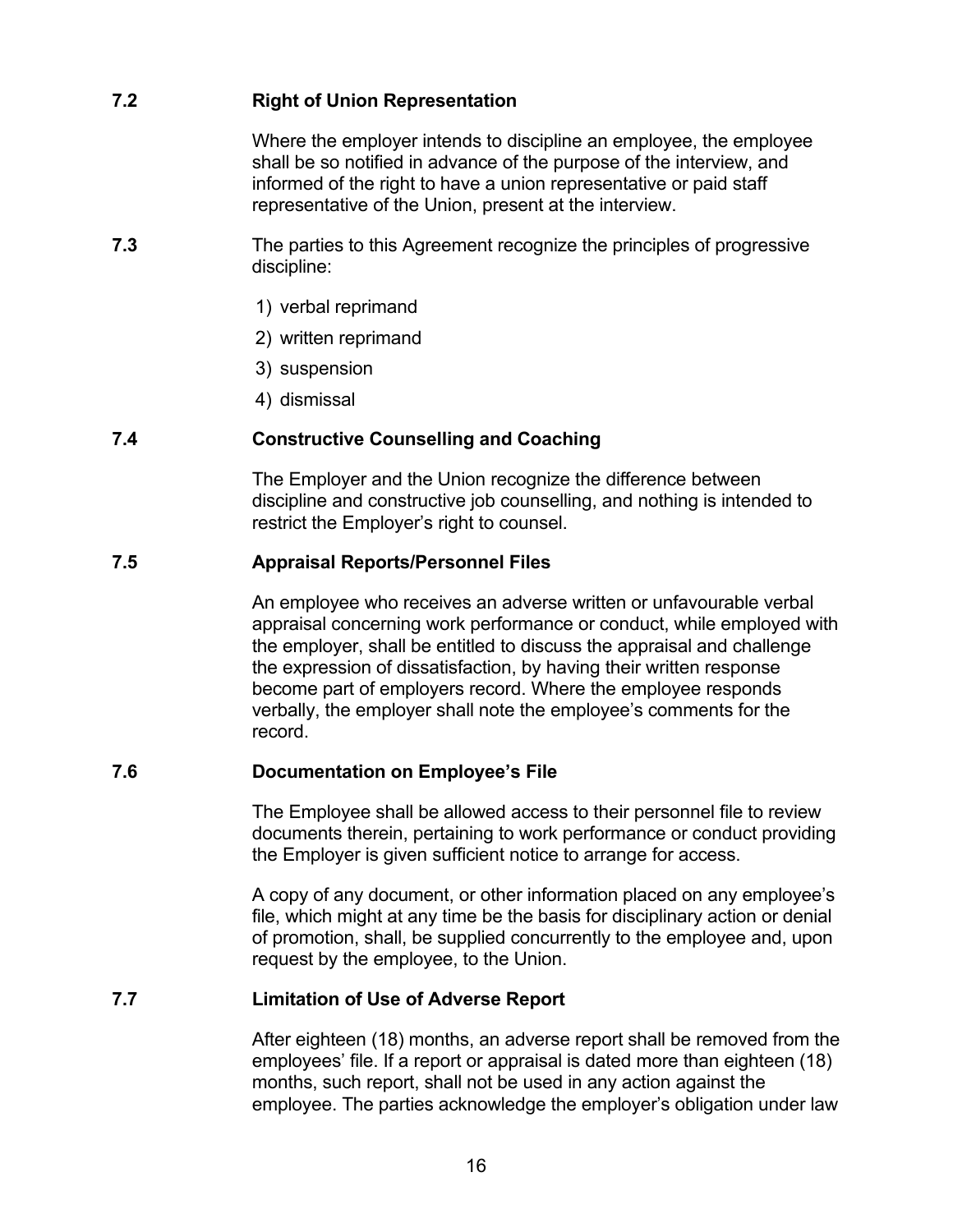and regulation to retain information relating to complaints and/or mistreatment of patients.

#### <span id="page-19-0"></span>**7.8 Resolution of Work Performance Problems**

The employer shall, before initiating or imposing discipline, arrange to meet with the employee to discuss the employee's work performance in an effort to resolve the problem, except in the case where the employee has been suspended or terminated. The employee shall have the right to have a shop steward present.

#### <span id="page-19-1"></span>**7.9 Burden of Proof**

In cases of disciplinary action, proof of just cause shall rest with the Employer.

#### <span id="page-19-2"></span>**7.10 Unjust Suspension or Discharge**

An employee who has been unjustly suspended or discharged shall be immediately reinstated in his former position without loss of seniority. He shall be compensated for all time lost in an amount equal to his normal earnings during the pay period next proceeding such discharge or suspension, or by any other arrangement as to compensation which is just and equitable in the opinion of the parties or in the opinion of an Arbitrator, if the matter is referred to such.

#### <span id="page-19-3"></span>**7.11 Records of Employees**

Employees shall have the right to review their personnel file. A Union representative, with the written authorization of the employee, and with reasonable notice, shall have access to the file.

Progressive Discipline Will Be Applied As Follows:

#### <span id="page-19-4"></span>**7.12 Verbal Reprimand**

The Manager or designate will verbally outline to the employee any reasons for the reprimand, how she should correct her work or behaviour, and what will happen if the work standards are not adhered to or the misconduct continues. A shop steward shall be present as a witness if requested by the employee.

#### <span id="page-19-5"></span>**7.13 Letter of Reprimand**

If an employee displays no change in action/behaviour to the verbal reprimand, the Manager shall reprimand that employee by means of a letter of reprimand, to the employee. A copy of the letter shall be sent concurrently to the Union office. Such letters shall become part of an employee's record. The employee's reply to the specific complaints, accusations, or expressions of dissatisfaction shall also be recorded.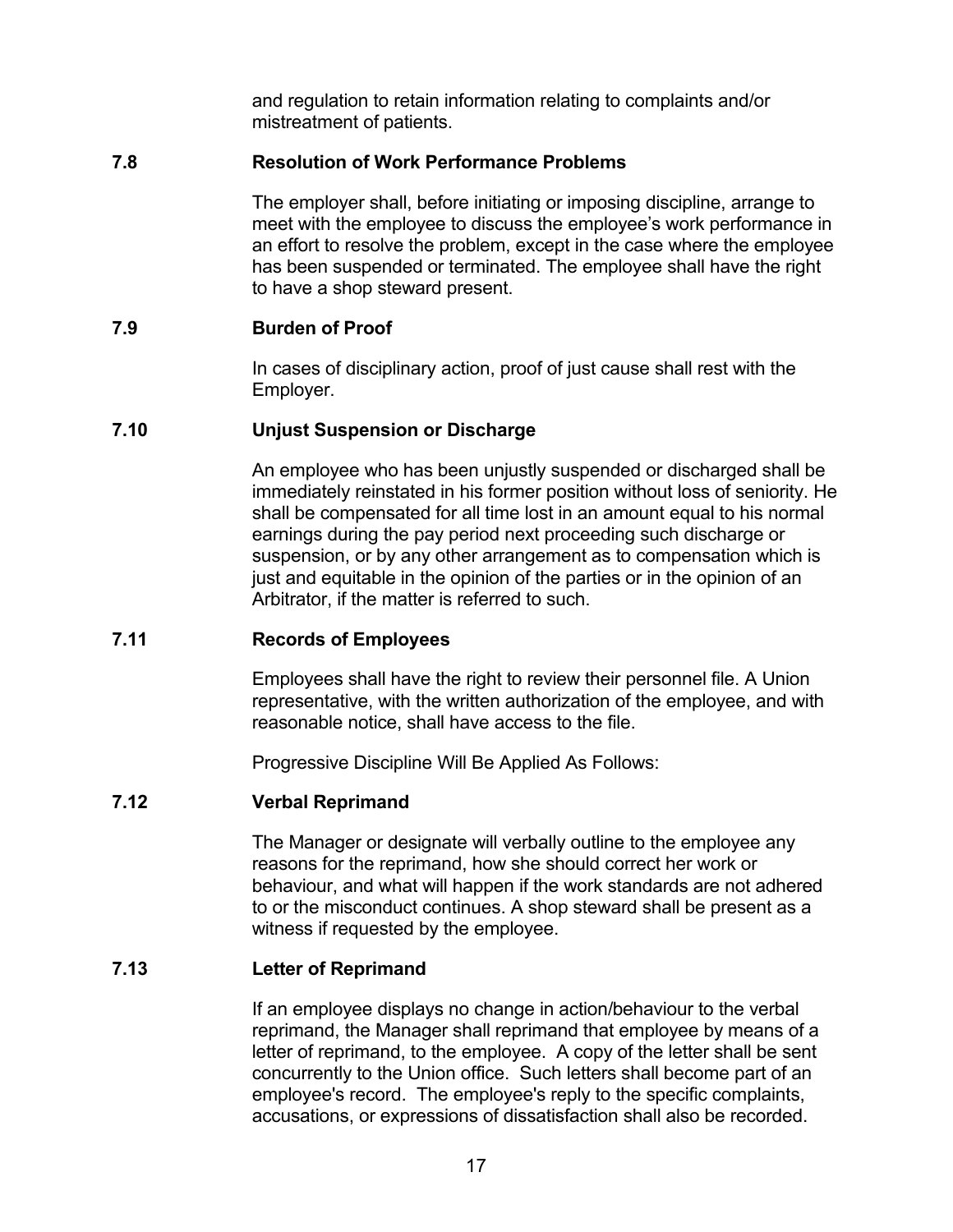**7.14** Eighteen (18) months following discipline, the employer shall remove the written documentation from the employee's personnel file, if no problems were noted, in the area for which the employee was disciplined. The parties acknowledge the Employer's obligation under law and regulation to retain information relating to complaints/mistreatment of patients.

#### <span id="page-20-0"></span>**7.15 Suspension**

Where the Employer has provided reasonable time for the employee to meet the work standards or correct the behaviour, and there is still no positive response from the employee, the Employer will give notice of suspension to the employee, in writing, giving the reasons for the suspension. The days of suspension shall be stated in the letter. A copy of the letter of suspension will be supplied to the Shop Steward and a copy sent to the Executive Director of Operations of SGEU.

#### <span id="page-20-1"></span>**7.16 Dismissal Only For Cause**

Dismissal shall be effected by the Manager. The employee shall receive written notice of the action, which shall include a statement of the reasons for dismissal. Letters of dismissal, in any and all instances shall be forwarded to the Union.

**7.17** An employee considered by the Union to be wrongfully or unjustly discharged or suspended shall be entitled to a hearing under the Grievance Procedure (Article 5). Step 1 of the Grievance Procedure shall be omitted in such cases.

### <span id="page-20-2"></span>**7.18 Right to Have a Steward**

A steward or local union officer shall have the right to consult with an SGEU staff representative and to have her present at any discussion with the supervisory personnel which is the basis of disciplinary action.

An employee shall have the right to have a steward present at such meetings if she so desires.

#### <span id="page-20-3"></span>**7.19 Reinstatement of Rights**

An employee, who has been suspended, demoted or dismissed without just cause, shall under this Article, upon re-instatement, receive all rights and benefits retroactive to the date of the suspension, demotion or dismissal.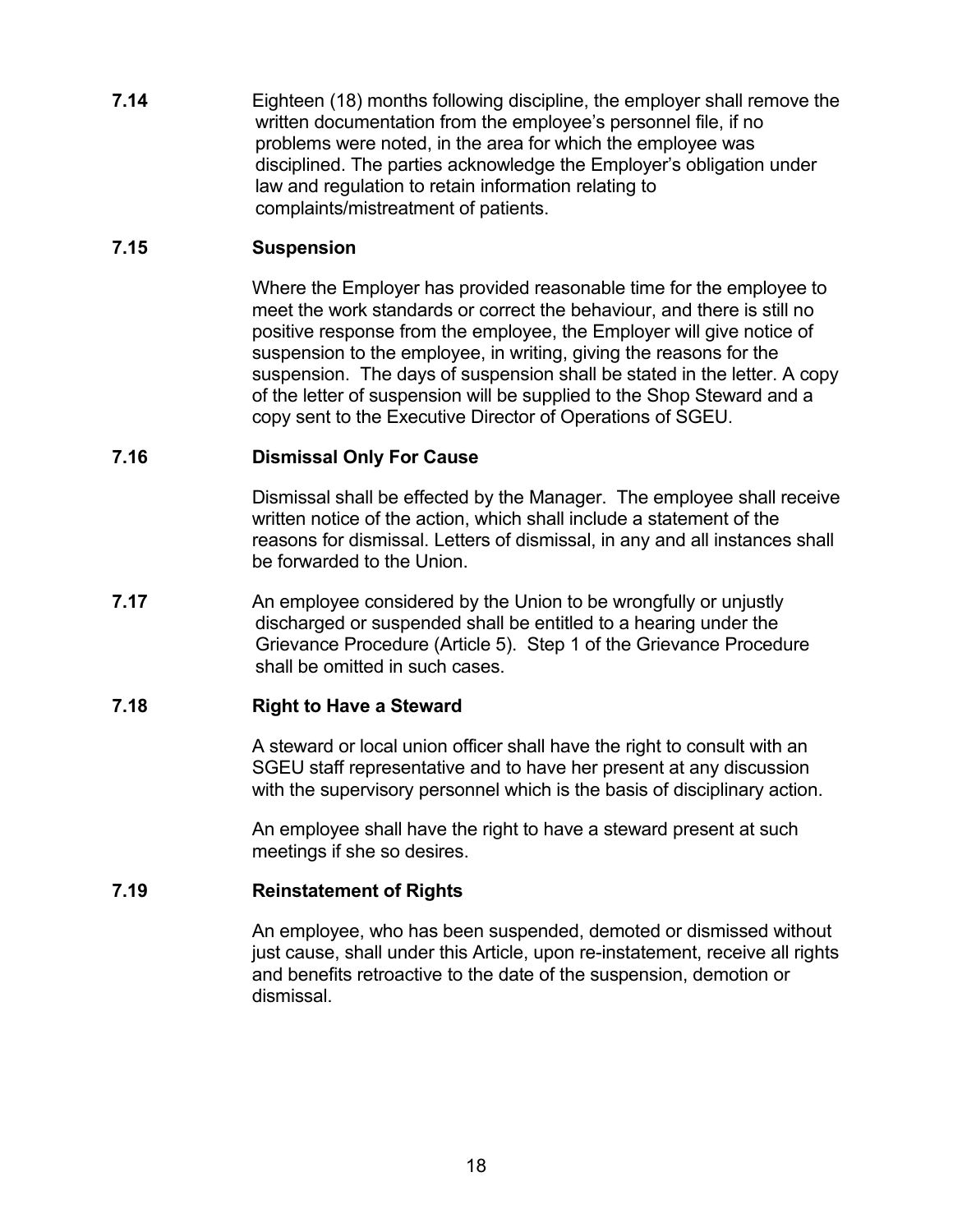#### <span id="page-21-0"></span>**ARTICLE 8 SENIORITY**

#### <span id="page-21-1"></span>**8.1 Definition**

The seniority of an employee is defined as the length of service from the date of initial employment, with the employer and based on number of paid days worked, exclusive of overtime. In all cases, seniority shall include service with the Employer prior to certification or recognition of the Union.

#### <span id="page-21-2"></span>**8.2 Seniority Lists**

The employer shall maintain a seniority list of all employees showing the date started and number of days worked. The list will state the accrued seniority of each employee up to December 31, Fiscal year end.

Such list shall be sent to the Union by February 1 of each year and remain posted on the bulletin board for the balance of the year.

In the case of other than full-time (casual) employees, seniority shall be calculated according to days worked.

Any employee can challenge the accuracy of the list within a four week period following the posting of the list. All challenges should be directed to the Manager for a review and the employee must provide satisfactory proof of the error. Where satisfactory proof of the error is provided, the seniority list will be corrected to reflect the (seniority) length of service of each employee.

#### <span id="page-21-3"></span>**8.3 Maintenance and Accrual of Seniority**

Seniority shall be maintained and accrue during:

- i) All periods of paid leave
- ii) Leave of absence without pay for periods not exceeding three (3) months
- iii) Maternity Leave
- iv) Adoption Leave
- v) Parental Leave
- vi) Layoff up to and including three (3) months
- vii) Time off while receiving Workers Compensation Act benefits
- viii) Time off while receiving benefits under Long Term Disability Plan.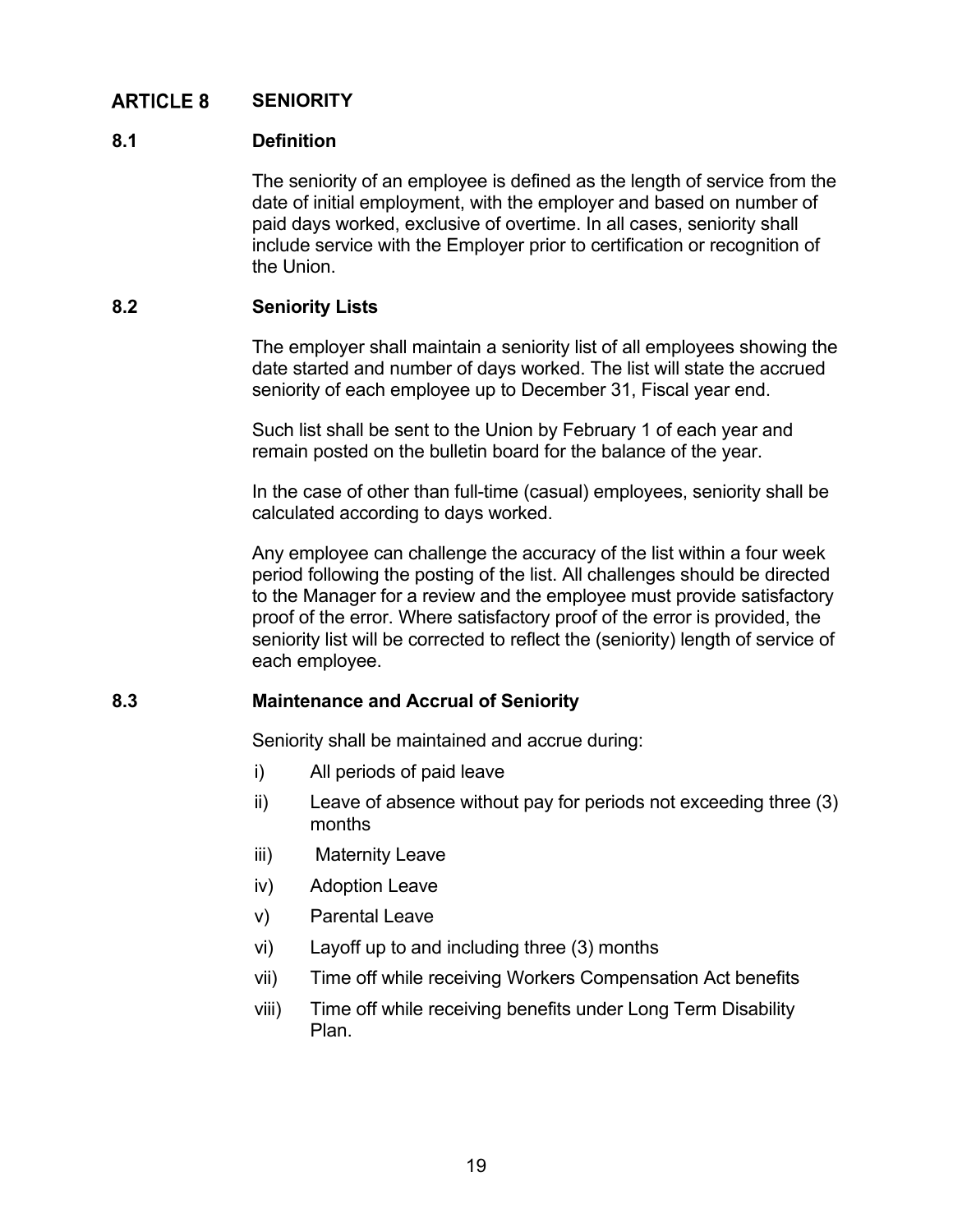### <span id="page-22-0"></span>**8.4 Maintenance of Seniority**

Seniority shall be maintained, but shall not accrue:

- i) Periods of unpaid leave over three (3) months
- ii) Layoff over three (3) months

### <span id="page-22-1"></span>**8.5 Loss of Seniority**

Seniority shall be broken for the following reasons:

- **a)** Dismissal for just cause (and not reinstated under the Grievance or Arbitration Articles of this agreement)
- **b)** Voluntary resignation in writing
- **c)** Voluntary retirement.
- **d)** Failure to return to work without an acceptable reason to management following the completion of a leave of absence or within fifteen (15) days' notification by the employer to return to work following a lay-off, unless through sickness or other just cause.
- **e)** An employee who has been continually laid off due to lack of work for a period of twelve (12) months.

#### **f) A casual employee was offered work but has not worked in one hundred and eighty calendar days in accordance to Article 2.12.**

Notwithstanding anything to the contrary herein, full-time employees shall in all cases be deemed to have greater seniority than casual employees.

### <span id="page-22-2"></span>**8.6 Role of Seniority**

Any permanent employee who is laid off, shall have the right to exercise her total seniority to bump (displace) the employee with the least seniority.

All casual employees will be called in order of seniority subject to availability**.**

All overtime offered to full time employees will be done on a rotational equitable basis.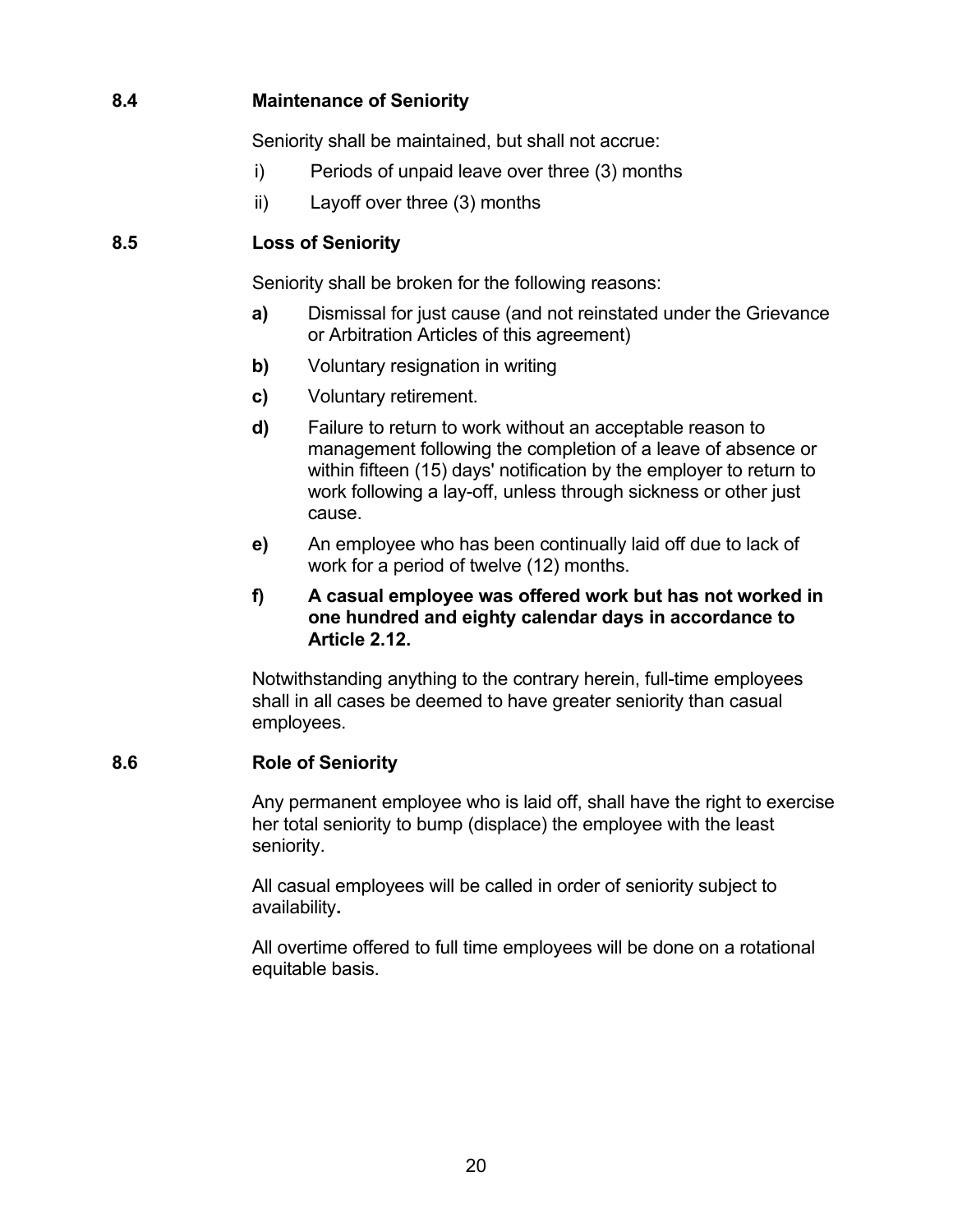#### <span id="page-23-0"></span>**APPOINTMENTS ARTICLE 9**

#### <span id="page-23-1"></span>**9.1 Position Designations**

All positions within the scope of this Agreement shall be designated as either:

- **a)** Permanent Full-time
- **b)** Permanent Other than Full-time
- **c)** Casual

#### <span id="page-23-2"></span>**9.2 Filing Positions by Competition**

Vacancies and new positions covered in the scope of this Agreement shall be subject to in-service competition by all employees.

#### <span id="page-23-3"></span>**9.3 Job Postings**

- **9.3.1** When a new position is created, or when a vacancy occurs, the employer shall notify the Union and post notice of the position in the office for a minimum of seven (7) calendar days. Applications must be received within seven (7) days from the date of posting.
- **9.3.2** This article shall not apply to temporary replacements necessitated by illness, injury or other leave of absence of three (3) months or less. In all cases, these vacancies shall be filled by the senior qualified employee.

#### <span id="page-23-4"></span>**9.4 Information on Posting**

The bulletin shall set out the following information:

- **a)** name of position;
- **b)** position number;
- **c)** duties and classification/designation, and locality of position;
- **d)** a brief description of duties;
- **e)** qualifications required;
- **f)** salary:
- **g)** hours of work;
- **h)** position designation (i.e. full-time permanent less than full-time, casual)
- **i)** deadline date for application, and any other pertinent information.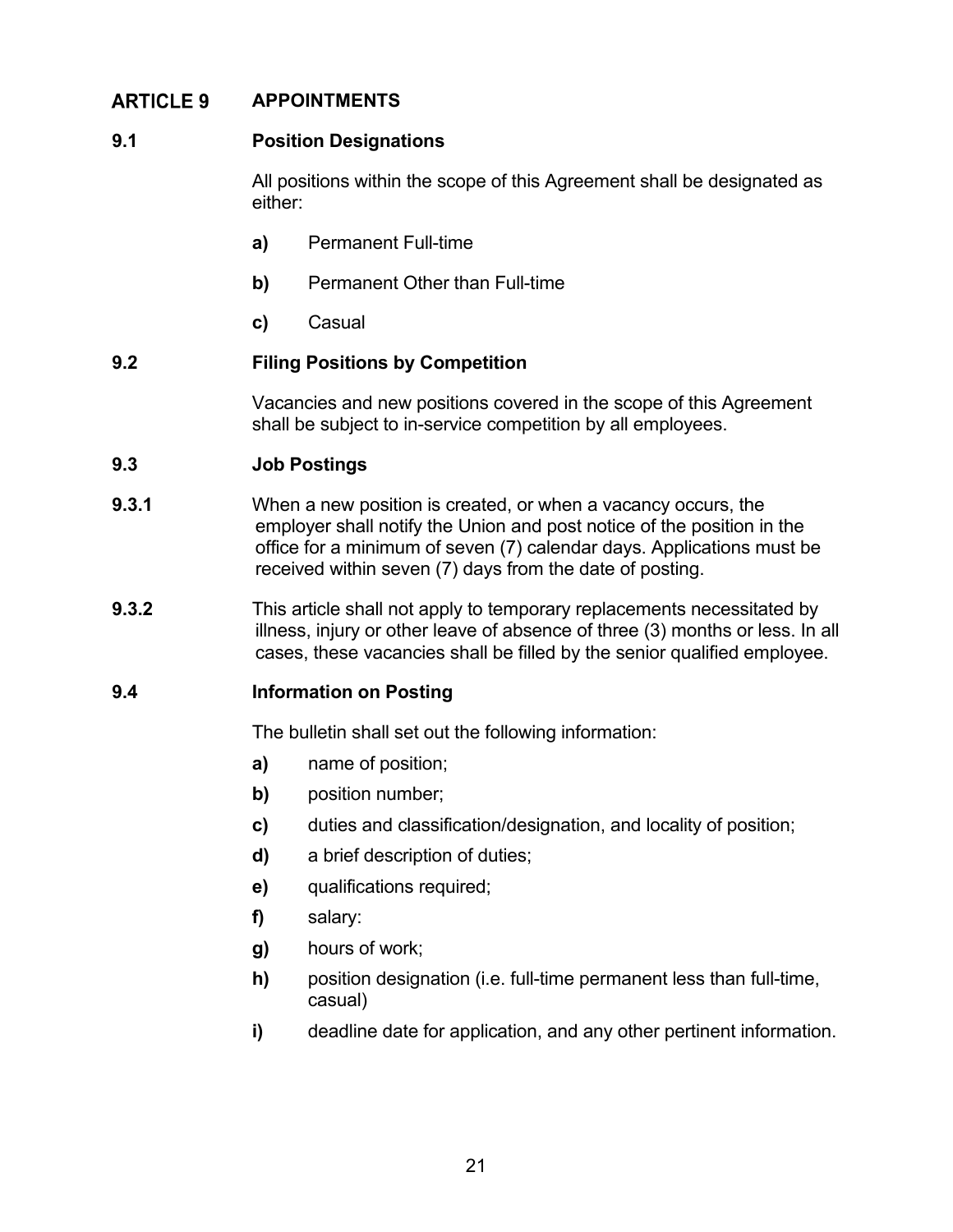### <span id="page-24-0"></span>**9.5 Advertising**

No new employee shall be hired until the applications of present employees and those on the re-employment list have been fully processed and considered.

#### <span id="page-24-1"></span>**9.6 Notification of Applicants**

The employer shall notify the Chair of the Bargaining Group/Union of the applicants for the job and of the seniority of the applicants.

**9.7** Following the closing date for the receipt of applications, the Employer shall advise the Chair of the Bargaining Unit/Union of the applicants for the job, in order of seniority and shall notify the applicants, within the Bargaining Unit, of the appointment of the successful applicant.

### <span id="page-24-2"></span>**9.8 Promotions or Appointments to Permanent Staff**

- **9.8.1** The most senior qualified candidate in the bargaining unit who meets the necessary qualifications as stated and required for the position, shall be appointed to the position.
- **9.8.2** If the senior applicant or any other employee, who is senior to the selected candidate, is not selected, she shall have the right to appeal against the Employers decision through the grievance procedure (subject to the provisions in article 9.8.3 below). Applicants who have not completed their initial probation shall not have the right of grievance.
- **9.8.3** All grievance appeals to be heard under this subsection, shall be filed with the Employer within five (5) business days from the date of notification. To minimize disruptions resulting from the selection process, the Step 1 grievance will be heard within forty-eight (48) hours.

#### <span id="page-24-3"></span>**9.9 Probation on Initial Hiring**

- **a)** Employees hired into full-time positions upon initial appointment shall serve a probationary period of six (6) months from the date of appointment.
- **b)** Employees hired on a permanent other than full time or casual basis shall serve a probationary period of one hundred and twenty two days worked.
- **c)** Employees transferring or promoting shall serve an additional probationary period of two (2) months in their new positions.
- **d)** If the Employee is required to revert or voluntarily reverts within the probationary period, to her former position, during this period, she shall receive her former rate of pay, subject to any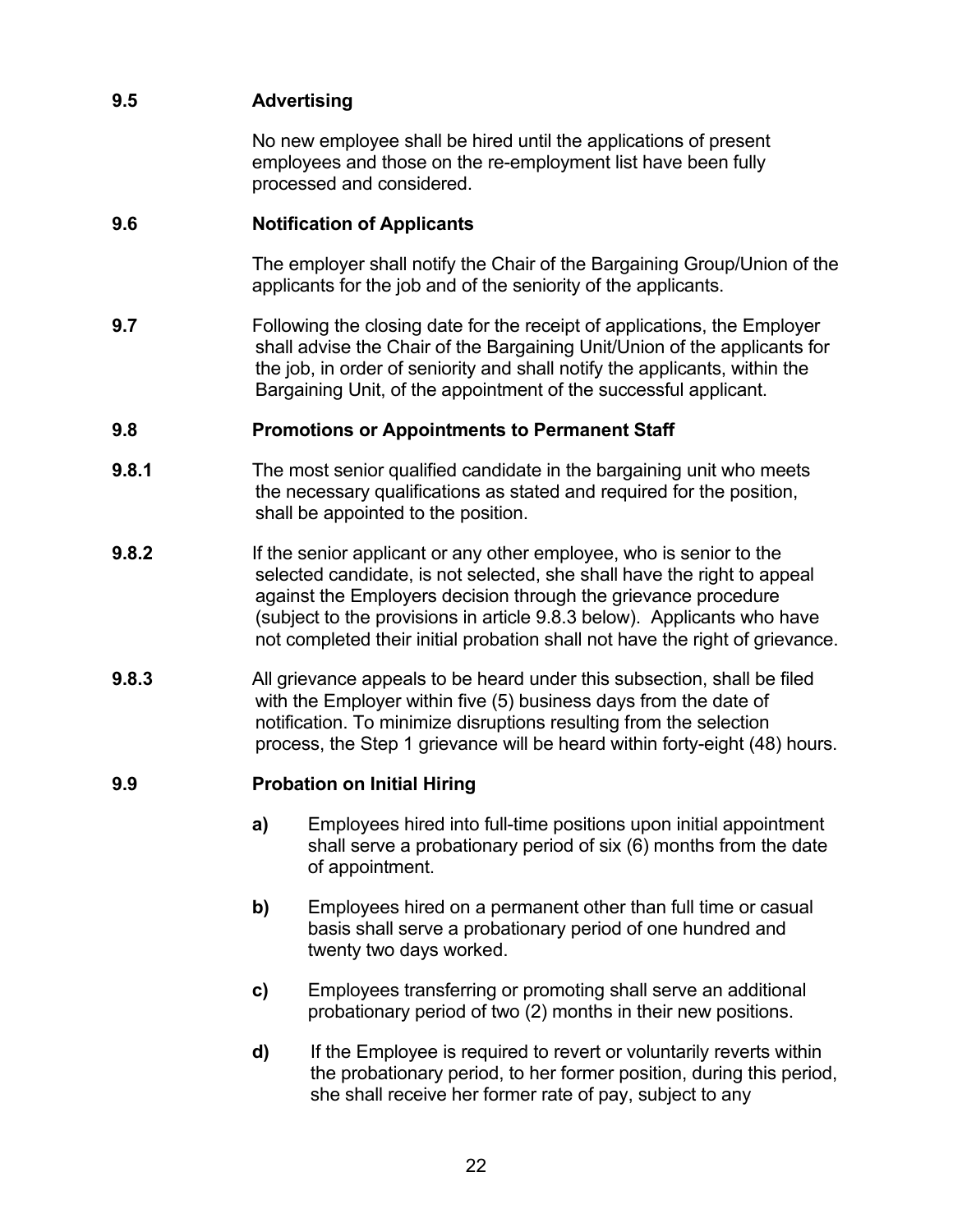increments and receive any and all benefits she would have earned, had she not vacated the position.

- **e)** During the period of initial probation an employee will not accumulate seniority. Upon completion of the probationary period, the employee will be awarded seniority back to his start date
- **f)** By mutual agreement of the parties, the probationary period for any employee may be extended beyond the established probation period.

#### <span id="page-25-0"></span>**9.10 Completion of Probationary Periods**

At the successful completion of the probation the Employer shall act to confirm or annul an appointment in writing, not later than the expiry date of the probation period. Subject to article (f) above.

#### <span id="page-25-1"></span>**9.11 Probation on Re-Employment**

No probationary period shall be required of an employee with seniority who is re-employed in a position equal/similar to a position in which she formerly held permanent status with the employer.

#### <span id="page-25-2"></span>**9.12 Probationary Period/Reversion Rights**

If an employee does not qualify in the probationary period, or the employee chooses to revert to her former position, within the probationary period, the employee shall revert to the position held prior to promotion, at the same step in the salary range, subject to any increments that would have been earned had the promotion not taken place.

#### <span id="page-25-4"></span><span id="page-25-3"></span>**ARTICLE 10 JOB SECURITY**

#### **10.1 Long Term Disability**

- **a)** Employees who are on Long Term Disability or Workers' Compensation shall be given an unpaid leave of absence until they are fit to return to work to a maximum of two (2) years.
- **b)** Employees who are fit to return to work within a maximum of two (2) years shall be reinstated in their previous position or an equivalent position.
- **c)** Employees on such leaves shall maintain seniority during the term of the leave.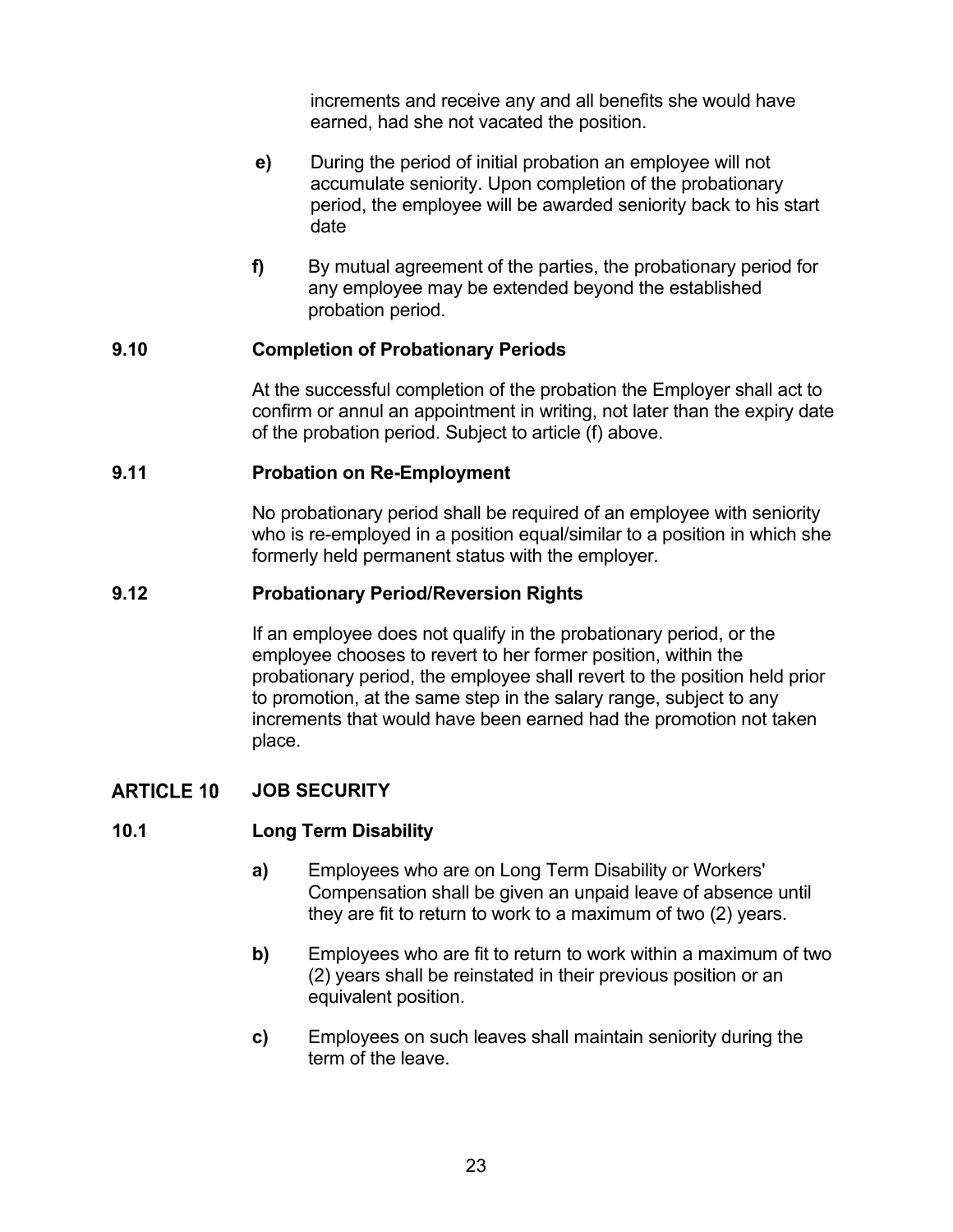### <span id="page-26-0"></span>**10.2 Employer Amalgamation**

In the event the employer merges, amalgamates, or otherwise disposes of its services, Part IV Labour Relations Division 4, 6-18 through 6-21 of the Saskatchewan Employment Act shall apply.

#### <span id="page-26-1"></span>**ARTICLE 11 LAY-OFFS AND RECALLS**

#### <span id="page-26-2"></span>**11.1 Definition of Lay-Off**

A lay-off shall be defined as reduction in the work force or a reduction in the regular hours of work as defined in this Agreement.

#### <span id="page-26-3"></span>**11.2 Role of Seniority in Lay-Off**

Both parties recognize that job security shall increase in proportion to length of service. Therefore, in the event of a lay-off, employees shall be laid off in reverse order of their bargaining-wide seniority. An employee who has been laid off, shall have the right to bump any employee with less seniority providing the employee exercising the right is qualified to perform the work of the less senior employee and meets the requirements of any regulations governed by legislation.

#### <span id="page-26-4"></span>**11.3 Notice of Lay-off to the Union**

Notice of termination or lay-off of employees shall be as provided in The Labour Standards Act.

#### <span id="page-26-5"></span>**11.4 Continuance of Benefits During Lay-off**

During a lay-off, employees shall maintain all previously earned benefits, subject to the terms of such plans and shall also maintain all service credits. Accrual of benefits and credits during lay-off shall be proportional to time worked during lay-off. An employee who has been laid-off for a period of twelve (12) months, shall be deemed to have had his employment terminated.

#### <span id="page-26-6"></span>**11.5 Re-Employment List**

In the case of lay off, a recall/re-employment list based on seniority by job classification shall be established, and copies of current recall lists, shall be maintained by the Employer. Such copies to be supplied to the Chair of the Bargaining Committee.

#### <span id="page-26-7"></span>**11.6 Recall Procedure**

**a)** Employees shall be recalled in the order of seniority. Employees being recalled from lay-off shall be notified by a double registered letter addressed to the employees last known address. The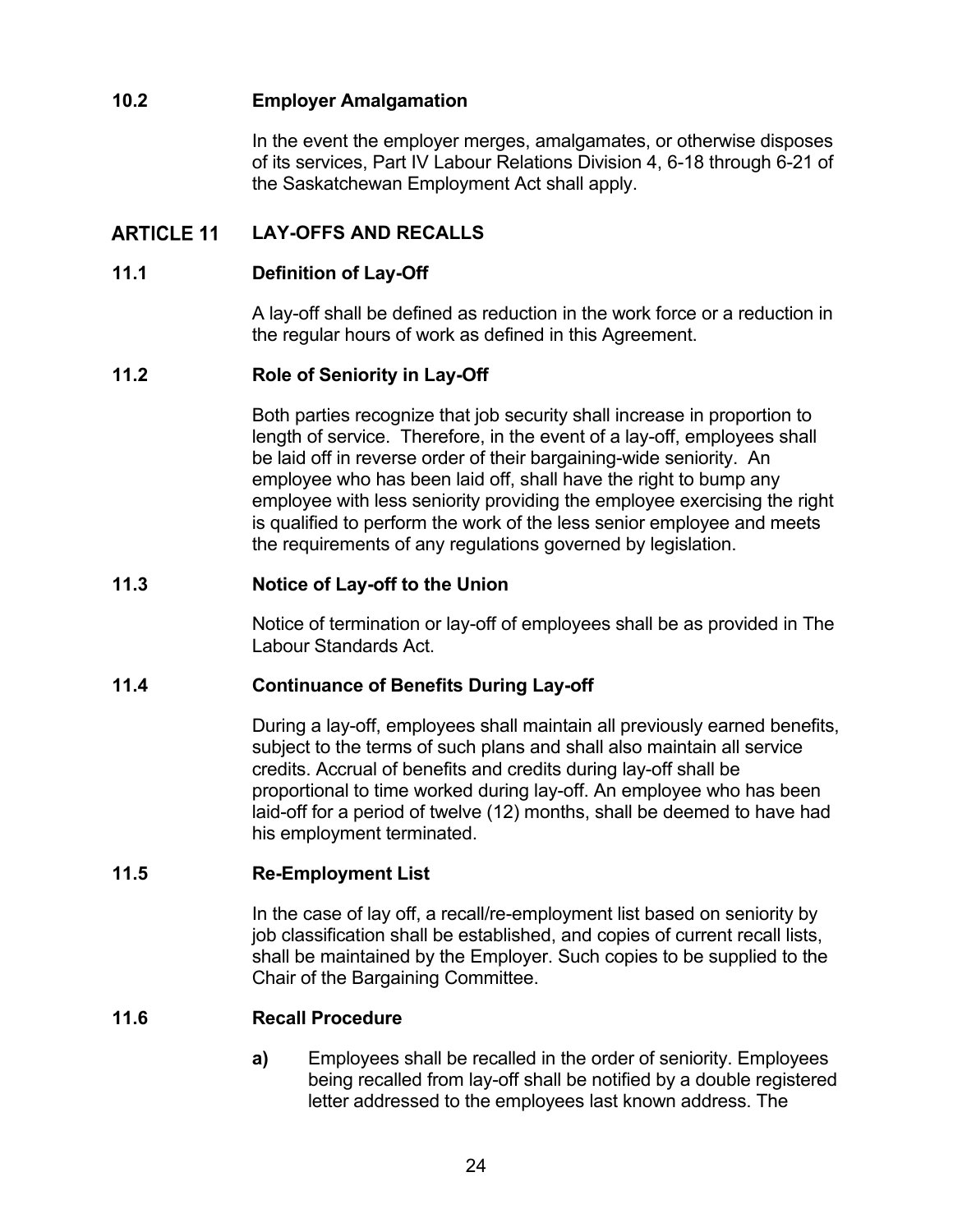employee is responsible to keep the employer advised of his current address and phone number.

- **b)** The Employee concerned must notify the Employer by telephone, and confirmed by a registered letter, within seven (7) calendar days. Upon receiving the recall by the Employer, stating his acceptance or refusal of the employment offered.
- **c)** Where the Employer does not receive such confirmation from the employee within the stated seven (7) calendar days, accepting the offered employment, the employee shall be deemed to be terminated unless the employee can provide just cause and sufficient reason for the failure to respond to the recall.
- **d)** It is understood that the employer may hire employees from any source to fill operational requirements pending the return to work of the recalled employee(s)

#### <span id="page-27-0"></span>**11.7 No New Employees**

New employees shall not be hired until those laid off have been given an opportunity of recall.

#### <span id="page-27-1"></span>**11.8 Severance Pay**

The Employer will pay Severance Pay in accordance with the Labour Standards Act.

#### <span id="page-27-2"></span>**11.9 Notice of Resignation**

Employees will give two (2) weeks notice of resignation.

#### <span id="page-27-3"></span>**ARTICLE 12 HOURS OF WORK AND OVERTIME**

#### <span id="page-27-4"></span>**12.1 Definition of "Work"**

For purposes of this Agreement "work" means the period during which an employee is required or permitted to be at the disposal of the Employer.

- **12.2** Hours of work for permanent full time employees will be based on 173.3 hours per month, less **11.4 hours for** applicable **Statutory** holiday**s** in each month **plus one hundred and ninety-one point six (191.6) hours of standby.**
- <span id="page-27-5"></span>**12.3 A shift is defined as scheduled hours between seven thirty-five am and ending at seven pm (eleven hours and twenty-four minutes (11.4 hours)) plus any standby hours assigned within the twentyfour hour period starting one hour and thirty-five minutes before their scheduled hours. The parties may agree to alternate**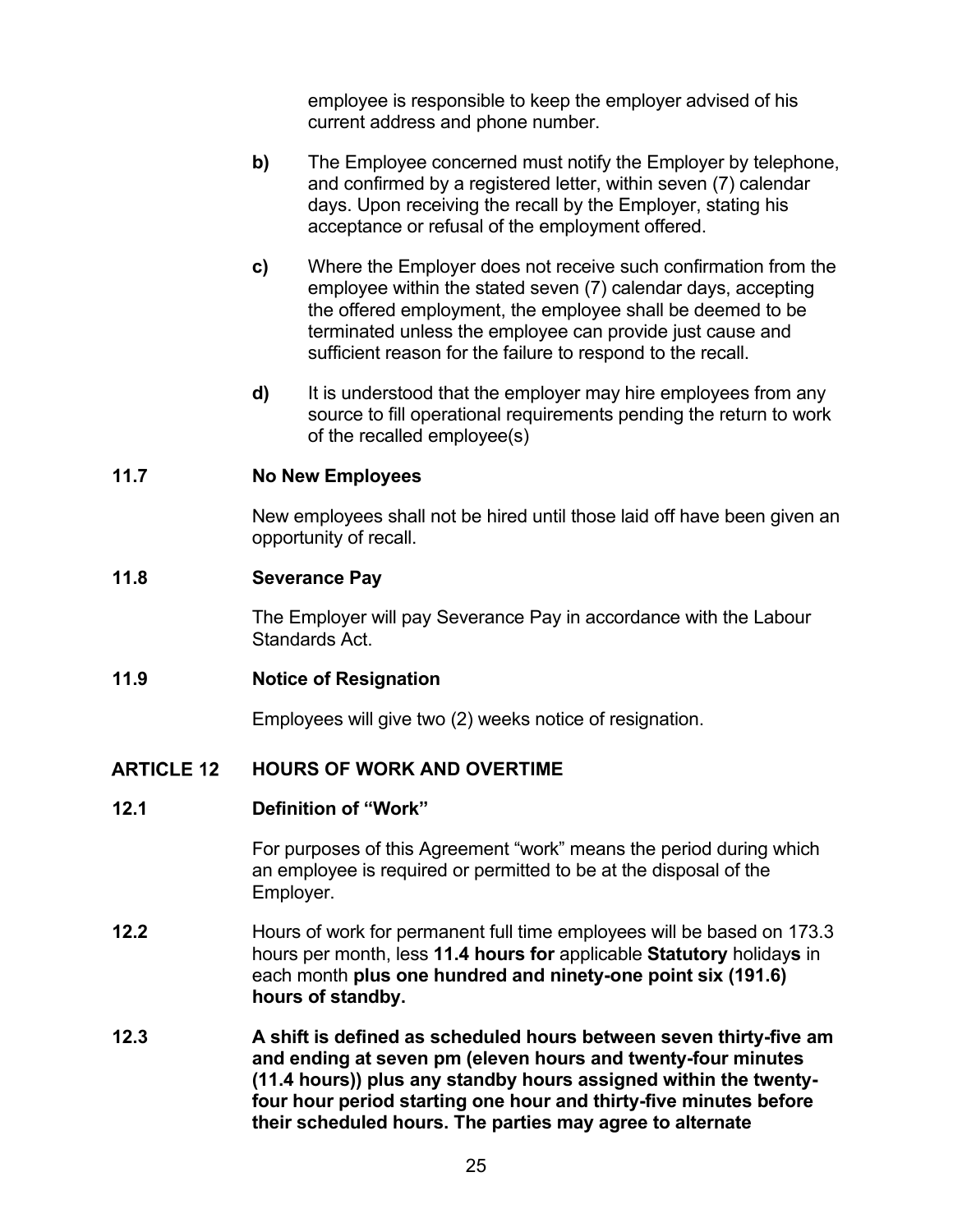**scheduled hours. Employees shall be notified of any agreed to changes.**

#### <span id="page-28-0"></span>**12.4 Overtime**

Overtime will be paid for hours worked outside regular scheduled hours. Overtime will be for a minimum of **two (2)** hours if separate from regular hours.

#### <span id="page-28-1"></span>**12.5 Off Duty**

Each day off duty the employee shall not be required to be available or to report for duty except in cases of life threatening emergencies**.**

#### <span id="page-28-2"></span>**12.6 Response Time**

In recognition of the emergency nature of the ambulance business, it is agreed that all Employees will respond, whenever possible, within five (5) minutes, to any request to return to duty in the event of emergency, unforeseen disaster or operational requirements

#### <span id="page-28-3"></span>**12.7 Scheduling**

Work schedules shall be confirmed and posted ten (10) calendar days in advance in a place accessible to all employees. Deviation from the schedule shall be only by mutual agreement between the Employee and the Employer.

#### <span id="page-28-4"></span>**12.8 Working on Scheduled Day Off**

An employee requested to work on a scheduled day off shall be paid overtime at time and a half (1.5) the employee's regular rate of pay for a minimum of three (3) hours.

#### <span id="page-28-5"></span>**12.9 Exchanging Shifts**

The employees may voluntarily exchange shifts with other employees subject to prior approval of the Employer. No overtime will be paid as a result of a change unless overtime would have been payable irrespective of the change. No exchange of shift shall be unreasonably denied.

#### <span id="page-28-6"></span>**12.10 Continuing Education**

Time spent in re-certification/continuing education outside of regular scheduled hours shall be considered as time worked for the purpose of seniority only.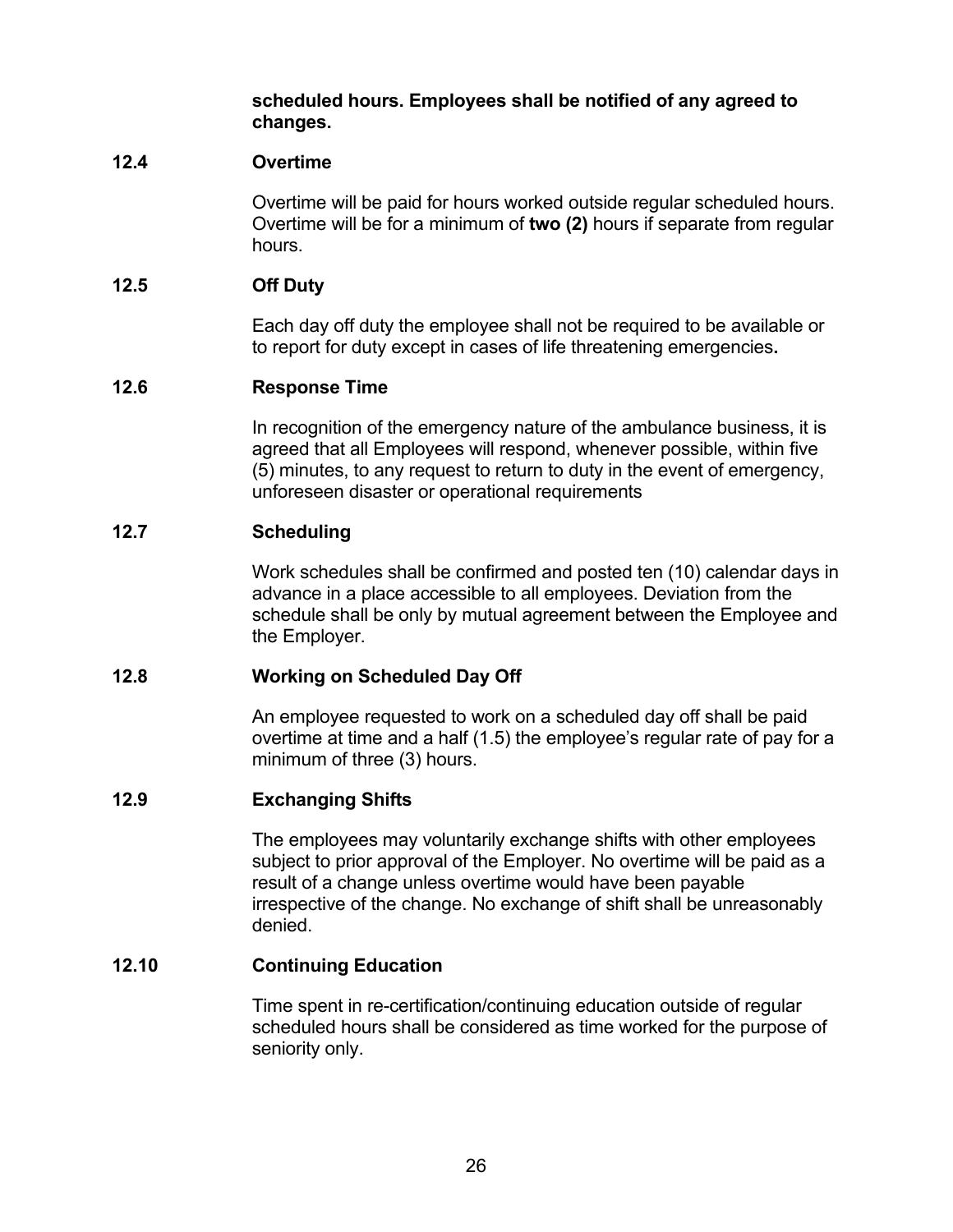### <span id="page-29-0"></span>**12.11 Regular Call Back**

Any Employee who is called back to work after having completed her regular work schedule and having left the work site, shall be paid at the rate of time and one-half (1-1/2) the regular rate for the first (1st) three (3) hours and thereafter double (2x) the regular rate of pay, but with a minimum of two (2) hours at the rate of time and one-half (1-1/2) the regular rate. This will be effective April 1st, 2015.

#### **12.11.1 Banking of Overtime**

Employees will also be allowed to bank overtime as time in lieu to a maximum of \$1500 total accumulation annually. This may be carried over the next year, but cannot be added to.

### **12.11.2 Standby pay**

Employees will be paid \$3.15 per hour for each hour on standby on a regular working day and \$4.25 per hour for each hour on standby on days off and Statutory Holidays (Article 13). Standby pay for casual staff will be \$5.00 per hour effective July 1, 2015

**12.12** A weekend premium shall be paid at the rate of \$2.25 an hour for each hour worked between 0000 Saturday and 2400 hours Sunday effective July 1, 2015. **T**his rate will be added to the rates of pay and will not be included in the overtime premium. As of January 1, 2009 the union agrees to remove the weekend premium from overtime rates.

#### <span id="page-29-1"></span>**ARTICLE 13 STATUTORY HOLIDAYS**

#### <span id="page-29-2"></span>**13.1 Definition**

For the purposes of this Agreement the following shall be considered statutory holidays:

| <b>Boxing Day</b> | New Years Day           |  |  |
|-------------------|-------------------------|--|--|
| <b>Family Day</b> | Good Friday             |  |  |
| Easter Monday     | Victoria Day            |  |  |
| Canada Day        | Saskatchewan Day        |  |  |
| Labour Day        | <b>Thanksgiving Day</b> |  |  |
| Remembrance Day   | Christmas Day           |  |  |

#### <span id="page-29-3"></span>**13.2 Pay Basis for Statutory Holidays**

All employees shall receive Statutory Holiday pay equivalent to **4.62%** of gross earnings for every pay period. These earnings shall not be included as time worked for overtime calculations.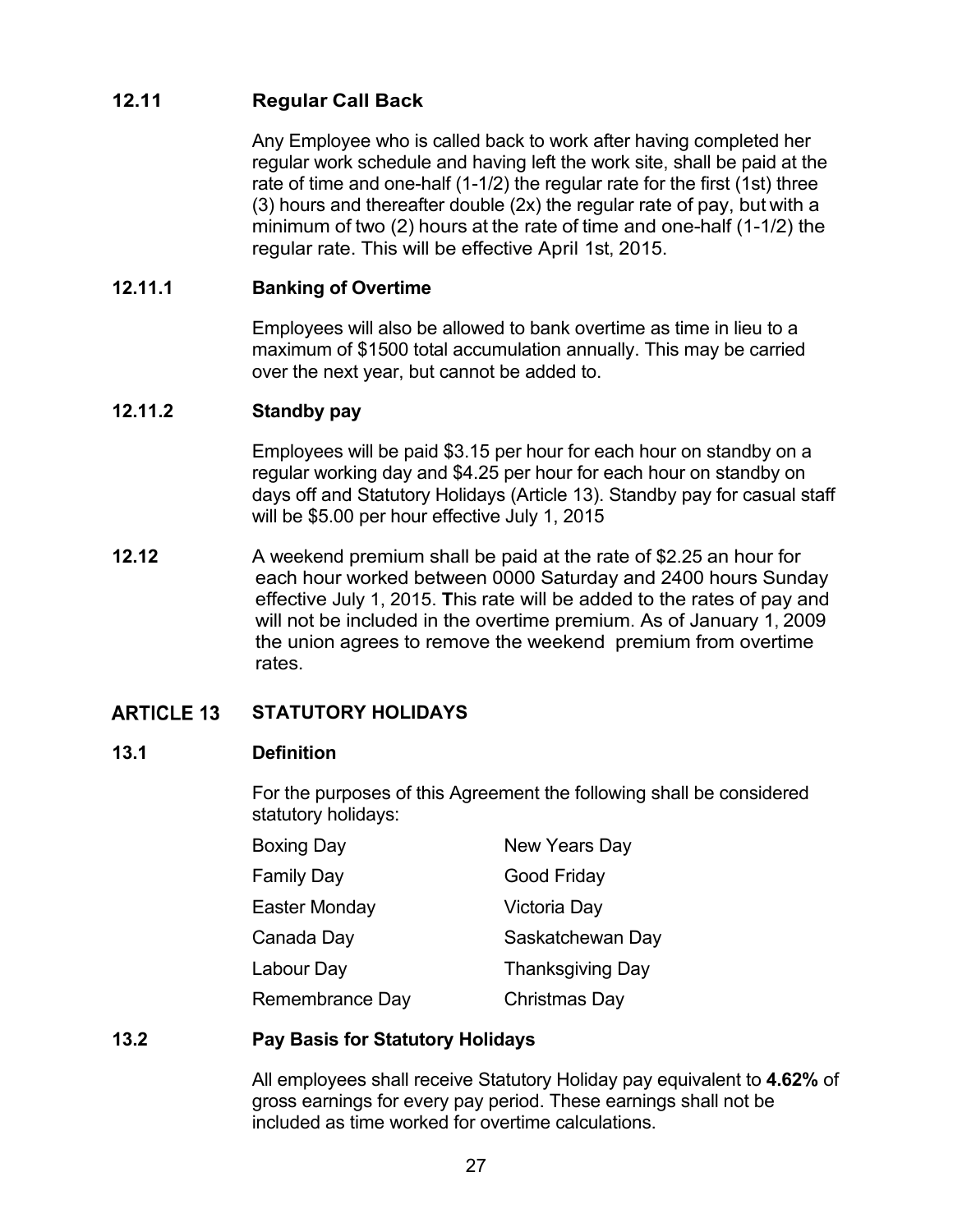#### <span id="page-30-0"></span>**13.3 Working on a Statutory Holiday**

In order to be paid for a Statutory Holiday worked, the majority of the employee's shift hours must fall on the actual day of the Stat. Employees required to be on duty on a Statutory Holiday shall be paid at the rate of time and one-half (1.5) their regular shift rate of pay.

#### <span id="page-30-1"></span>**13.4 Overtime Rates on a Statutory Holiday**

An employee who is required to perform overtime work on a statutory holiday shall be paid at the rate of two and one-half (2.5) times his/her shift pay on a pro-rata basis.

#### <span id="page-30-2"></span>**13.5 Statutory Holiday during Vacation**

When a designated statutory holiday falls on a day during an employee's vacation, the employee will not be deducted a vacation day for that day.

#### <span id="page-30-3"></span>**ARTICLE 14 ANNUAL VACATION**

#### <span id="page-30-4"></span>**14.1 Definition**

Annual Vacation means annual vacation with pay.

#### <span id="page-30-5"></span>**14.2 Annual Vacation Year**

The vacation year shall be the Employee's anniversary date of employment.

At the discretion of the Employer vacation may be granted prior to completion of one year of employment.

Requests for vacation shall be submitted in writing to the Manager.

#### <span id="page-30-6"></span>**14.3 Annual Vacation Credits**

Permanent employees are entitled to:

- **a)** an annual vacation of three (3) weeks after the first and including the third year of employment.
- **b)** an annual vacation of four (4) weeks after the (5) Fifth year of employment. Employee's on staff at the date of signing are grandfathered at the (4) weeks after (3) year level.
- **c)** an annual vacation of five (5) weeks after the fifteenth (15) year of employment.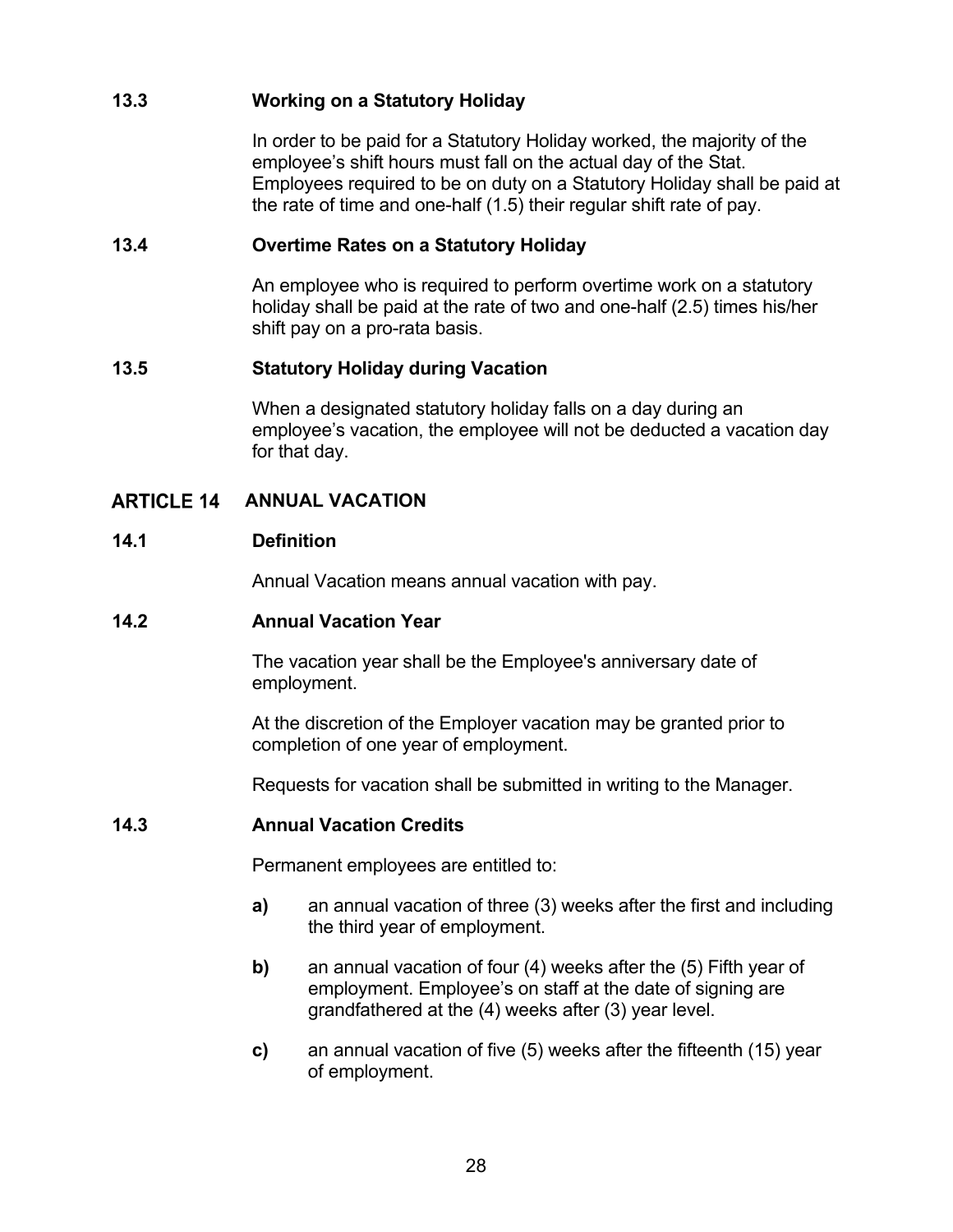**d)** an annual vacation of six (6) weeks after the twenty-fifth (25) year of employment.

Vacation pay for other than full-time and casual employees shall be paid per pay period.

Vacation Pay will be paid out at regular hours of pay but will not include Standby Pay.

#### <span id="page-31-0"></span>**14.4 Annual Pay Calculation**

All employees shall be entitled to receive vacation leave with pay within the first fiscal year in which it will be earned.

- **14.5** Employees shall receive the greater of vacation pay calculated as follows:
	- **a)** Vacation Credits<br>pay earned in accordance with X at time of taking pay earned in accordance with vacation<br>Article 14.3  $=$  Vacation Pay
	- **b)** 3/52nds, 4/52nds, 5/52nds & 6/52nds of the employees gross earnings during the vacation year as determined by the employee's eligibility for annual vacation. Gross earnings shall include all remuneration paid to the employees.

### <span id="page-31-1"></span>**14.6 Carry-over of Annual Vacation**

An employee shall be permitted to carry over up to one (1) week of unused vacation from one year to the next. A written request will be submitted by the employee two (2) months prior to the anniversary date.

#### <span id="page-31-2"></span>**14.7 Vacation Time/Rotation Method**

Preference in selection and allocation of vacation time shall be rotated to ensure equality regardless of seniority and shall be determined by staff consensus. In cases of dispute, seniority shall apply initially and on a rotating basis thereafter. All vacation, must be authorized by the Manager.

#### <span id="page-31-3"></span>**14.8 Vacation Schedule**

Annual vacation shall be scheduled by the Manager, in accordance with the requests for vacation, which shall be submitted in writing by the employees. All employees will be given reasonable time to submit the desired vacation days and vacation requests shall not be unreasonably withheld or denied.

#### <span id="page-31-4"></span>**14.9 Unbroken Vacation**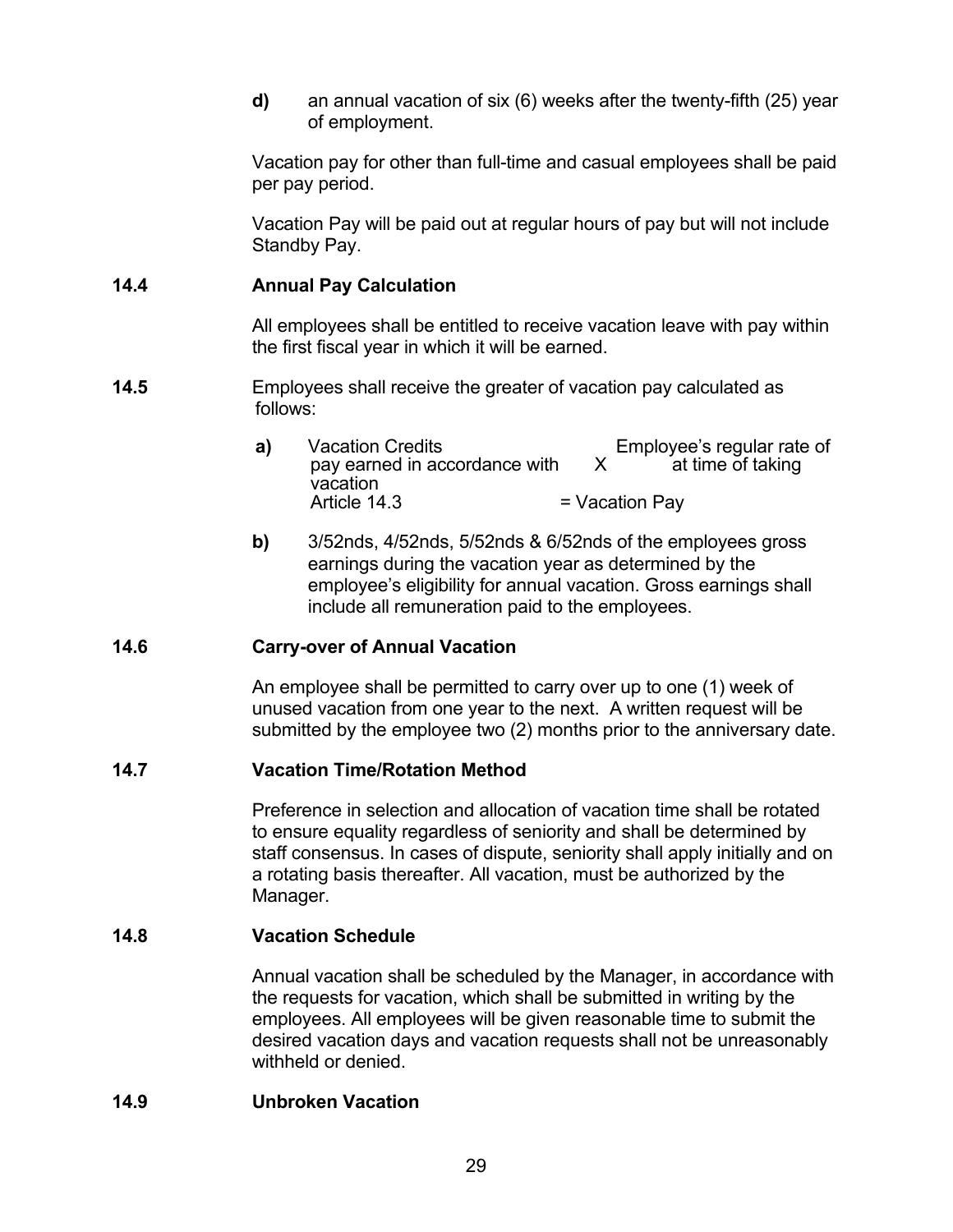An employee shall be entitled to receive vacation in an unbroken period unless otherwise requested by the employee.

#### <span id="page-32-0"></span>**14.10 Vacation Leave Records**

**Vacation credits used and unused shall be included on each employees' pay stub.** 

#### <span id="page-32-2"></span><span id="page-32-1"></span>**ARTICLE 15 SICK LEAVE**

#### **15.1 Definition**

Sick leave means the period of time an employee is absent from work due to illness or accident for which compensation is not covered (payable) by the Workers' Compensation Act. Sick leave shall be time off with pay to the extent the employee has earned sick leave credits.

#### <span id="page-32-3"></span>**15.2 Notification of Illness**

An Employee absent from duty on account of sickness shall notify the Manager at the earliest possible opportunity on the first day of absence. The Employer will arrange for staff coverage for the specified period**.**

#### <span id="page-32-4"></span>**15.3 Accumulated Sick Leave Credits**

Permanent Employees shall **earn seventeen hours and six minutes leave with pay for every 173.3 hours regular hours worked excluding overtime,** upon commencement of their annual year (anniversary date). Sick leave credits shall accumulate from year to year to a maximum of **730 hours**. Sick Leave will be paid out on regular scheduled hours not including standby hours.

#### <span id="page-32-5"></span>**15.4 Proof of Illness**

A medical certificate may be required by the Manager from employees reporting sick for more than two (2) consecutive working days. Failure of the designated employee to provide such certificate within 5 days of the request will result in cancellation of sick leave pay.

#### <span id="page-32-6"></span>**15.5 Sick Leave Credits Exhausted**

In cases where employees are sick beyond their accumulated sick leave credits, the Manager at her discretion, may allow up to five days sick leave credits, subject to Article 15.3.

#### <span id="page-32-7"></span>**15.6 Sick Leave Cost Recovery**

**An employee leaving who has been granted more leave for sickness and/or pressing necessity than they earned will have that amount deducted from any monies owed to them by the Employer.**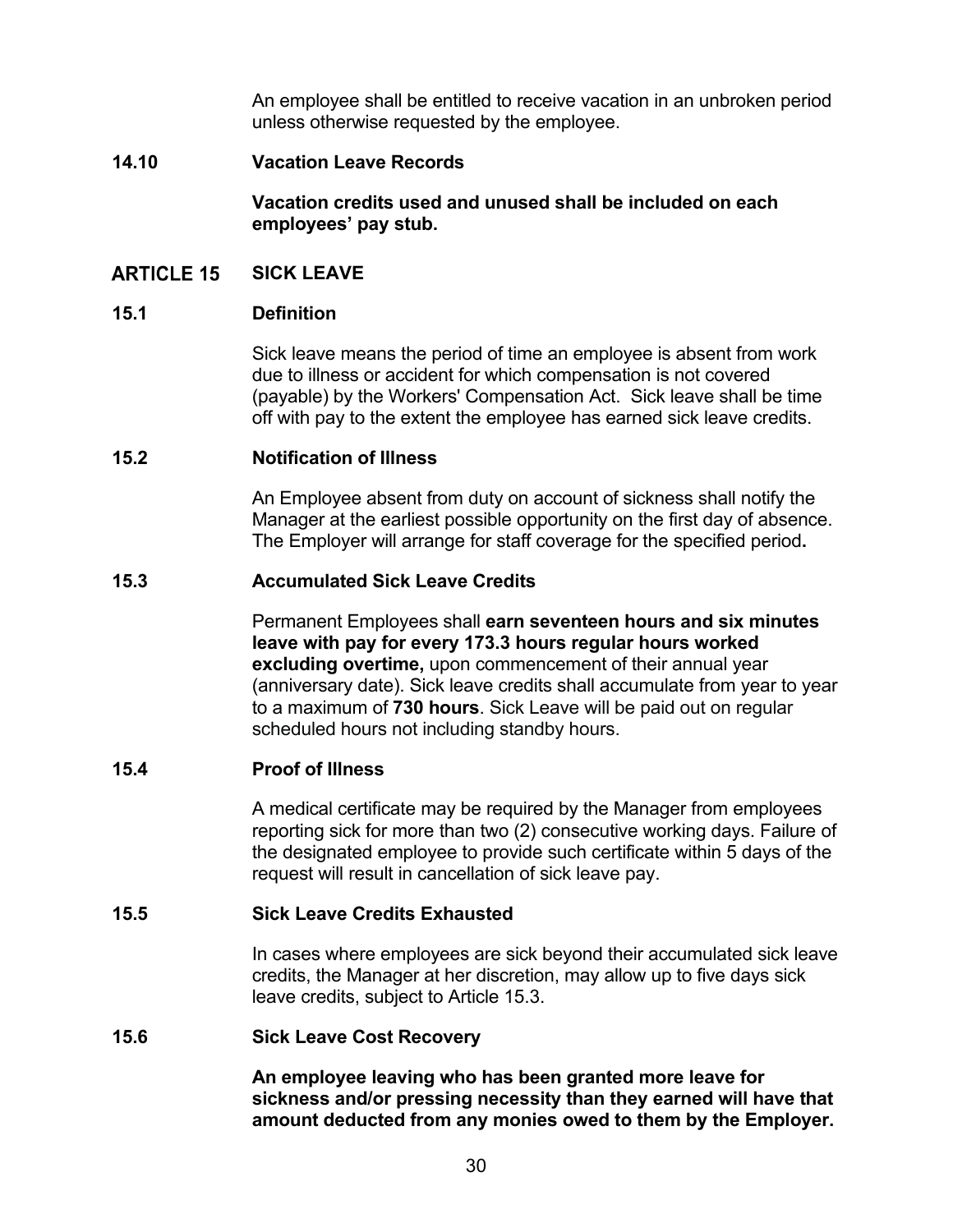**The amount will be calculated on the basis of the number of hours over-expended based on their hourly rate of pay at the time of separation.**

#### <span id="page-33-0"></span>**15.7 Sick Leave Records**

**Sick-leave entitlements used and unused shall be included on each employees' pay stub.**

#### <span id="page-33-1"></span>**15.8 Recognition of Social Illness**

The Employer and the Union recognizes that alcoholism, and drug abuse cause health problems. When necessary sick leave benefits may be granted for treatment on the same basis as now applied for other health problems. Employees whose partner is undertaking a rehabilitative program for alcoholism and drug abuse may apply for vacation time or leave of absence without pay to participate with her partner in such rehabilitative program.

It is recognized, by both the Employer and the Union, that it is the personal responsibility of the individual to accept treatment. The acknowledgement of the above is not to be interpreted as constituting a waiver of management responsibility to maintain disciplinary measures within the framework of the Collective Bargaining Agreement.

#### <span id="page-33-2"></span>**15.9 Sick Leave Credits During Leave of Absence**

When an employee is given leave of absence without pay for any reason or is laid off on account of lack of work and returns to work, upon expiration of such leave of absence, etc., she shall retain her existing accumulated sick leave credits at the time of such leave or lay-off, provided the employee returns from leave or lay-off within the confines outlined in the Collective Agreement. Credits shall be calculated as per article 15.3.

#### <span id="page-33-4"></span><span id="page-33-3"></span>**ARTICLE 16 LEAVE OF ABSENCE**

#### **16.1 Bereavement Leave**

Bereavement leave with pay and without loss of benefits shall be granted to an employee. The leave shall be granted in the event of the death of an employee's spouse/partner brother, sister, parents, child, grandparents, grandchild or in-laws. Such leave shall consist of up to 3 days, which will be deducted from sick-leave accumulation. Additional leave without pay may be granted at the discretion of the Manager.

**16.2** An employee may be granted an additional five (5) days, without loss of pay or benefits, in the case of the death of a spouse, including commonlaw or same sex spouse, parents, sibling or child**.** Such additional leave shall be deducted from the employee's accumulated sick leave credits.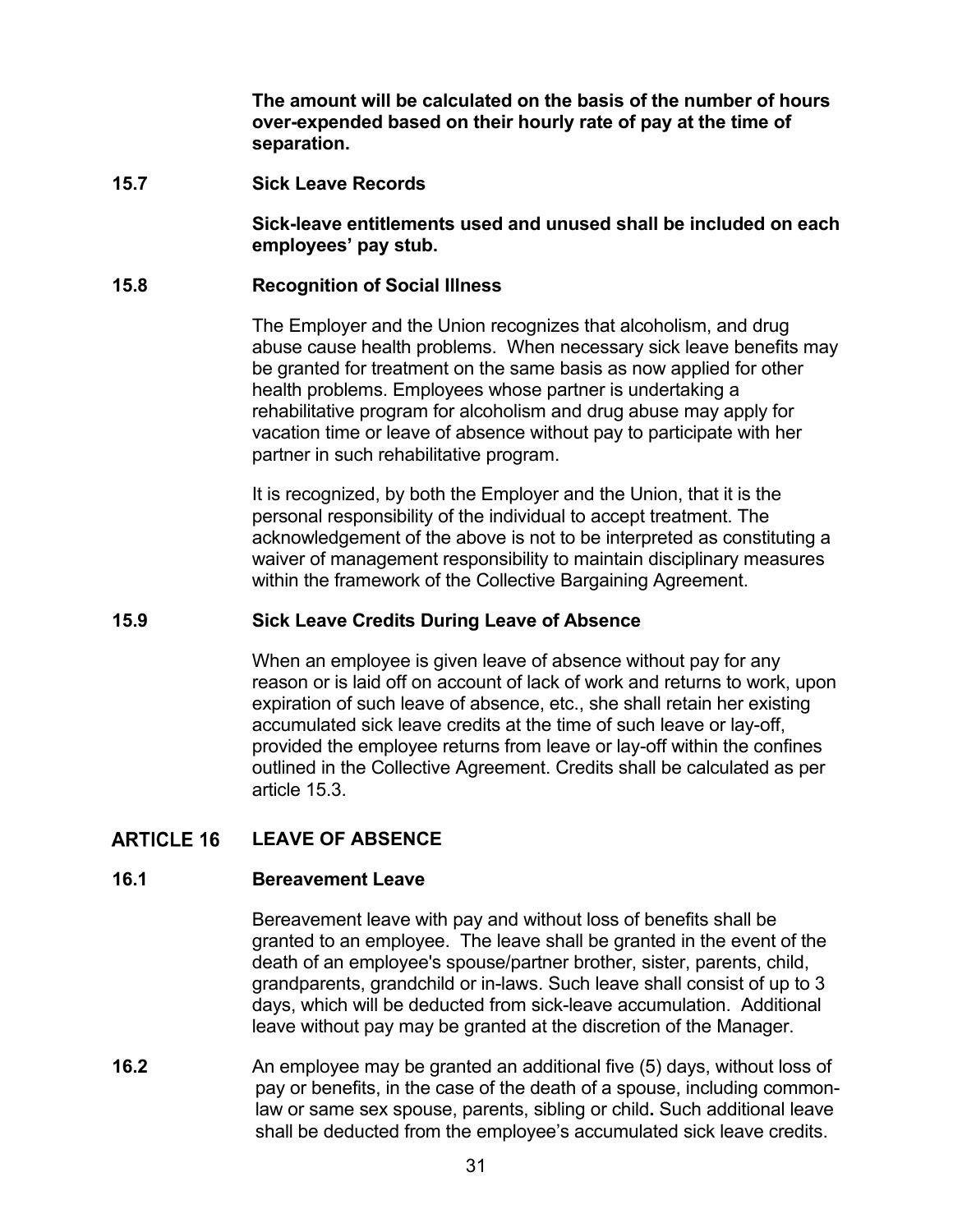### <span id="page-34-0"></span>**16.3 Discretionary Leave**

The Employer may in its absolute discretion, grant bereavement leave with pay, up to one (1) day, to an employee, due to the death of someone whom the employee maintained a close relationship.

### <span id="page-34-1"></span>**16.4 Pressing Necessity Leave**

Employees shall be allowed leave of absence with pay, without loss of benefits, at the discretion of the employer in cases of pressing necessity up to a maximum of three days.

- **a)** An employee shall be entitled to access his or her accumulated sick leave credits to be absent from work. Accumulated sick leave credits may be accessed by an employee for pressing necessities as defined below, to a maximum of three (3) days per year, and may be taken in half or full days. Time required in excess of one (1) day at a time, may be authorized by the Employer in the case of:
	- i) the unexpected or sudden illness or injury of the employee's spouse or child, parents, sibling which prevents the employee from reporting for duty;
	- ii) surgery on the employee's spouse or child, parents, sibling;
- **b)** An employee absent from work due to pressing necessity must notify the Employer as soon as reasonably possible of his or her absence and the reasons for the absence. An employee who has taken pressing necessity leave may be required to provide satisfactory evidence of the reasons for his or her absence.

### <span id="page-34-2"></span>**16.5 Dependent Care Leave**

An employee may be granted up to a maximum of three (3) months Dependent Care Leave without pay. There shall be no loss of seniority, benefits, increments, or job security while on Dependent Care Leave.

#### <span id="page-34-3"></span>**16.6 Unpaid Leave**

- **a)** Unpaid leave is leave of a specified duration of up to two (2) years.
- **b)** Providing satisfactory arrangements can be made for the performance of an employee's work, definite leave of absence without pay may be granted for valid reasons to any employee by the Employer. The employee's request and the Employer's response shall be in writing. Requests for such leave shall be made one (1) month in advance of the commencement date, except in unavoidable circumstances.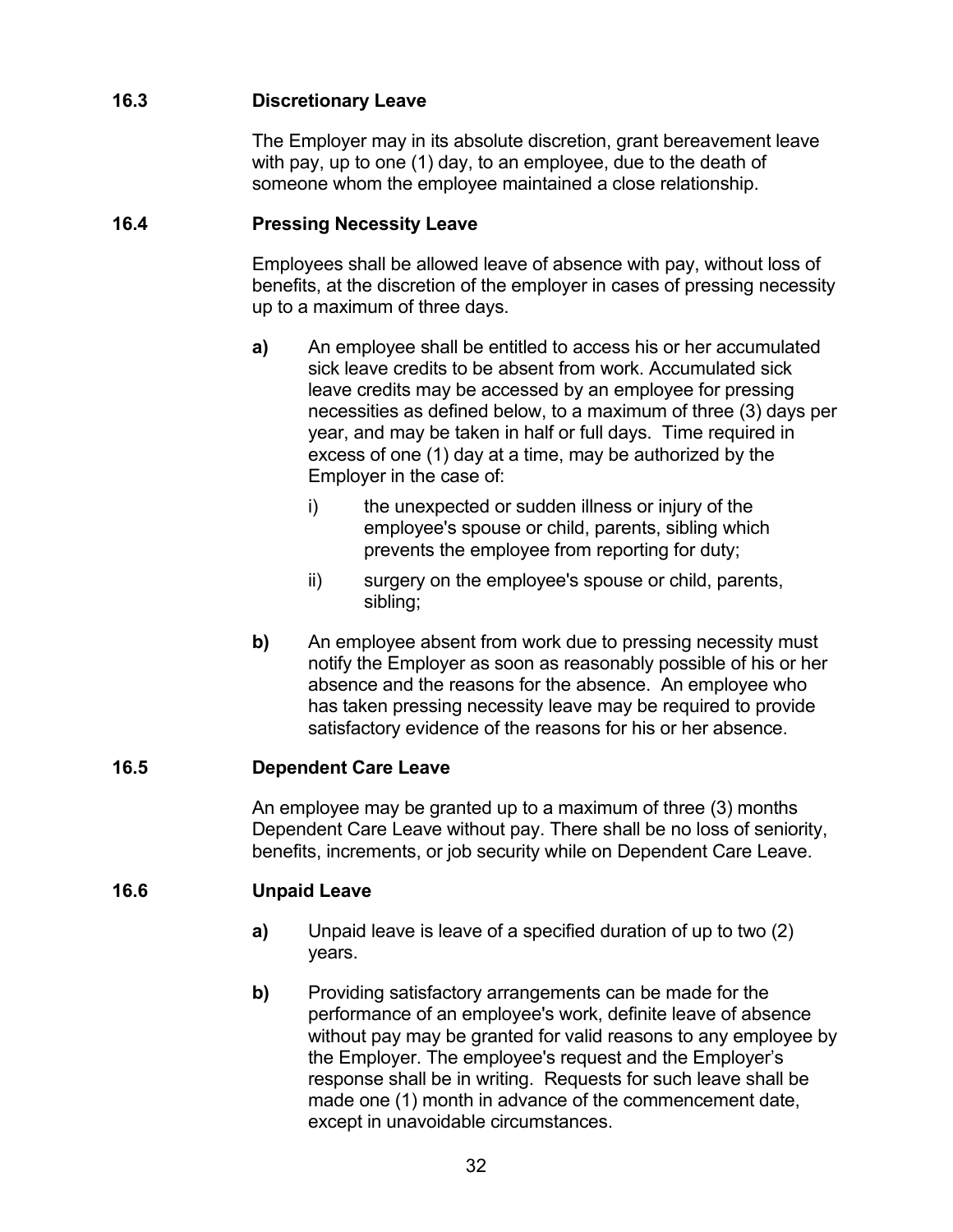#### <span id="page-35-0"></span>**16.7 Benefits While on Leave of Absence Without Pay**

While on leave of absence without pay, employees shall be entitled to earned benefits as follows:

- **a)** One month or less: vacation leave, sick leave, seniority and increments:
- **b)** More than one month, but not more than three consecutive months; (Second and third month), seniority;
- **c)** More than three (3) consecutive months; for the first, second and third month as specified above, for those months after three (3) consecutive months, no benefits except as provided in section 8.3 covering leave under the Workers' Compensation Act 1979, who shall accrue seniority.
- **d)** The benefits under (above three sections) shall apply only if an employee returns to work at the expiry of the leave of absence.

#### <span id="page-35-1"></span>**16.8 Maternity, Paternity and Adoption Leave**

An employee shall be granted leave without pay for a period of up to 1 year in the event of pregnancy or adoption under the conditions of current Saskatchewan Labour Standards Act and any amendments thereto.

Upon return from such leave the employee shall be reinstated in their former position or in a comparable position. Such employee is entitled to their previous rate of pay without loss of benefits, increments, or seniority.

#### <span id="page-35-2"></span>**16.9 Union Leave**

An employee who is elected or selected for a full-time position with the Union, Saskatchewan Federation of Labour or Canadian Labour Congress, shall be granted leave of absence with maintenance of seniority for a period of one (1) year. Such leave shall be renewed each year, upon request, during the term of office.

### <span id="page-35-3"></span>**16.10 Education Leave**

Subject to the demands of the workplace, leave of absence without pay may be granted by the Employer, to a permanent employee who has passed probation, for Education leave for a period up to fifteen (15) months. Requests for periods beyond four months shall be at the discretion of the Employer.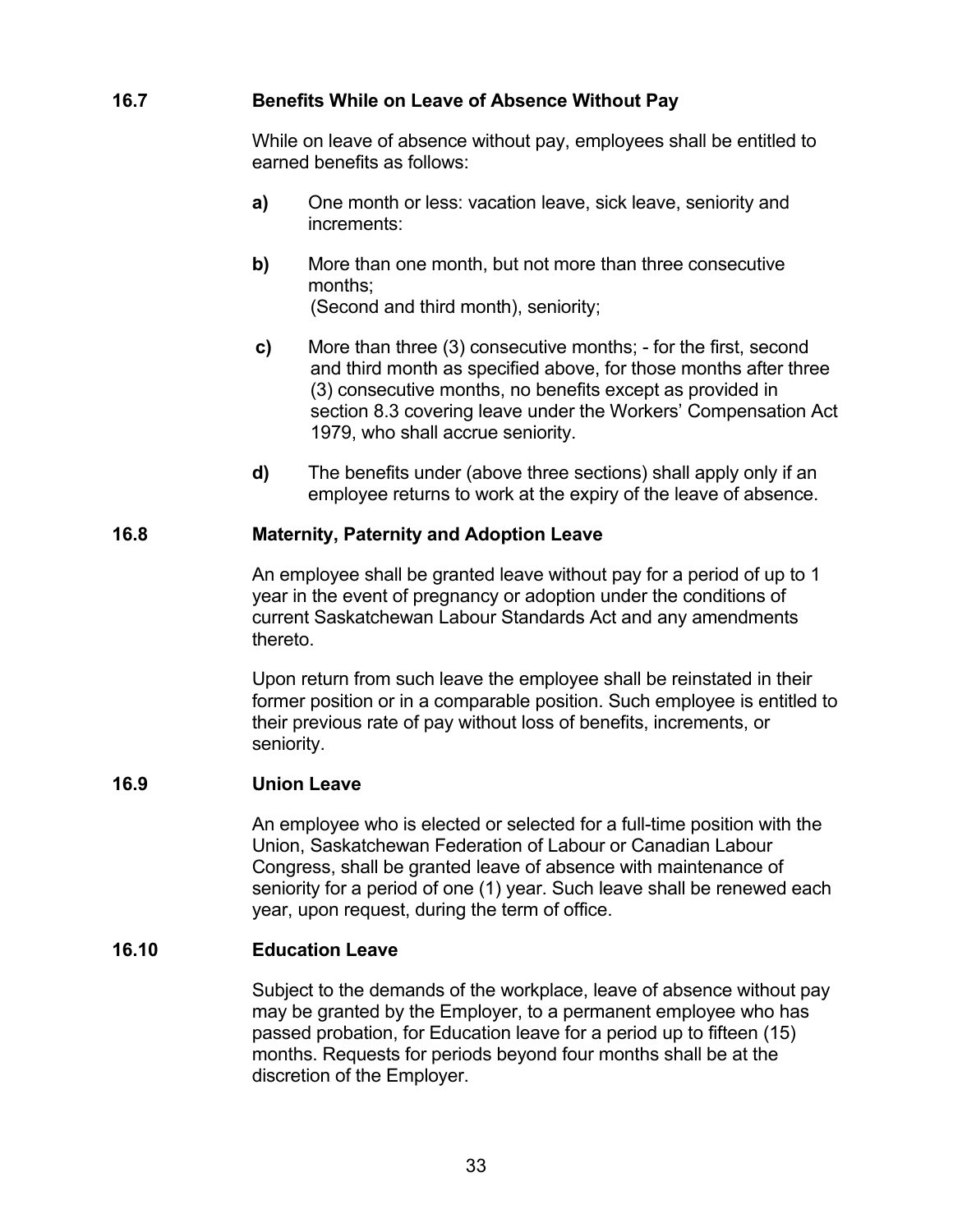Requests must be submitted to the Employer in writing and must specify the specifics of the course and the job relevance of the course. The Employer will evaluate the request based on factors, including: length of service, job relevance, budgetary restraints, and length of course.

#### <span id="page-36-0"></span>**16.11 Educational Courses**

The Employer will make every effort to accommodate an employee including granting the use of vacation leave or time off in lieu of time worked, to attend educational courses.

The Employer will regularly provide information of educational courses applicable to the occupations and positions in the classification groups by posting them on the Bulletin Boards or circulating to the work areas.

#### <span id="page-36-1"></span>**16.12 Tuition Payment**

The Employer will continue to pay tuition fees for the following: Basic Trauma LifeSupport and C.P.R.when done in house.

#### <span id="page-36-2"></span>**16.13 Jury Duty**

Time spent on a scheduled working day by an employee required to serve as a juror or court witness, shall be considered as time worked at the appropriate rate of pay, to the length of the trial or the court deems necessary, less any payment received from the courts.

If an employee is subpoenaed to court due to a work related incident, time spent travelling to and attending court shall be considered as time worked and paid at straight time pay or time in lieu, whichever the employee chooses. Meals and mileage will be paid less any monies provided by the court.

#### <span id="page-36-3"></span>**16.14 General Leave Without Pay**

Leaves of absence without pay other than those stated in this agreement may be requested by an employee. The Employer may grant such leave based on adequate coverage being maintained.

#### <span id="page-36-4"></span>**16.15 Family Leave**

**a) Family leave is intended to provide the necessary time to attend to the needs of individuals for whom the Employee has a duty of care. Upon request, Employees shall be granted family leave with pay. Employees are required to provide the Employer with notification of leave requirements as early as possible after determining the need.**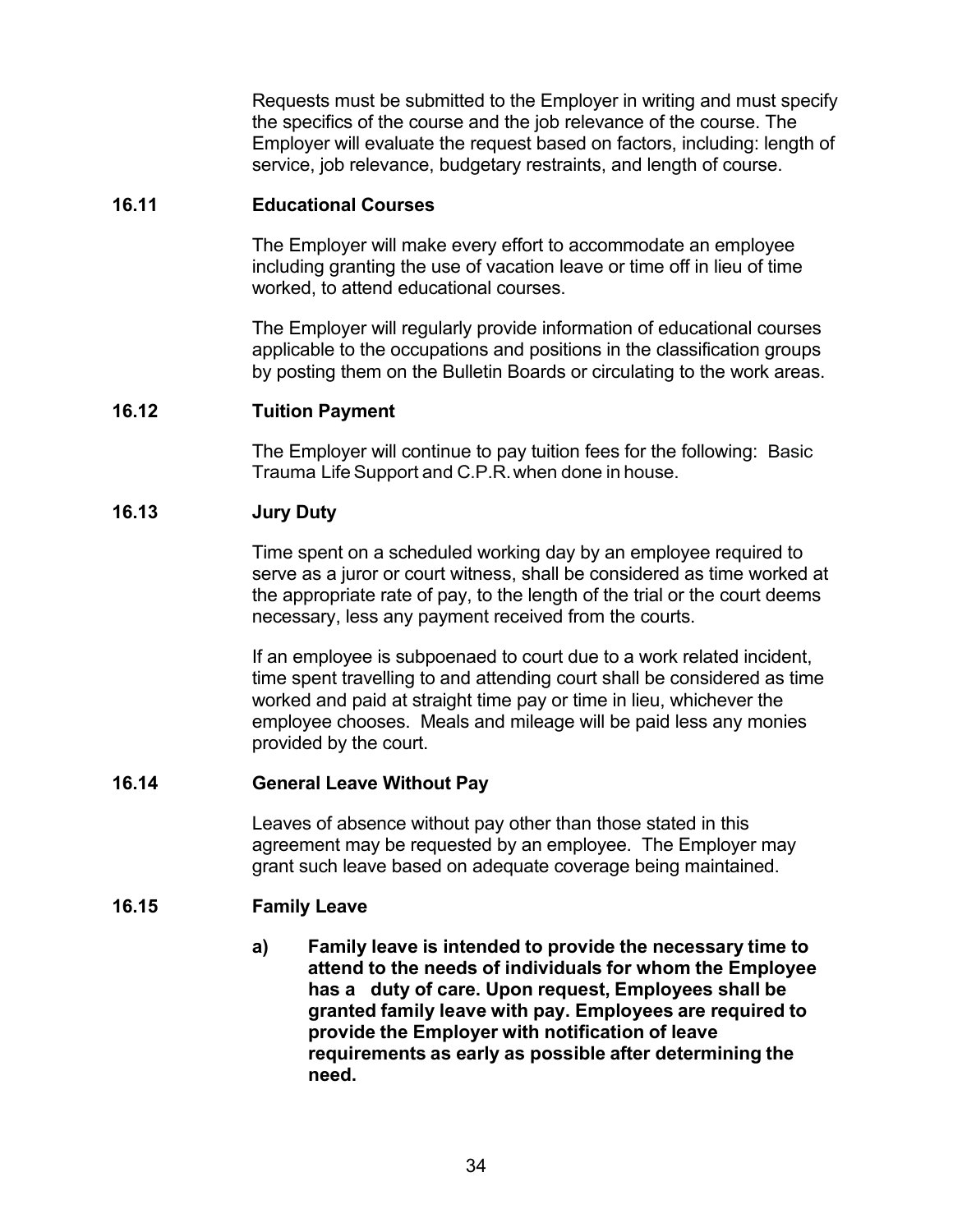**Family leave shall be accessed prior to any other leave provisions where the employee meets the criteria to access family leave and they have sufficient family leave credits earned. In the event that there are not sufficient family leave credits earned at the time of a request, Employees may also request vacation, pressing necessity, earned time or unpaid leave of absence as may be required for this purpose.**

**b) Employees shall earn family leave credits at the rate of 3.76 hours (3 hours and forty-eight minutes) for every 173.3 hours worked to a maximum of 40 hours accumulated year to year.**

**Probationary Employees will not have access to family leave credits. Subsequent to successful completion of probation, Employees will be credited with family leave credits earned during probation.**

**c) Family leave credits used and unused shall be included on each employees' pay stub.** 

#### <span id="page-37-1"></span><span id="page-37-0"></span>**PAY ADMINISTRATION ARTICLE 17**

#### **17.1 Equal Pay for Equal Work**

The employer agrees to recognize the principle of equal pay for equal work regardless of the sex of the employee.

The wage schedule, covering employees occupying positions, Classifications and rates of pay, shall be set in Schedule "A", forming part of this Agreement.

#### <span id="page-37-2"></span>**17.2 Payment of Wages**

Employees shall be paid twice per month, half of their monthly earnings on the banking day either on the fifteenth or prior to the fifteenth  $(15<sup>th</sup>)$  of each month if the fifteenth is not a banking day. The balance will be paid on the last banking day of the month. **Any overtime hours worked after seven pm the day before the banking day shall be paid out on the following banking day (last banking day on or prior to the 15th or end of the month whichever is applicable).**

#### <span id="page-37-3"></span>**17.3 Temporary Performance of Higher Duties (TPHD)**

TPHD is the voluntary assignment of an employee to perform the primary responsibilities of a higher paid position. The Employer shall assign TPHD to the senior qualified applicant

An employee who is temporarily assigned to higher duties by the Employer shall be paid a premium through movement to the next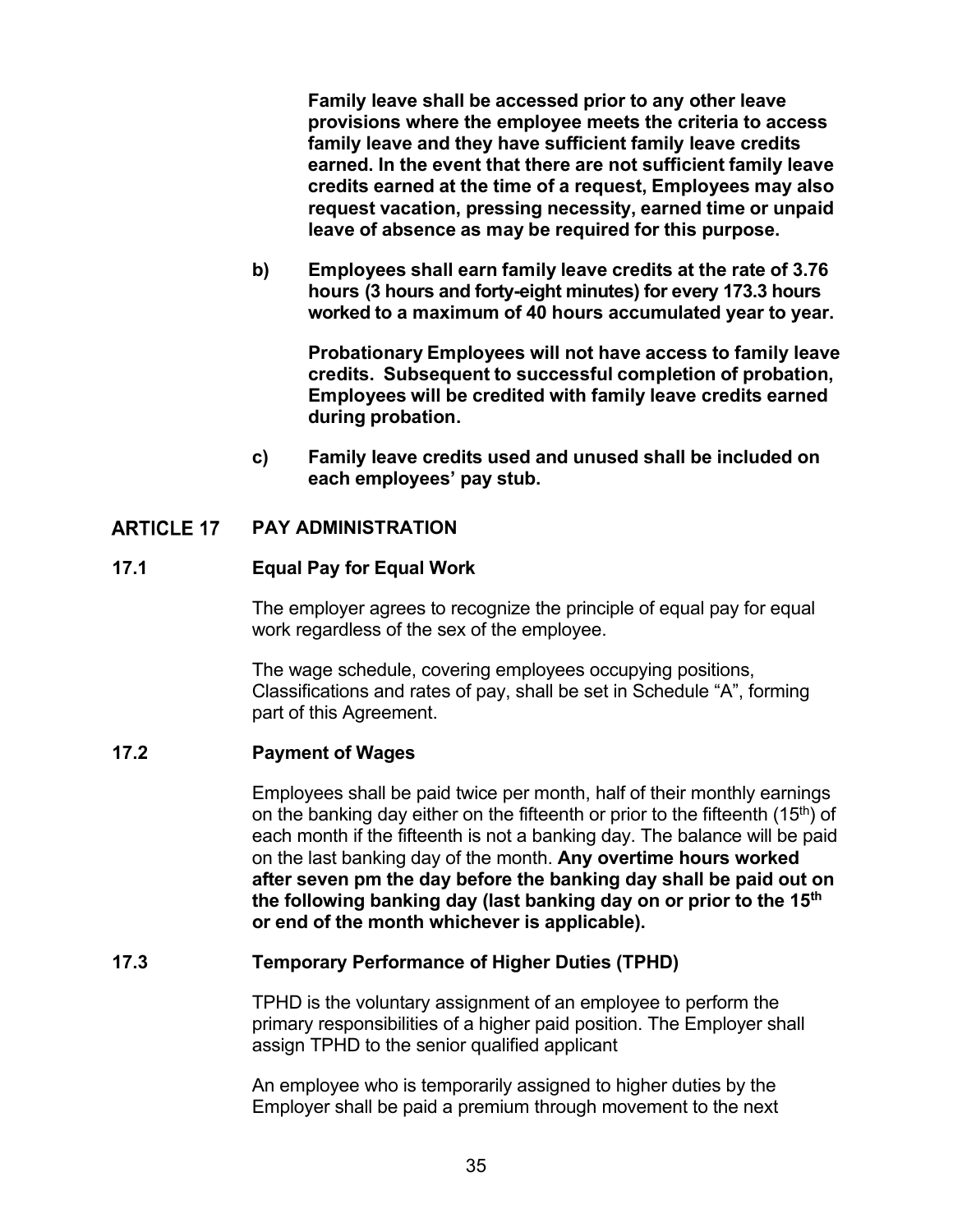highest wage rate in the range of the higher paid classification for the period of time that the employee is performing TPHD.

An Employee who is temporarily assigned higher duties by the Employer shall be paid at the corresponding step of the higher pay range.

#### <span id="page-38-0"></span>**17.4 Promotion Formula**

On promotion an employee's rate of pay shall be adjusted to the minimum of the new range except that the rate will not be less than 4% above her current salary and not more than the maximum of the new range.

#### <span id="page-38-1"></span>**17.5 Increments**

Full time employees shall be eligible for increments annually from their date of employment, promotion or reclassification. Except when a leave of absence is for more than 30 days in which case an adjusted increment date shall be established consistent with the period of leave taken.

Casual employees shall receive an increment, calculated from their initial date of hire, on each completion of 182.5 shifts, until such time as the Employee has achieved the maximum step in the pay range.

Whenever an employee's increment date or adjustment in salary occur on the same date as a promotion or reclassification the employee shall receive her increment or adjustment before the promotion formula is applied.

Increment dates shall not be affected by demotion.

When an employee's start date falls on the 15th of the month or later, increments are applied to the following month.

#### <span id="page-38-2"></span>**17.6 Increments After a Leave of Absence**

When an employee returns to work after a leave of absence without pay, the employee will be credited with all seniority before the leave unless otherwise stated in this Agreement.

#### <span id="page-38-3"></span>**17.7 Employer Required Education**

**a)** A system of on-the-job training and education so the employees shall be able to qualify for promotion. Such opportunity of training shall be allocated equitably. Any current practice of allowing paid educational conference and workshop leave shall continue.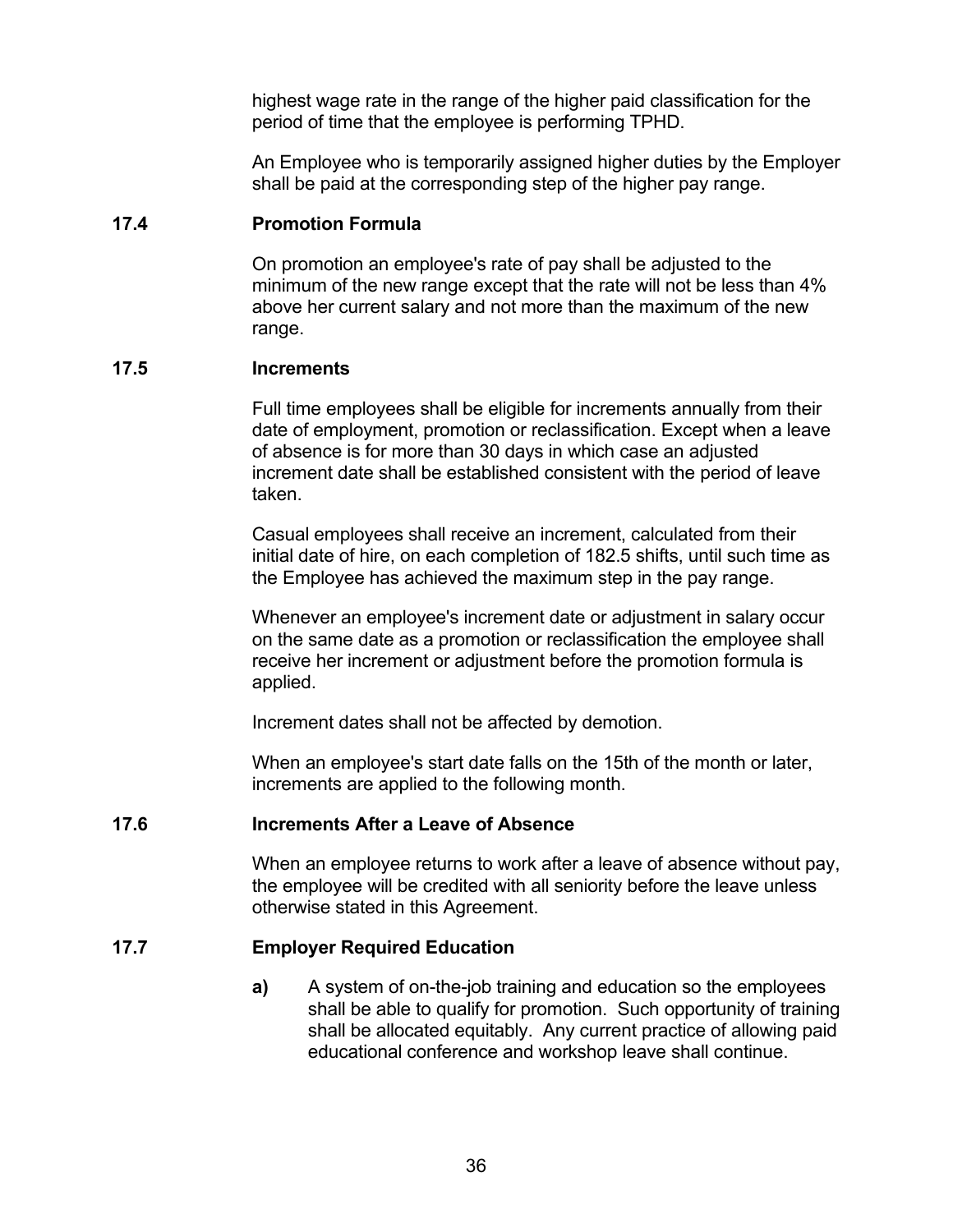#### <span id="page-39-0"></span>**17.8 Mileage**

When a staff member is requested by the Employer subject to the approval of the Manager to use their vehicle, mileage will be paid at the rate as set in the PSC/SGEU Collective Agreement.

All employees shall be required to possess and maintain a valid Saskatchewan Drivers Licence with valid endorsements as may be required by the Employer or applicable legislation, in order to retain their employment. Employees shall be responsible for immediately advising the Employer of any restrictions placed on their licence or the loss of such licence.

#### <span id="page-39-1"></span>**17.9 Immunization Shots**

The employer shall pay the cost of inoculation for employees against Hepatitis B, Tetanus, Diphtheria, Mumps Measles and Rubella, or any other inoculations required for employees.

#### <span id="page-39-2"></span>**17.10 Uniforms**

The Employer will furnish without charge such uniforms, which the employer requires the employee to wear, including scissors and pen lights. These remain the property of the employer and shall not be worn other than on duty.

The Employer recognizes that certain circumstances may require special laundering or dry cleaning of uniforms. Such requirements shall not be unreasonably denied by the Employer.

#### <span id="page-39-3"></span>**17.11 Boot Allowance**

Upon submission of proof of purchase, the employer will reimburse all employees, the full cost, up to a maximum of \$300.00, cumulative by an amount of \$75.00 per year to a maximum of four (4) years for the replacement of footwear to be worn while on duty. The employee will be responsible for the purchase of the first pair of boots.

#### <span id="page-39-4"></span>**17.12 Facilities on Premises**

The employer shall supply a television for the employees**.**

#### <span id="page-39-5"></span>**17.13 Maintenance and Repair of Vehicles/Buildings**

It is recognized that the employees are employed and trained to provide ambulance service to the public. Therefore, employees while on duty shall not be required to perform repairs to buildings or equipment or to work on tasks unrelated to the provisions of ambulance service, provided however, that the employees shall be responsible for all reasonable cleaning of property, both inside and out, washing windows,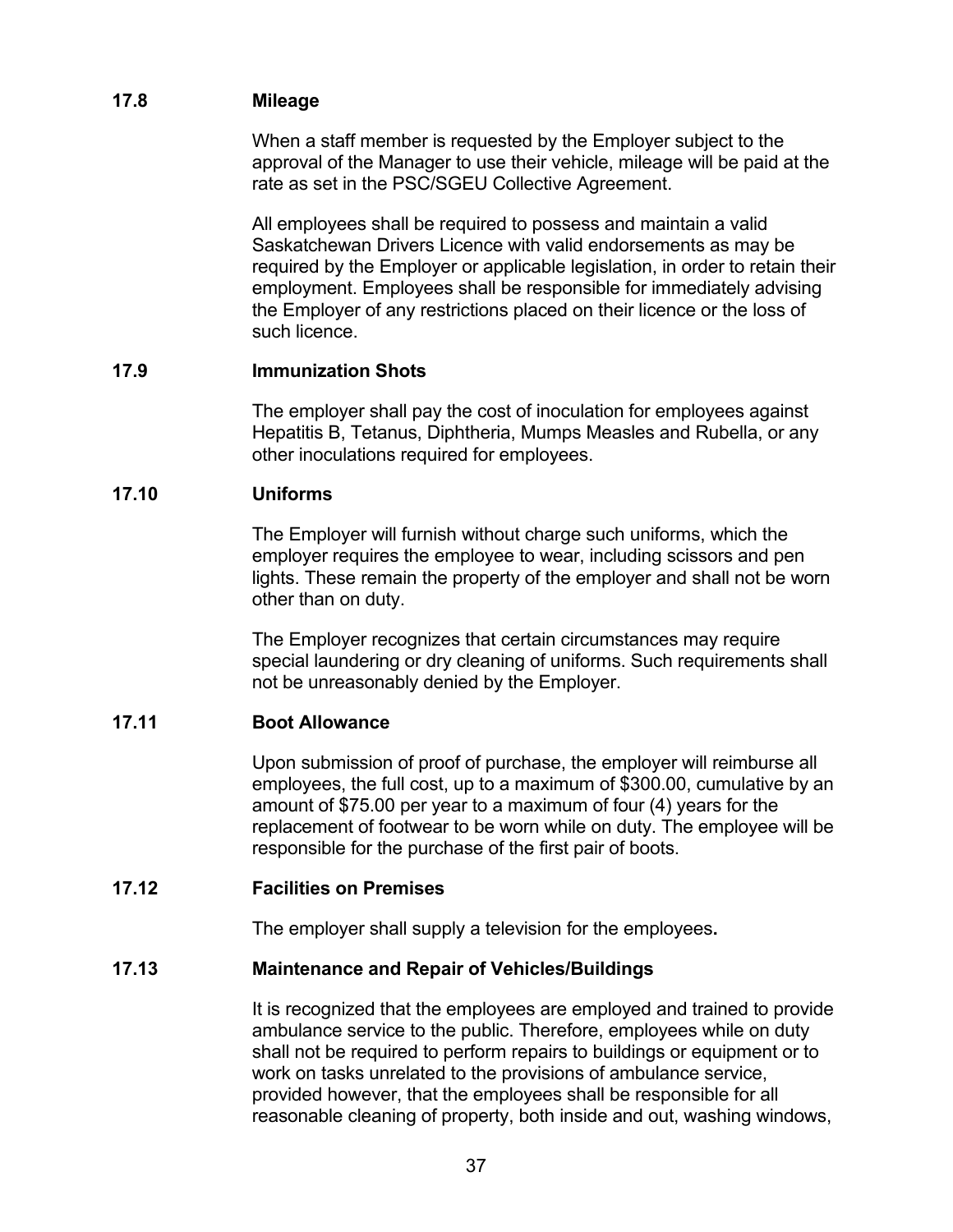lawn maintenance, cleaning Ambulance units, interior and exterior, and where necessary all cleaning duties involved with shop, office and bathroom.

#### <span id="page-40-0"></span>**17.14 Professional Fees**

The Employer agrees to pay professional fees that are required by statute or agency to be a member of a professional association as long as the Health Region reimburses the employer for these fees. For less than full time Employees, fees paid will be prorated based on hours worked.

#### <span id="page-40-1"></span>**ARTICLE 18 JOB DESCRIPTIONS**

#### <span id="page-40-2"></span>**18.1 Job Descriptions Shall be Submitted to the Union**

The Employer agrees to provide the union, job descriptions for all positions. All existing and new employees shall be supplied with a job description specific to all duties and expectations of the position.

#### <span id="page-40-3"></span>**18.2 Manual of Job Descriptions**

A manual copy of job descriptions currently maintained shall be available for inspection.

#### <span id="page-40-4"></span>**18.3 Changes in Job Descriptions**

When the duties of any Job Description is altered or changed or where the Union or Employer feel she is performing duties that are clearly outside the job description or when a new job description is being created during the term of this Agreement, the rate of pay and hours of work shall be subject to negotiations between the parties.

#### <span id="page-40-5"></span>**ARTICLE 19 EMPLOYEE BENEFITS**

#### <span id="page-40-6"></span>**19.1 Benefits**

The Employer will pay the single premium for Plan 2 of the SGEU Dental Plan. Employer will pay single premium for Extended Health, Dental and Life Insurance.

#### <span id="page-40-7"></span>**19.2 Employer's Share of E I Rebate**

The Employment Insurance rebate (employee's portion) will be used to augment the existing benefits.

#### <span id="page-40-8"></span>**19.3 Pension Plan**

The employer agrees to contribute toward a Registered Retirement plan to a maximum of seven percent (7%) of gross salary per year **for full**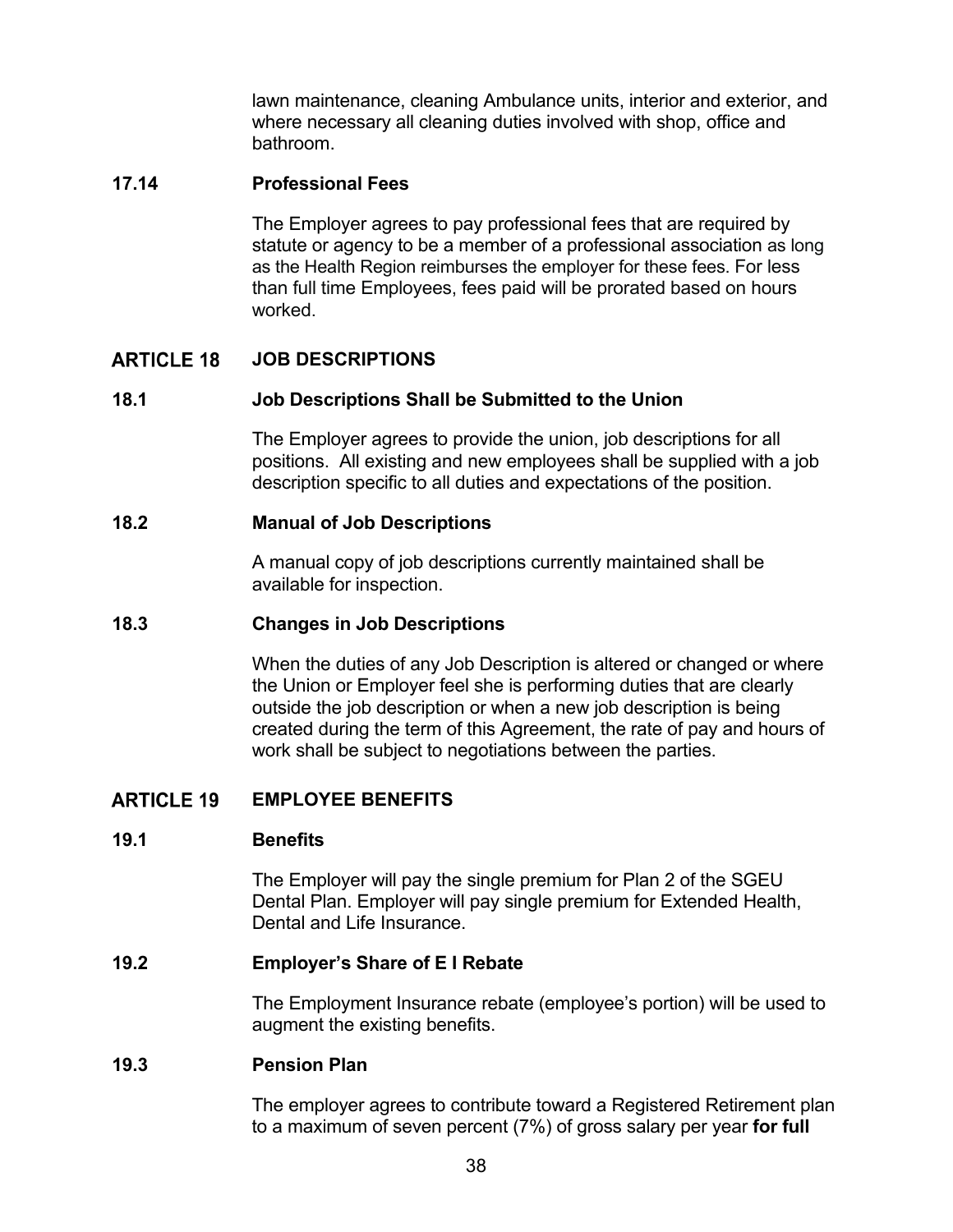time and part time employees with a regularly scheduled shift pattern. Employees will pay a minimum of seven percent (7%). These contribution rates will be effective February 1, 2012.

The RRSP Plan will start after the employee has completed the (6) six month probationary period.

#### <span id="page-41-0"></span>**19.4 Long Term Disability Plan**

**Participation in the LTD Plan is mandatory. The plan is administered by SGEU and completely funded by employee contributions. Information regarding the plan can be obtained through your steward.**

#### <span id="page-41-1"></span>**ARTICLE 20 HARASSMENT/BULLYING**

- **20.1** a) The Union and the Employer recognize the right of employees to work in an environment free from harassment/bullying, and the Employer undertakes to discipline any person employed by the employer engaging in the harassment of another employee.
	- **b)** Harassment shall be defined as:
		- i) inappropriate touching, including touching which is expressed to be unwanted.
		- ii) suggestive remarks or other verbal abuse with a sexual connotation.
		- iii) compromising invitations.
		- iv) repeated or persistent leering at a person's body.
		- v) demands for sexual favours.
		- vi) sexual assault.
		- vii) verbal abuse or threats
		- viii) unwelcome remarks, jokes, innuendoes or taunting about a person's body, attire, age, marital status, ethnic or national origin, religion, sexual orientation, etc.
		- ix) displaying of pornographic, racist or other offensive or derogatory pictures.
		- x) practical jokes which cause awkwardness or embarrassment.
		- xi) unwelcome invitations or request, whether indirect or explicit, or intimidation.
		- xii) condescension or paternalism which undermines selfrespect.
		- xiii) physical assault.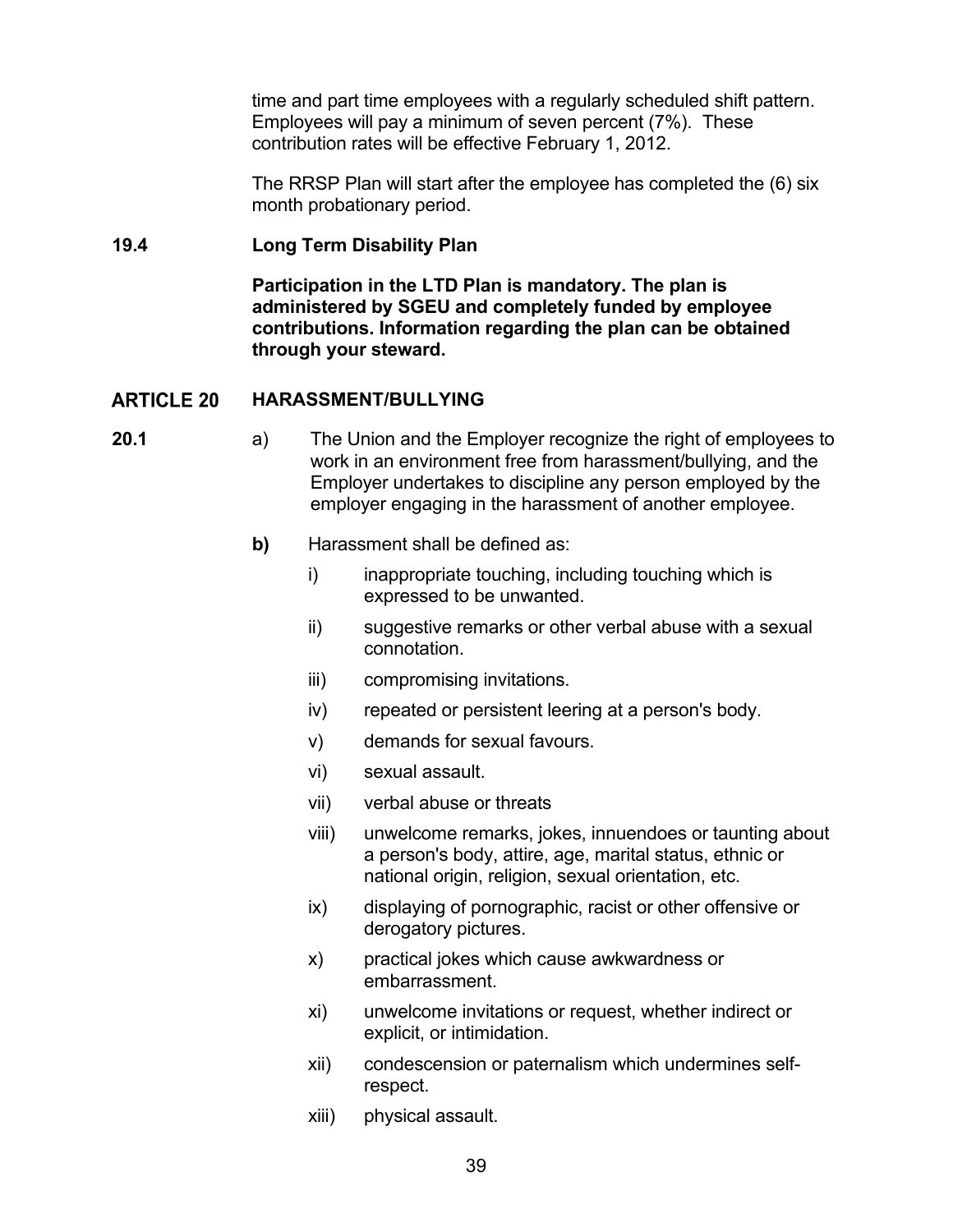Appropriate discipline or censure of a staff member by their supervisor does not constitute harassment/bullying; nor is office romance or flirtation or good natured jesting that is enjoyed by both parties. Harassment/bullying refers only to behaviour that is unwelcome and which the harasser knew, or should have known, would be objectionable.

- **c)** In the case of alleged harassment, the employee being harassed has the right to discontinue contact with the alleged harasser without incurring any penalty, pending determination of the grievance.
- **d)** No information relating to the grievor's personal background, lifestyle, or mode of dress will admissible during the grievance or arbitration process.
- **e)** An employee may initiate a grievance under this clause at any step of the grievance procedure. Grievances under this clause will be handled with all possible confidentiality and dispatch.
- **f)** An alleged offender under this clause shall be entitled,
	- i) to be given notice of the substance of a grievance under this clause.
	- ii) to be given notice of and to attend, participate in and be represented at any arbitration hearing which is held as a grievance under this clause.
- **g)** An arbitration, hearing a grievance under this clause, shall have authority to:
	- i) dismiss the grievance.
	- ii) determine the appropriate level of discipline and,
	- iii) make such further order as may be necessary to provide a final and conclusive settlement of the grievance.
- **h)** An offender under this clause shall not be entitled to grieve disciplinary action taken by the employer which is consistent with the award of the arbitration.

#### <span id="page-42-0"></span>**ARTICLE 21 TECHNOLOGICAL CHANGE**

The Employer shall abide by the provisions of the Trade Union Act in regard to technological change.

#### <span id="page-42-1"></span>**ARTICLE 22 DURATION OF AGREEMENT**

This Agreement will become effective on the April 1, **2018** and shall continue if effect until March 31, **2024**, and automatically from year to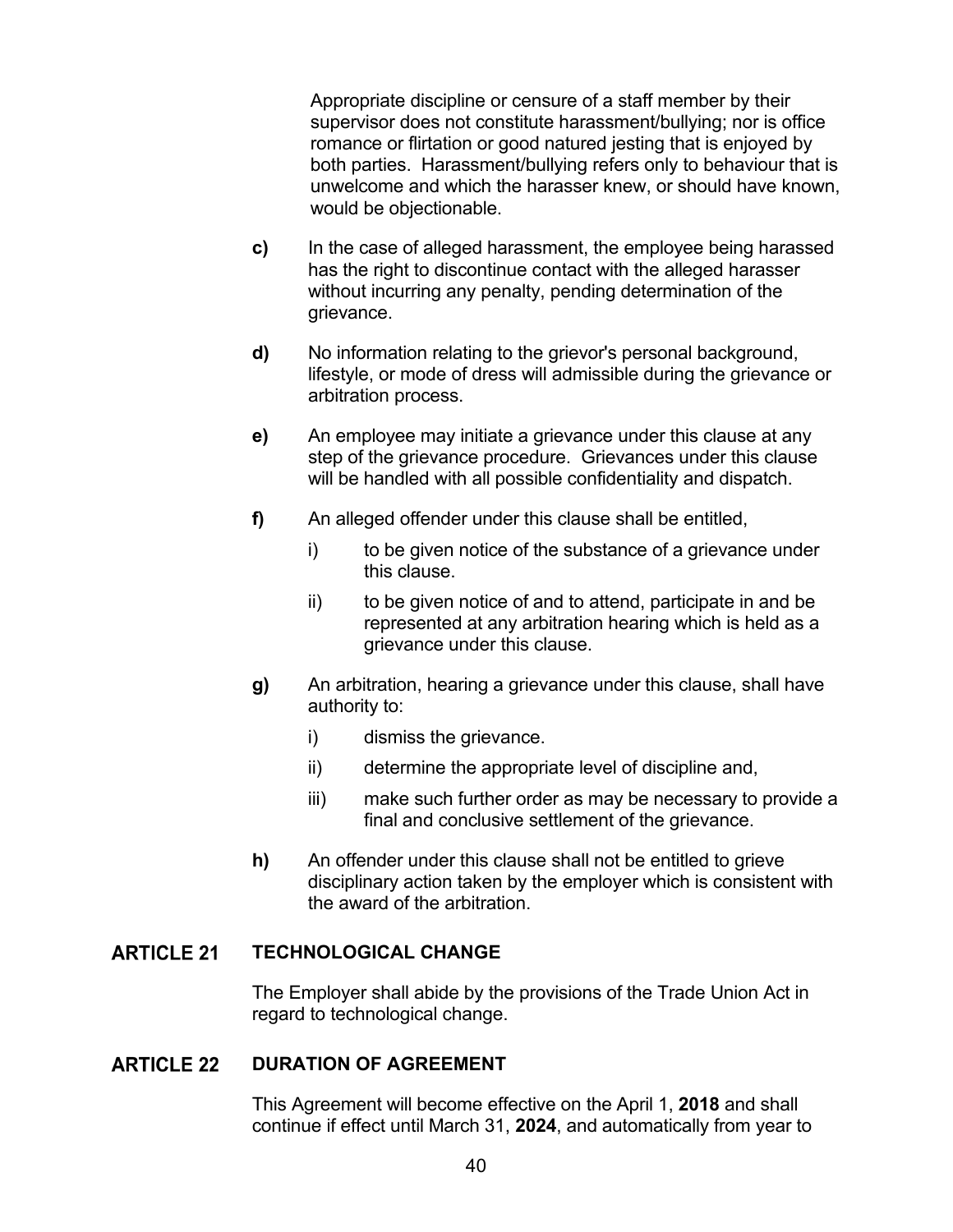year thereafter, unless either party gives written notice of its desire to negotiate revisions thereof. Such notice shall be given not less than **sixty (60)** days and not more than **one hundred and twenty (120)** days prior to the expiry date of this Agreement.

#### <span id="page-43-0"></span>**22.1 Notice to Renegotiate**

Either party may, not less than **sixty (60)** nor more than **one hundred and twenty (120)** days prior to the expiry date of this Agreement, give notice in writing to the other party to negotiate a revision thereof. Both parties shall adhere to the terms of this Agreement during collective bargaining.

#### <span id="page-43-1"></span>**22.2 Agreement to Continue in Force**

Where written notice has been given pursuant to Article 22, the provisions of this Agreement will remain in effect until a new Agreement is concluded.

#### <span id="page-43-2"></span>**22.3 Changes in Agreement**

Any changes deemed necessary in this Agreement may be made by mutual agreement at any time during the existence of this Agreement.

#### <span id="page-43-3"></span>**22.4 Changes to Agreement**

Any mutually agreed changes to this Agreement shall form part of this Collective Agreement and are subject to the grievance and arbitration procedure.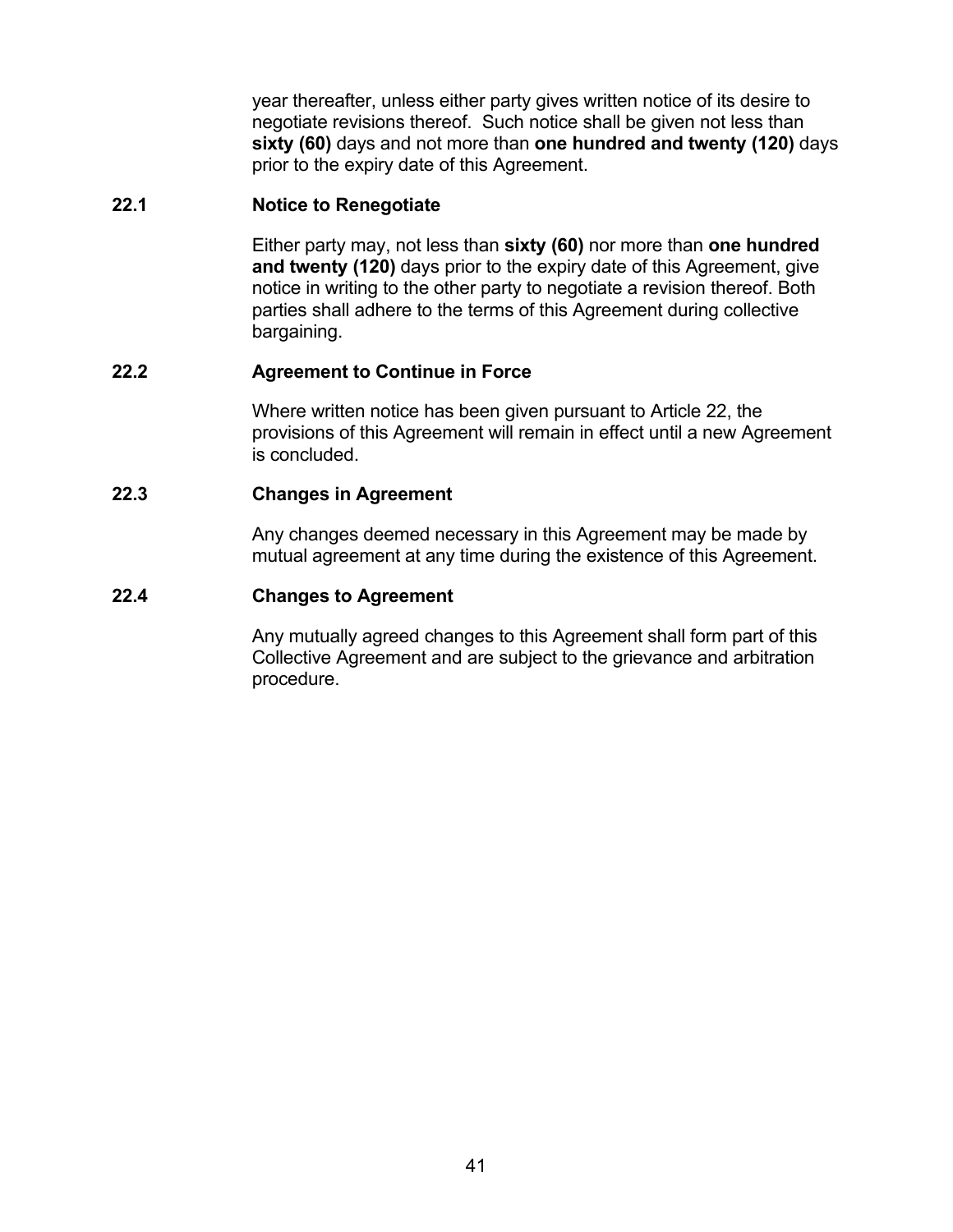#### **SCHEDULE "A"**

#### <span id="page-44-0"></span>**General Wage Increase Hourly Rate Calculations**

#### **Monetary:**

**The parties recognize the hourly wages listed in SCHEDULE "A" of the April 1, 2013 to March 31, 2018 reflect the Market Adjustment rate of pay for the same positions listed in the SAHO/HSAS Collective Agreement April 1, 2013 to March 31, 2018. Same positions are identified as: EMT/PCP, EMTA/ICP and EMTP/ACP in the SAHO/HSAS Collective Agreement Wage Schedule.** 

**The General Wage Increase (GWI) for this Collective Agreement will be calculated to the base rates of the same positions starting with the April 1, 2017 base rate of pay in the SAHO/HSAS Collective Agreement as follows:**

- **a) April 1, 2018 to March 31, 2019 : 0% GWI to the April 1, 2017 base rate of pay**
- **b) April 1, 2019 to March 31, 2020 : 0% GWI**
- **c) April 1, 2020 to March 31, 2021 : 1% GWI to the April 1, 2018 base rate of pay**
- **d) April 1, 2021 to March 31, 2022 : 2% GWI to the April 1, 2020 base rate of pay**
- **e) April 1, 2022 to March 31, 2023 : 2% GWI to the April 1, 2021 base rate of pay**
- **f) April 1, 2023 to March 31, 2024 : 2% GWI to the April 1, 2022 base rate of pay**

**Employees shall receive the Market Adjustment rate of pay for the same positions listed in the SAHO/HSAS April 1, 2018 to March 31, 2024 Collective Agreement. The SCHEDULE "A" for this April 1, 2018 to March 31, 2024 Collective Agreement shall reflect the Market Adjustment/New Market Adjustment (ACP) rate of pay.**

**Effective August 30, 2020, the classification EMTP/ACP shall receive a Market Adjustment of 3.43% referred to as New Market Adjustment.**

#### **Retroactive Wage Adjustments/Statutory Holidays:**

**All employees on staff as of the date ratification shall be eligible for retroactive wage adjustments based on all paid hours.**

**Any retro pay resulting from the change in percentage of gross earnings for Statutory Holidays (Article 13.2) shall be paid to all employees on staff as of the date of ratification. The change in Article 13.2 is effective April 1, 2018.**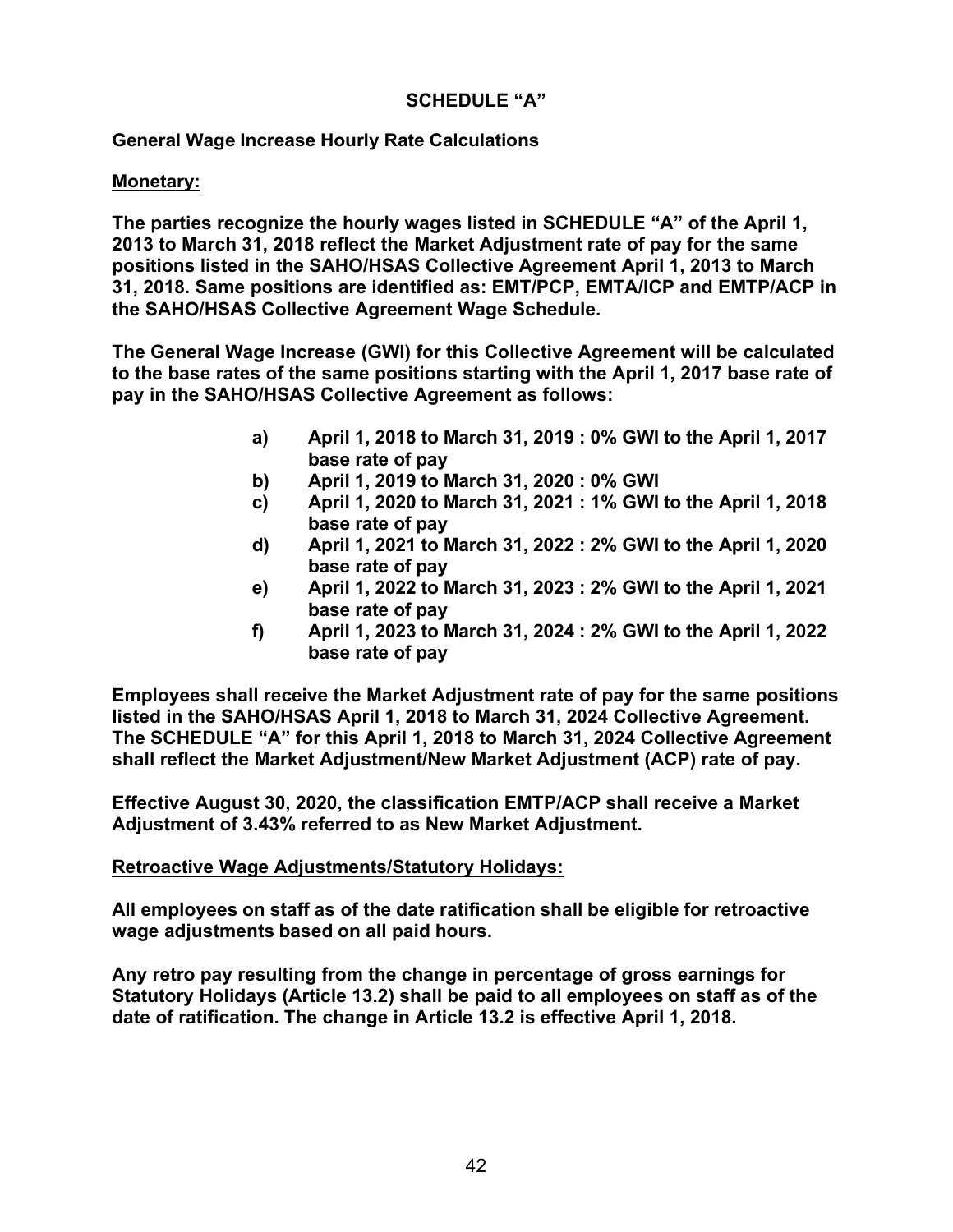#### **Lump sum payments**:

**All employees on staff as of the date of ratification shall receive a lump sum payment of:**

**\$316.00 (with benefits actual = \$384.10) for each Full time and Part time employee** 

**\$176.00 (with benefits actual = \$192.28) for each Casual employee**

#### **Market Supplements:**

**The SHA has committed to provide the funding effective April 1, 2021, for the purposes of Market Supplements as listed in the Wage Schedule of the SAHO/HSAS April 1, 2018 to March 31, 2024 Collective Agreement for same positions. All employees on staff as of the date of ratification shall be eligible for retroactive market supplements based on all paid hours commencing April 1, 2021.**

**Schedule "A" wage scale for this collective agreement shall reflect the base rates, market adjustment (new market adjustment where applicable) and market supplement (effective April 1, 2021) total amount for the hourly rate of pay in each step for each position.**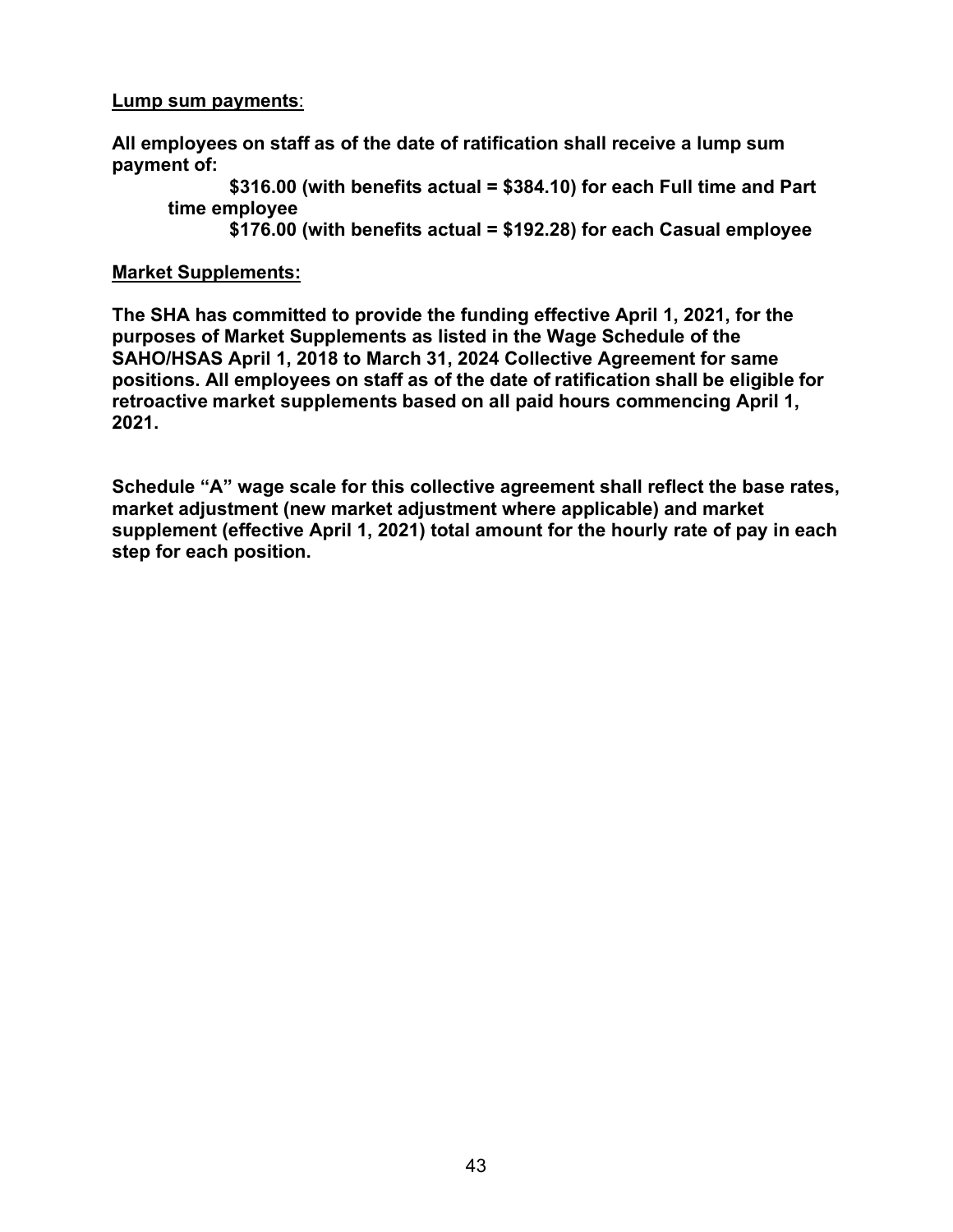|                                                            |                                | April 1, 2018-March 31, 2020   |                   |                                |         |         |
|------------------------------------------------------------|--------------------------------|--------------------------------|-------------------|--------------------------------|---------|---------|
| <b>Classification</b>                                      |                                | Step 1                         | Step <sub>2</sub> | Step 3                         | Step 4  | Step 5  |
| <b>Emergency Medical Services</b>                          |                                |                                |                   |                                |         |         |
|                                                            |                                |                                |                   |                                |         |         |
| EMT / PCP                                                  |                                | \$27.20                        | \$28.29           | \$29.42                        | \$30.60 | \$33.26 |
| EMTA / ICP                                                 |                                | \$29.38                        | \$30.57           | \$31.78                        | \$33.05 | \$35.93 |
|                                                            |                                |                                |                   |                                |         |         |
| EMTP / ACP                                                 |                                | \$33.17                        | \$34.50           | \$35.88                        | \$37.32 | \$40.53 |
|                                                            |                                |                                |                   | April 1, 2020 - March 31, 2021 |         |         |
| <b>Classification</b>                                      |                                | Step 1                         | Step 2            | Step 3                         | Step 4  | Step 5  |
| <b>Emergency Medical Services</b>                          |                                |                                |                   |                                |         |         |
|                                                            |                                |                                |                   |                                |         |         |
| EMT / PCP                                                  |                                | \$27.46                        | \$28.56           | \$29.70                        | \$30.89 | \$33.57 |
|                                                            |                                |                                |                   |                                |         |         |
| EMTA / ICP                                                 |                                | \$29.65                        | \$30.84           | \$32.07                        | \$33.36 | \$36.26 |
| EMTP / ACP                                                 |                                | \$33.47                        | \$34.81           | \$36.20                        | \$37.65 | \$40.89 |
|                                                            |                                |                                |                   |                                |         |         |
| New Market Adjustment - August                             |                                | \$34.61                        | \$35.99           | \$37.43                        | \$38.93 | \$42.28 |
| 30 2020                                                    |                                |                                |                   |                                |         |         |
|                                                            |                                | April 1, 2021 - March 31, 2022 |                   |                                |         |         |
| <b>Classification</b>                                      |                                | Step 1                         | Step 2            | Step 3                         | Step 4  | Step 5  |
| <b>Emergency Medical Services</b>                          |                                |                                |                   |                                |         |         |
|                                                            |                                |                                |                   |                                |         |         |
| EMT / PCP                                                  |                                | \$28.86                        | \$30.01           | \$31.21                        | \$32.46 | \$35.28 |
|                                                            |                                |                                |                   |                                |         |         |
| EMTA / ICP                                                 |                                | \$31.16                        | \$32.41           | \$33.71                        | \$35.06 | \$38.11 |
| EMTPA / ACP                                                |                                | \$35.20                        | \$36.61           | \$38.07                        | \$39.59 | \$43.01 |
|                                                            |                                |                                |                   |                                |         |         |
|                                                            |                                |                                |                   | April 1, 2022 - March 31, 2023 |         |         |
| <b>Classification</b><br><b>Emergency Medical Services</b> |                                | Step 1                         | Step <sub>2</sub> | Step 3                         | Step 4  | Step 5  |
|                                                            |                                |                                |                   |                                |         |         |
| EMT / PCP                                                  |                                | \$29.38                        | \$30.55           | \$31.77                        | \$33.05 | \$35.92 |
|                                                            |                                |                                |                   |                                |         |         |
| EMTA / ICP                                                 |                                | \$31.73                        | \$33.00           | \$34.32                        | \$35.69 | \$38.79 |
| EMTPA / ACP                                                |                                | \$35.81                        | \$37.24           | \$38.73                        | \$40.28 | \$43.75 |
|                                                            |                                |                                |                   |                                |         |         |
|                                                            | April 1, 2023 - March 31, 2024 |                                |                   |                                |         |         |
| <b>Classification</b>                                      |                                | Step 1                         | Step 2            | Step 3                         | Step 4  | Step 5  |
| <b>Emergency Medical Services</b>                          |                                |                                |                   |                                |         |         |
| EMT / PCP                                                  |                                | \$29.91                        | \$31.11           | \$32.35                        | \$33.64 | \$36.75 |
|                                                            |                                |                                |                   |                                |         |         |
| EMTA / ICP                                                 |                                | \$32.30                        | \$33.60           | \$34.94                        | \$36.34 | \$39.50 |
|                                                            |                                |                                |                   |                                |         |         |
| EMTPA / ACP                                                |                                | \$36.43                        | \$37.89           | \$39.41                        | \$40.98 | \$44.51 |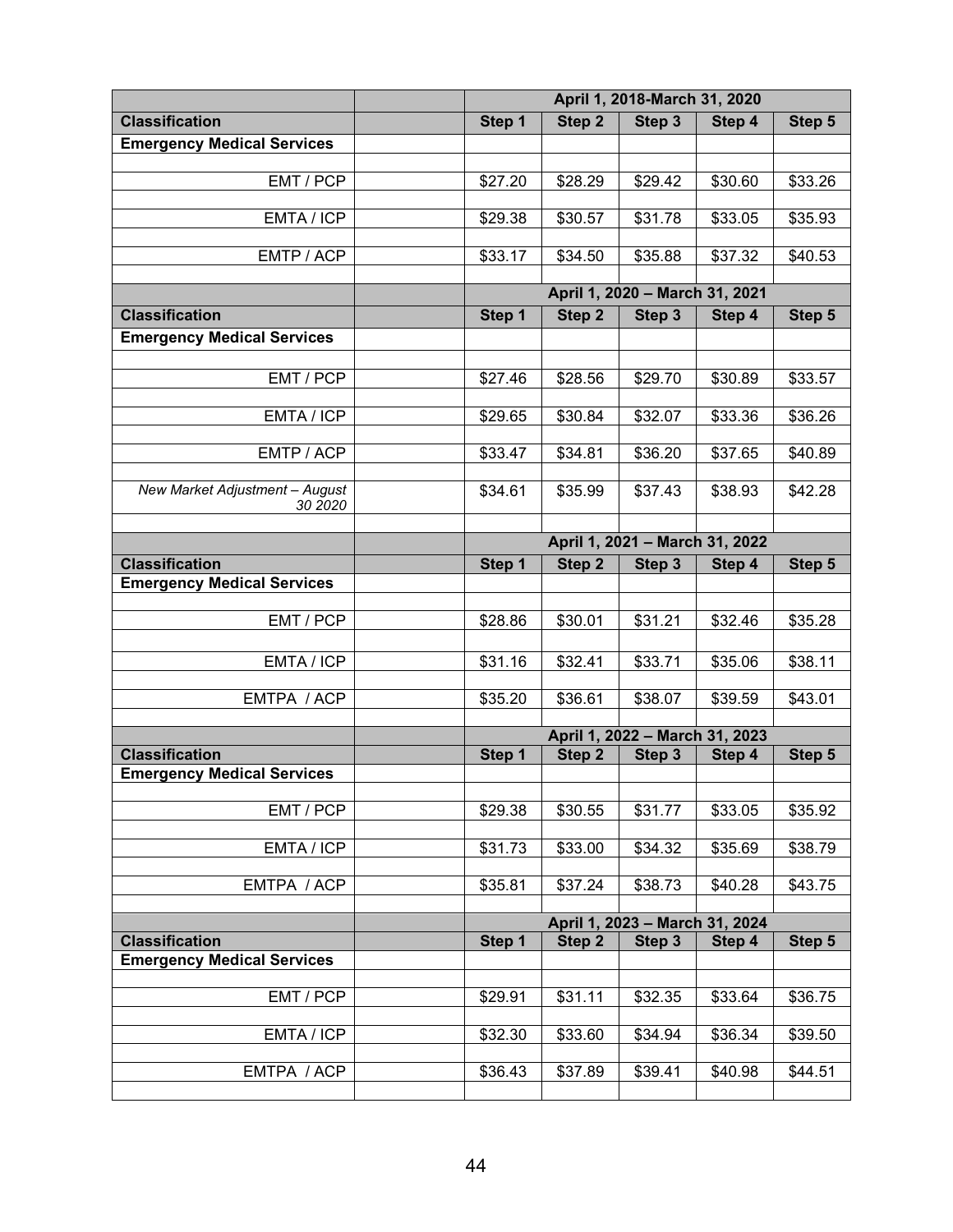#### **APPENDIX "B"**

#### <span id="page-47-0"></span>**Mediation and Expedited Arbitration**

The parties shall meet as required to review outstanding grievances filed with the Employer to determine, by mutual agreement, those grievances suitable for this process, and shall set dates and locations for hearings of the grievance(s) considered suitable for expedited arbitration.

An agreed schedule for the process will be arranged in advance, based on a mutual assessment of the length of time needed to present each case.

All grievances shall be considered suitable for and resolved by expedited arbitration.

The parties shall mutually agree upon a list of expedited arbitrators who shall be appointed to hear and resolve the grievance(s).

The arbitrator shall hear the grievance(s) and shall render a decision within two working days of such hearings. No written reasons for the decision shall be provided beyond that which the arbitrator deems appropriate to convey a decision.

Arbitration awards shall be of no precedential value and shall not thereafter be referred to by the parties in respect of any other matter.

All settlements of expedited arbitration cases prior to hearing shall be without prejudice.

No legal counsel will be used by either party.

Whenever possible, the arbitrator will attempt to mediate a settlement between the parties.

The parties shall equally share the cost of the fees and expenses of the arbitrator and hearing rooms.

A decision of an expedited arbitration proceeding is not subject to an appeal.

#### **Procedure Guidelines**

The Opening Statement: This should basically set out the case from each party's perspective. The arbitrator will aggressively seek at this point to define the issue and to determine what evidence is agreed to and what is not.

The parties or their representatives will try to get an agreed statement of facts for presentation to the arbitrator.

The Hearing: Sufficient witnesses should be called to ensure the "story" is properly told. Where it is an issue of credibility or conflicting evidence, the key individuals must testify.

The Arguments: As agreed, the parties will not cite legal precedents, but may refer to Brown and Beatty, Palmer, etc. However, it is imperative that the relevant provisions of the Collective Agreement be canvassed by the representative to ensure that all relevant clauses are put before the arbitrator.

General rules of evidence will be waived except for the rule of "onus."

Representatives must accept some responsibility at this stage to assist the arbitrator in assessing the evidence before him/her. Specifically, if the representatives can assist in assessing credibility and/or contradictory evidence, they should do so.